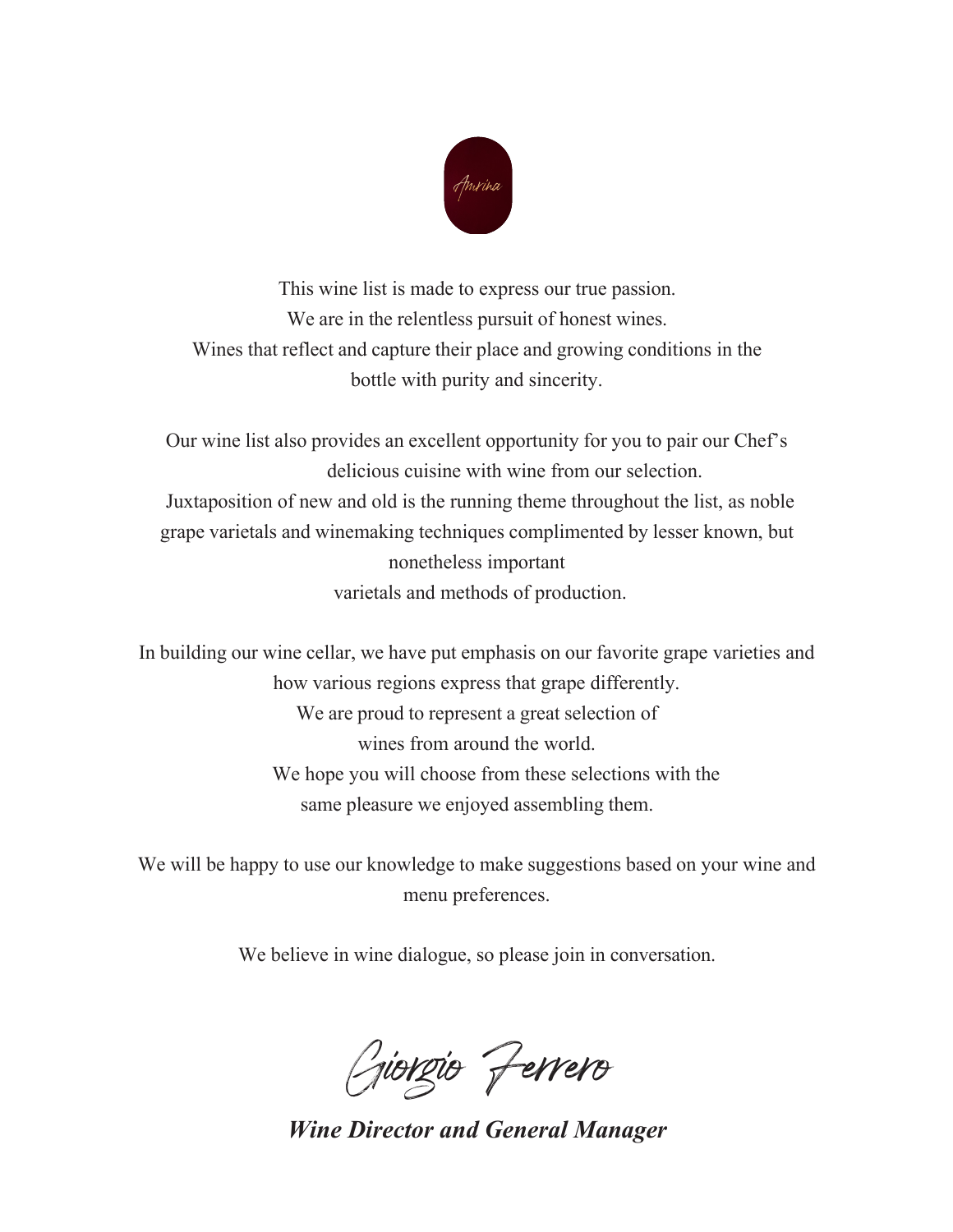# **Celebrating Women Winemakers A homage to creativity, love and passion We invite you to try this selection of fine wines**

Séverine Frerson **Perrier-Jouët "Belle Epoque"**

> Renée Ary **Duckhorn Merlot**

Chrissy Wittmann **The Prisoner**

Stephanie Jacobs **Cakebread Cabernet Sauvignon**

> Danielle Cyrot **Cade "Howell Mountain"**

Ashley Hepworth **Joseph Phelps "Insigna"**

Theresa Heredia **Gary Farrell Pinot Noir**

Lisa Valtenbergs **Stonestreet Sauvignon Blanc**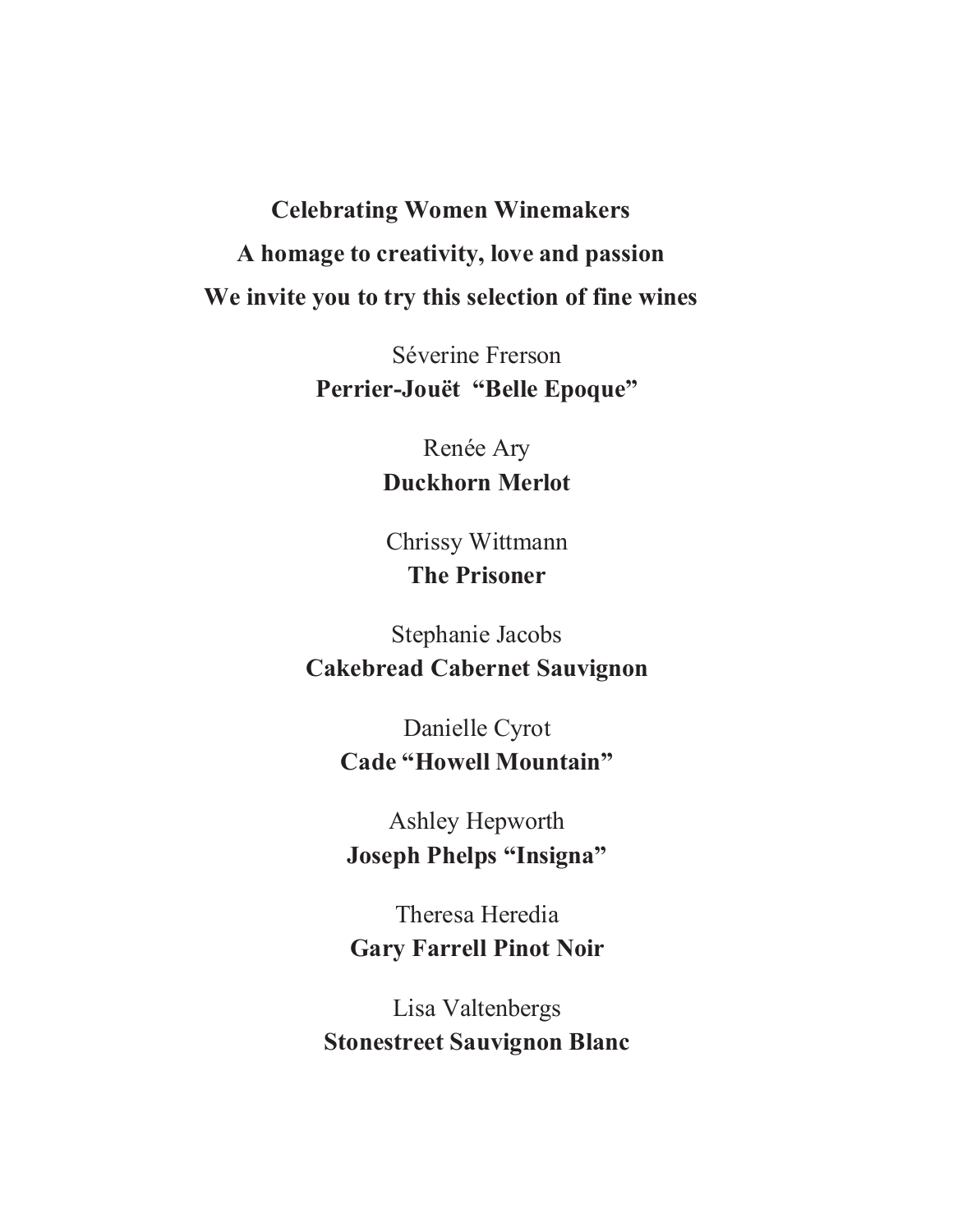## Katharina Prüm **Joh. Jos. Prüm "Wehlener Sonnenuhr" Spatlese"**

Marla Carroll **Antica "Townsend Vineyard"**

> Rebekah Wineburg **Quintessa**

Andrea León **Lapostolle, Cuvée Alexandre Viñedo Apalta**

> Helena Lindberg **Insoglio del Cinghiale**

Donatella Cinelli Colombini: Valérie Lavigne **Colombini Prime Donne Brunello**

> Ferrari ¬ Carano: Sarah Quider **Carano Fume Blanc**

Wendy Stuckey **Spy Valley "Envoy" Pinot Noir**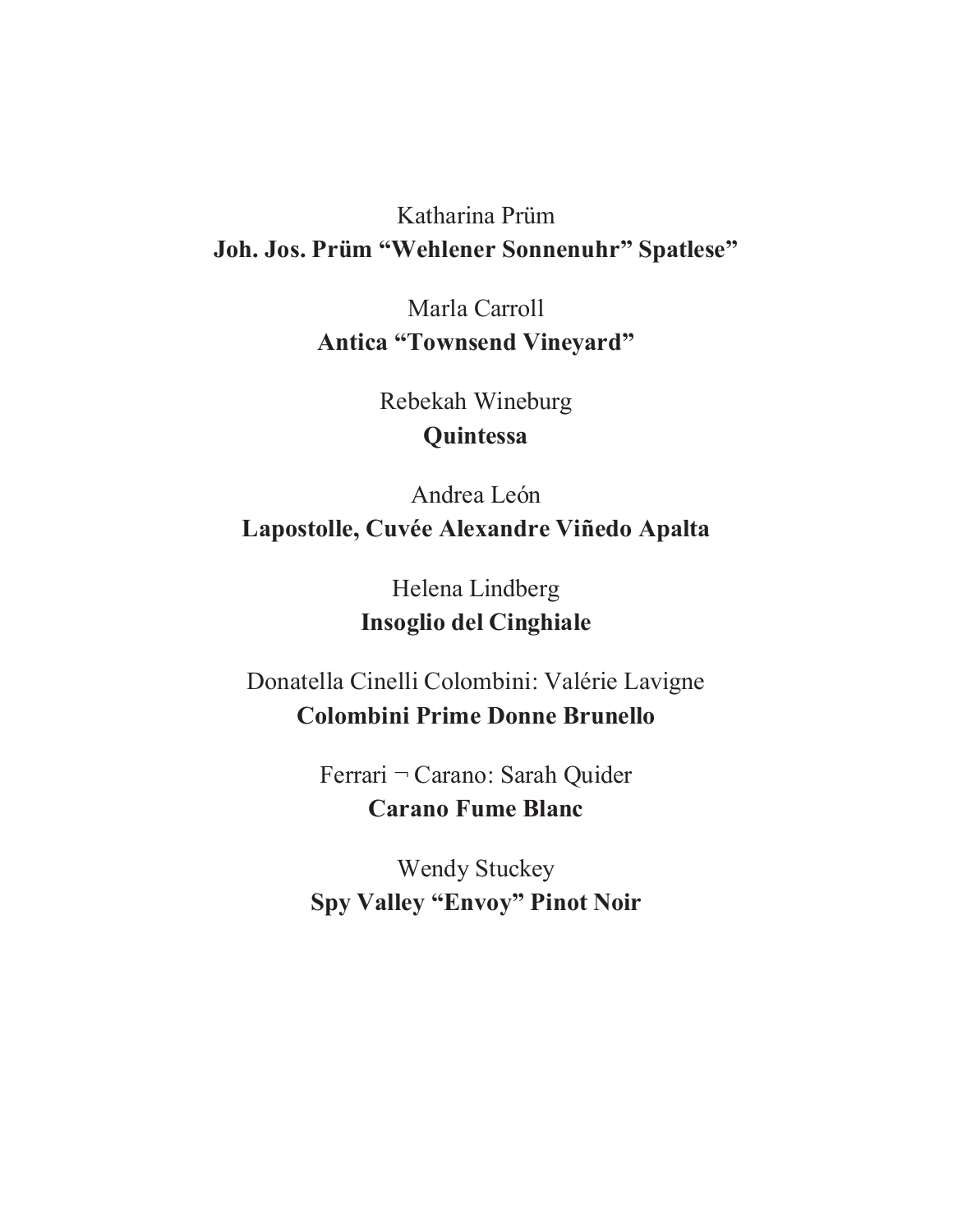## **FRENCH CHAMPAGNE**

| 1000 | Deutz Brut                                    | Aÿ                 | N.V. | 115  |
|------|-----------------------------------------------|--------------------|------|------|
| 1001 | Philipponnat, Brut Blanc de Noirs             | Mareuil-sur-Aÿ     | 2014 | 224  |
| 1002 | Pierre Cellier Brut Rose                      | Le Mesnil Sur Oger | N.V. | 142  |
| 1003 | Rare Millesesime                              | Reims              | 2008 | 450  |
| 1004 | Philipponnat, Grand Cru Cuvée 1522 Rosé       | Aÿ                 | 2012 | 420  |
| 1005 | A.R. Lenoble, Chouilly-Bisseuil Terroirs Rosé | Epernay            | N.V. | 132  |
| 1006 | Möet Chandon "Dom Perignon"                   | Epernay            | 2012 | 594  |
| 1007 | Möet Chandon "Dom Perignon Rose"              | Epernay            | 2006 | 1085 |
| 1008 | Perrier-Jouët "Belle Epoque"                  | Epernay            | 2013 | 296  |
| 1009 | Perrier-Jouët "Grand Brut"                    | Epernay            | N.V. | 111  |
| 1010 | Delamotte                                     | Le Mesnil Sur Oger | N.V. | 83   |
| 1011 | Delamotte Blanc de Blanc                      | Le Mesnil Sur Oger | N.V. | 165  |
| 1012 | Louis Roeder "Cristal"                        | Reims              | 2013 | 840  |
| 1013 | Armand de Brignac "Ace of Spade"              | Reims              | N.V. | 675  |
| 1014 | Taittinger "La Francaise"                     | Reims              | N.V. | 81   |
| 1015 | Taittinger "Comtes de Champagne"              | Reims              | 2011 | 477  |
| 1016 | Bruno Paillard Premier Cuvée                  | Reims              | N.V. | 108  |
| 1017 | Krug "Grand Cuvee"                            | Reims              | N.V. | 509  |
| 1018 | Krug "Rose"                                   | Reims              | N.V. | 926  |
| 1019 | Bollinger "La Grande Annee"                   | Аÿ                 | 2014 | 345  |
| 1020 | Roger Coulon "Reserve de l'Hommee" 1er Cru    | Montagne de Reims  | N.V. | 148  |
| 1021 | Laherte Freres Blanc de Blanc                 | Epernay            | N.V. | 112  |
| 1022 | Lanson Brut "Black Label"                     | Reims              | N.V. | 99   |
| 1023 | Veuve Clicquot "Yellow Label"                 | Reims              | N.V. | 157  |
| 1024 | Veuve Clicquot "Rose"                         | Reims              | N.V. | 163  |
| 1025 | Veuve Clicquot "La Grand Dame"                | Reims              | 2012 | 771  |
| 1026 | Veuve Clicquot "La Grand Dame Rose"           | Reims              | 2006 | 771  |
| 1027 | Ruinart Blanc de Blanc                        | Reims              | N.V. | 174  |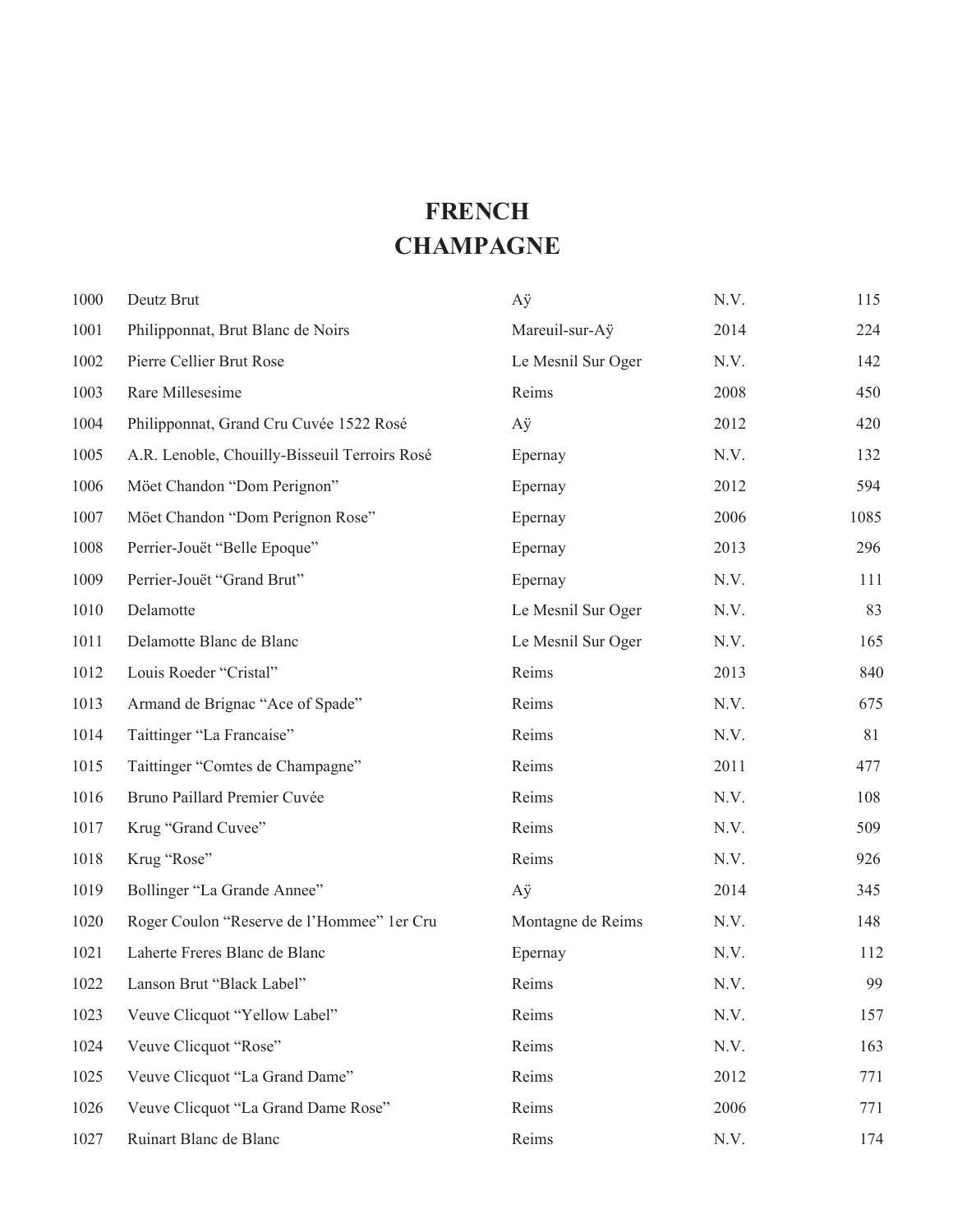## **ITALIAN SPARKLING WINES**

| 1300 | Nino Franco Rustico Prosecco                   | Veneto        | N.V. | 53  |
|------|------------------------------------------------|---------------|------|-----|
| 1301 | Carpene Malvoti Prosecco Valdobbiadene         | Veneto        | N.V. | 40  |
| 1304 | Contadi Castaldi Brut Rose Franciacorta        | Lombardia     | N.V. | 42  |
| 1302 | Ca' del Bosco Cuvee Prestige Brut Franciacorta | Lombardia     | N.V. | 75  |
| 1303 | Bellavista "Saten" Brut Franciacorta           | Lombardia     | 2016 | 113 |
| 1305 | Contratto "For England" Rosé                   | Piemonte      | 2015 | 81  |
| 1308 | Grosjean Montmary Extra Brut Rosé              | Valle d'Aosta | 2019 | 69  |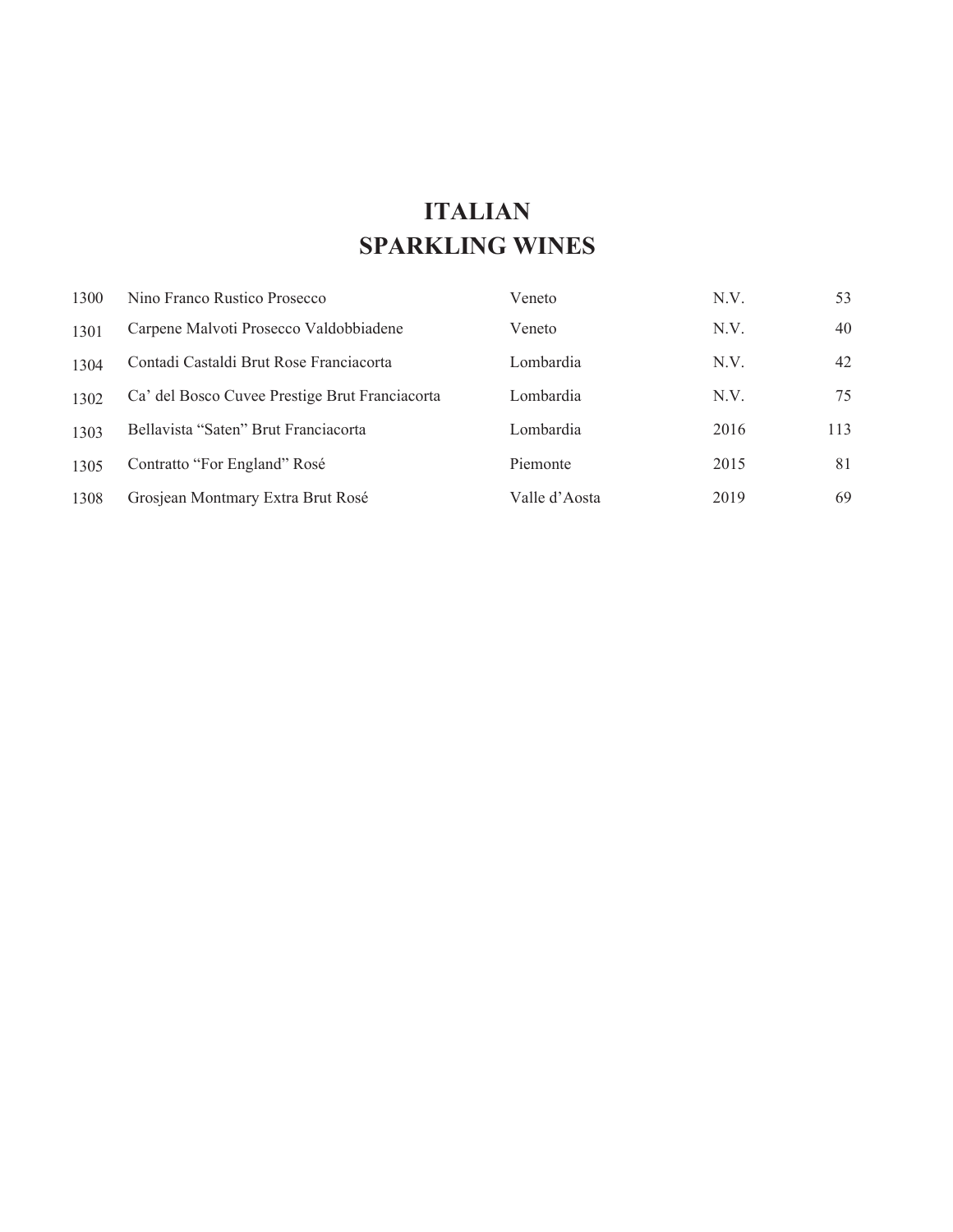## **AMERICAN CHAMPENOISE**

|      | 1500 Argyle Vintage Brut | Willamette Valley | 2017 |    |
|------|--------------------------|-------------------|------|----|
| 1501 | Mumm Napa Brut Prestige  | Napa Valley       | N.V. | 40 |

## **SOUTH AFRICAN CHAMPENOISE**

| 1600 | Graham Beck Blanc de Blanc | South Africa | 2016 | 60 |
|------|----------------------------|--------------|------|----|
| 1601 | Graham Beck Brut Rose      | South Africa | N.V  | 40 |

## **ENGLISH CHAMPENOISE**

|  | 1701 Ridgeview Blanc de Noir | England |  | 135 |
|--|------------------------------|---------|--|-----|
|--|------------------------------|---------|--|-----|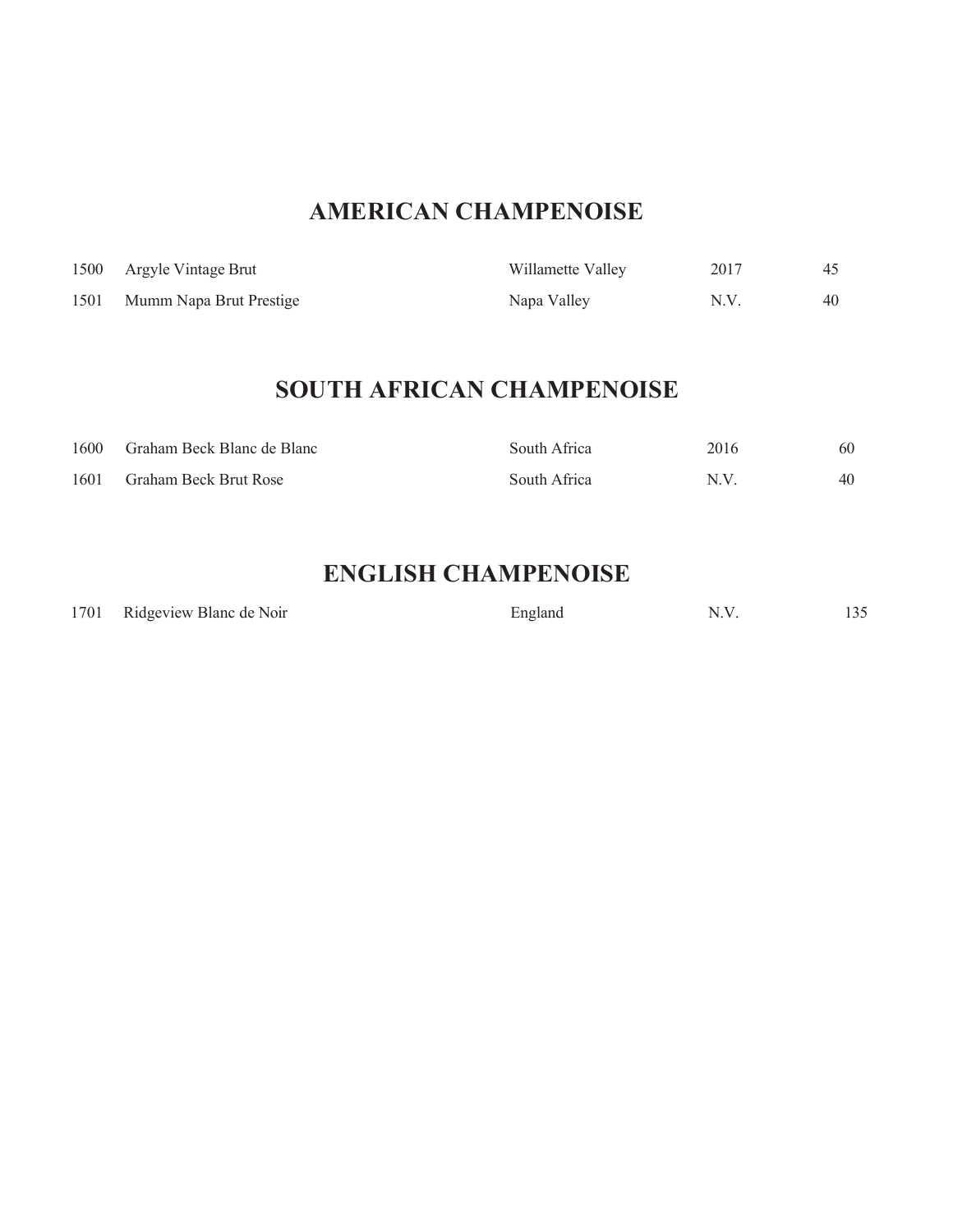### **FRENCH WHITE WINES WHITE BURGUNDY CHABLIS**

| 1800 | Domaine Vocoret                       | <b>Chablis</b> | 2019 | 55  |
|------|---------------------------------------|----------------|------|-----|
| 1801 | William Fevre "Fourchaume 1 er Cru"   | <b>Chablis</b> | 2015 | 159 |
| 1802 | Albert Bichot "Domaine Long-Depaguit" | Chablis        | 2020 | 53  |
| 1803 | Domaine Laroche, Saint Martin         | Chablis        | 2020 | 67  |

## **WHITE BURGUNDY COTE DE NUITS & BOURGOGNE**

| 1804 | Domaine Méo-Camuzet, Clos Saint Philibert | Hautes-Côtes de Nuits | 2019 | 99 |
|------|-------------------------------------------|-----------------------|------|----|
| 1805 | Moillard, Les Vignes Hautes               | Hautes-Côtes de Nuits | 2017 | 40 |
| 3002 | Domaine François Carillon                 | Bourgogne             | 2018 | 53 |
| 1806 | Domaine Laroche                           | Bourgogne             | 2017 | 47 |

### **NORTHERN COTE DE BEAUNE**

| 1807 | Latour Grand Cru           | Corton-Charlomagne | 2017 | 378 |
|------|----------------------------|--------------------|------|-----|
| 1808 | Olivier Leflaive Grand Cru | Corton-Charlemagne | 2019 | 621 |

### **MEURSAULT**

| 1809 | Latour Blagny         | Meursault | 2018 | 217 |
|------|-----------------------|-----------|------|-----|
|      | 1810 Olivier Leflaive | Meursault | 2018 | 225 |

### **POULIGNY-MONTRACHET**

| 1811 | Latour "Sous Le Puits" | Pouligny-Montrachet | 2017 |     |
|------|------------------------|---------------------|------|-----|
| 1812 | Domaine Leflaive       | Pouligny-Montrachet | 2019 | 237 |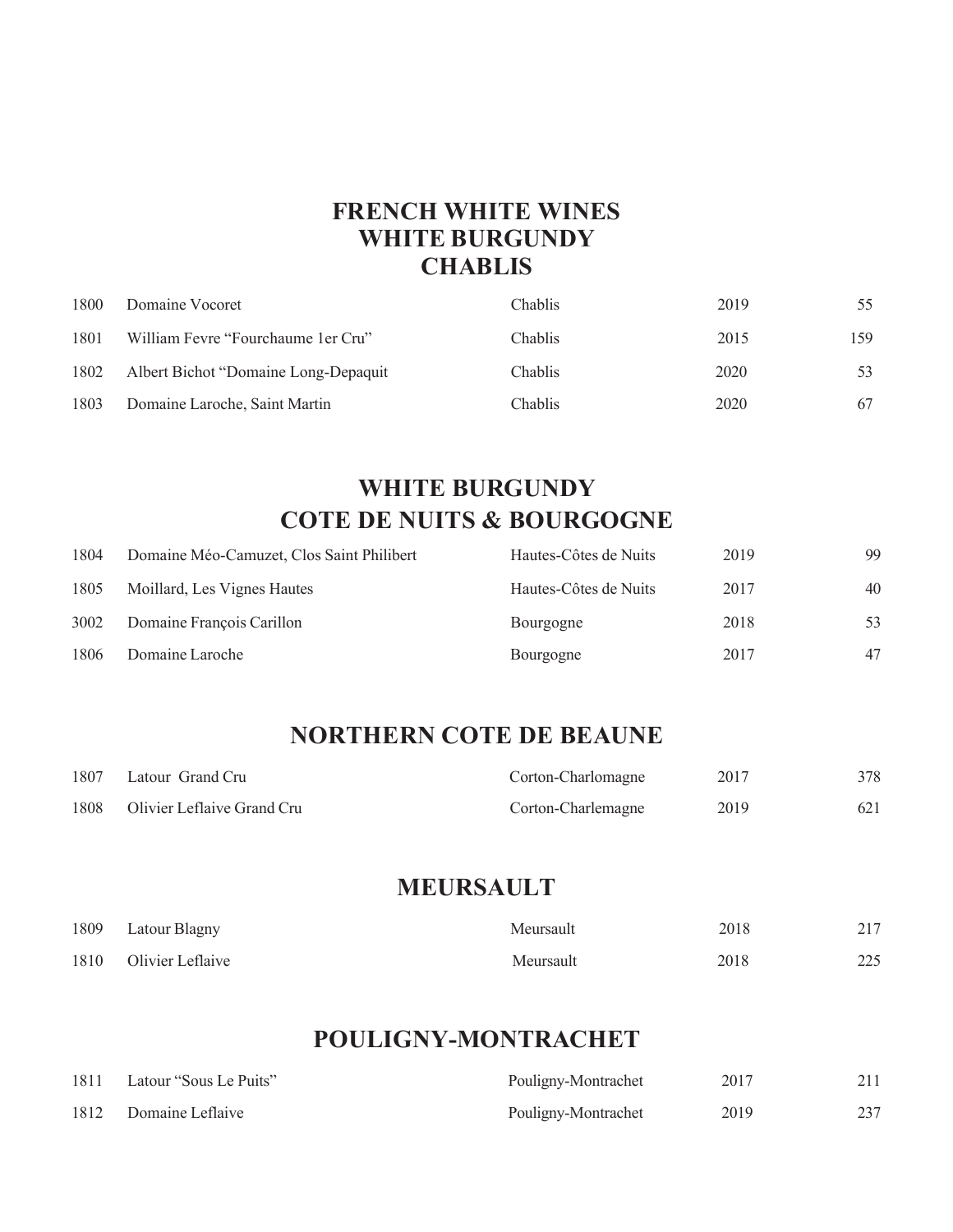### **FRENCH WHITE WINES MONTRACHET GRAND CRUS**

| 1813 | Gagnard-Delagrange, Grand Cru | Bâtard-Montrachet            | 2017 | 635  |
|------|-------------------------------|------------------------------|------|------|
| 1814 | Maison Louis Jadot, Grand Cru | Bâtard-Montrachet            | 2018 | 929  |
| 1845 | Domaine Leflaive, Grand Cru   | Bienvenues-Batard-Montrachet | 2019 | 2504 |

### **CHASSAGNE – MONTRACHET**

| 1815 | Thomas Morey Les Baudines             | Chassagne-Montrachet | 2018 | 165 |
|------|---------------------------------------|----------------------|------|-----|
| 1816 | Bouchard Père & Fils                  | Chassagne-Montrachet | 2019 | 189 |
| 3038 | Maison Albert Bichot 1 er Cru Morgeot | Chassagne-Montrachet | 2018 | 270 |

#### **WHITE BURGUNDY SAINT – AUBIN**

| 1817 | Domaine Alain Chavy, 1er Cru En Remilly          | Saint-Aubin | 2017 | 171 |
|------|--------------------------------------------------|-------------|------|-----|
| 1818 | Dom. Françoise & Denis Clair 1 er Cru Sous Roche | Saint-Aubin | 2016 | 122 |

## **MACONNAIS & COTE CHALONNAISE**

| 1819 | Domain Cheveau "Le trois Terroirs"  | Pouilly-Fuisse | 2019 | 81  |
|------|-------------------------------------|----------------|------|-----|
| 1820 | Bouchard Pere & Fils                | Pouilly-Fuisse | 2019 | 72  |
| 1821 | Domaine Leflaive                    | Mâcon-Verzé    | 2019 | 129 |
| 1822 | Domaine de la Chapelle, Madame Noly | Saint-Veran    | 2019 | 55  |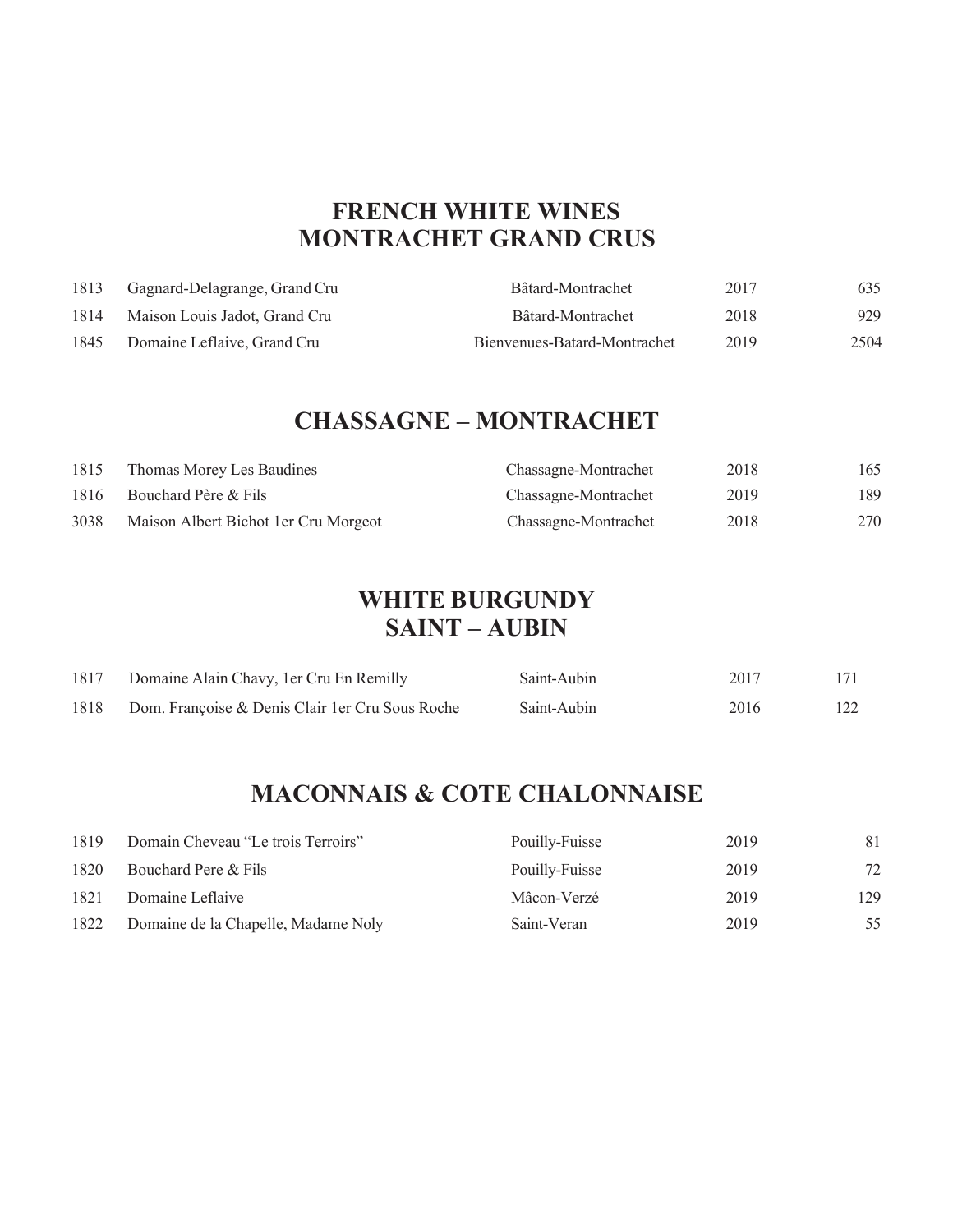### **FRENCH WHITE WINES SAUVIGNON BLANC & SEMILLON BORDEAUX**

| 1823 | Comtesse De Malet Roquefort              | Bordeaux Blanc          | 2020 | 40  |
|------|------------------------------------------|-------------------------|------|-----|
| 1824 | La Freynelle                             | Bordeaux Blanc          | 2020 | 40  |
| 1825 | Château La Rame                          | Bordeaux Blanc          | 2020 | 49  |
| 1826 | Château Cantenac Brown, Alto de Cantenac | Bordeaux Blanc          | 2016 | 96  |
| 1828 | Domaine des Coltabards                   | Sancerre                | 2019 | 54  |
| 1829 | Maison Saget La Perrière                 | Sancerre                | 2020 | 60  |
| 1830 | Pascal Jolivet                           | Blanc - Fume            | 2018 | 78  |
| 1832 | Comte LaFond                             | Sancerre                | 2019 | 90  |
| 1833 | Château de Tracy                         | Pouilly-Fumé            | 2020 | 75  |
| 1834 | Domaine des Baumard                      | Savennières             | 2015 | 62  |
| 1835 | Domaine Huet, Le Haut-Lieu Moelleux      | Vouvray                 | 2018 | 112 |
| 1836 | Bande de Louve                           | Muscadet Sevre et Maine | 2019 | 42  |
| 1837 | Château L'Oiseliniere de la Ramee        | Muscadet Sevre et Maine | 2019 | 40  |

## **UNIQUE WHITES ALSACE**

| 1838 | Domaine Weinbach, Alsace Réserve | Pinot Blanc | 2019 | 54 |
|------|----------------------------------|-------------|------|----|
| 1839 | Wolfberger                       | Pinot Gris  | 2019 | 50 |
| 1840 | Domaine Bott-Geyl, Les Elements  | Riesling    | 2017 | 45 |

## **RHONE VALLEY & SOUTHERN FRANCE**

|      | 1841 E. Guigal, Condrieu               | Viognier            | 2017 | 150 |
|------|----------------------------------------|---------------------|------|-----|
|      | 1842 M. Sorrel, Hermitage              | Hermitage           | 2014 | 212 |
| 1843 | Domaine Gauby, "Les Calcinaires" Blanc | Cotes de Roussillon | 2018 | 76  |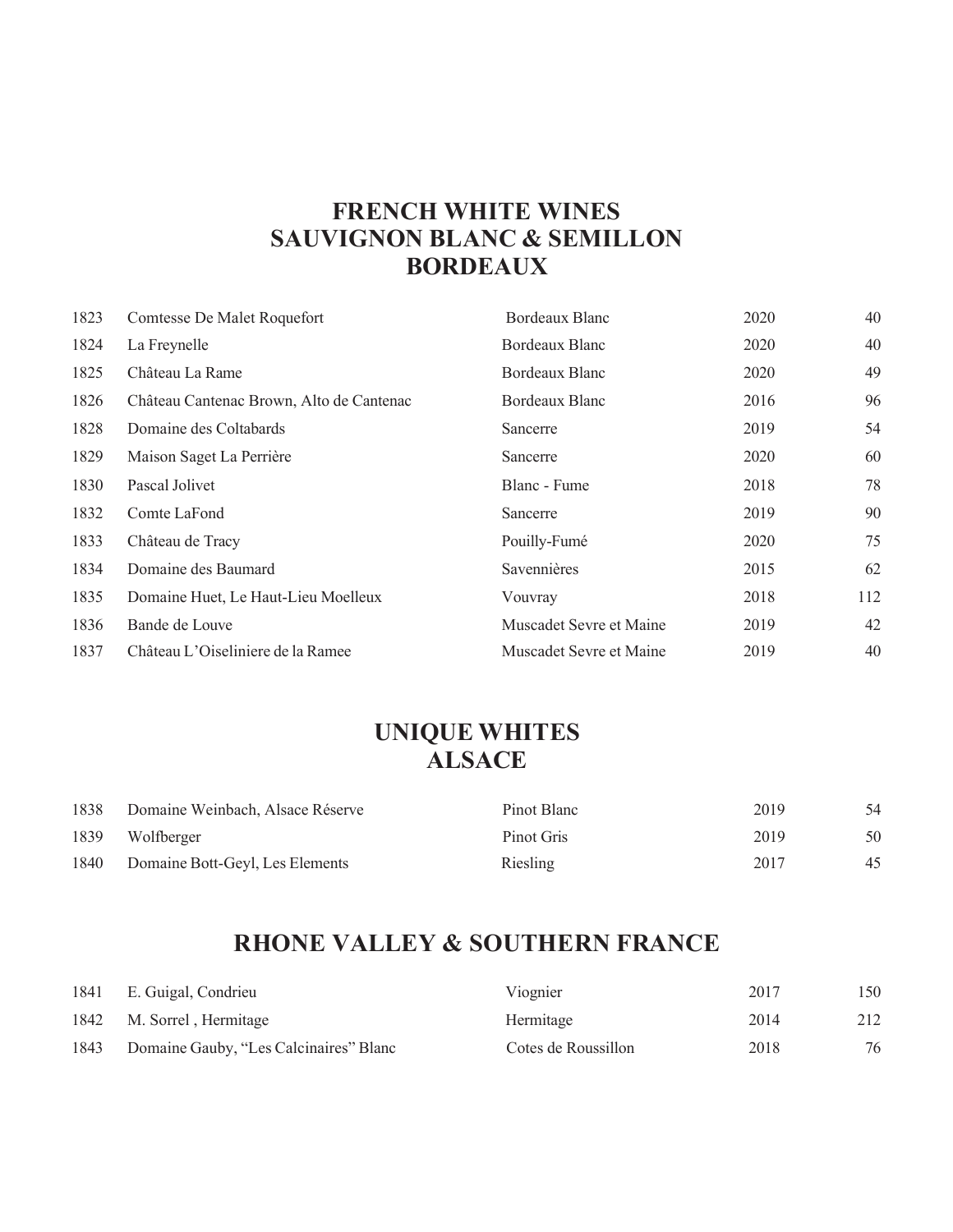### **AMERICAN WHITE WINE CHARDONNAY**

| 1900 | Rombauer                                | Carneros         | 2020 | 105 |
|------|-----------------------------------------|------------------|------|-----|
| 1901 | Far Niente                              | Napa Valley      | 2019 | 105 |
| 1902 | Cakebread                               | Napa Valley      | 2020 | 78  |
| 1903 | Mi Sueño Winery, Los Carneros           | Carneros         | 2018 | 96  |
| 1905 | Stag's Leap "Karia"                     | Napa Valley      | 2019 | 60  |
| 1906 | Kosta Browne "One Sixteen"              | Russian River    | 2019 | 210 |
| 1907 | Peter Michael "Belle Fille"             | Knights Valley   | 2019 | 260 |
| 1908 | Alexana "Terroir Series"                | Oregon           | 2018 | 84  |
| 1909 | Domaine Serene "Evenstad Reserve"       | Oregon           | 2018 | 130 |
| 1910 | Château Montelena Winery                | Napa Valley      | 2019 | 135 |
| 1911 | Barnett "Sangiacomo Vineyard"           | Carneros         | 2020 | 99  |
| 1913 | Plumpjack "Reserve"                     | Napa Valley      | 2020 | 75  |
| 1914 | Palmaz Amalia                           | Napa Valley      | 2018 | 153 |
| 1915 | David Arthur                            | Napa Valley      | 2015 | 168 |
| 1916 | Stonestreet                             | Alexander Valley | 2017 | 75  |
| 1917 | Neyers Vineyards, El Novillero Vineyard | Carneros         | 2016 | 90  |
| 2209 | Miner                                   | Napa Valley      | 2019 | 76  |
| 1918 | Chalk Hill                              | Russian River    | 2020 | 60  |
| 1919 | DuMOL, Charles Heintz Vineyard Isobel   | Sonoma County    | 2018 | 150 |
| 2210 | Wayfarer Fort Ross - Seaview            | Sonoma County    | 2019 | 162 |
| 1920 | Roco Winery                             | Oregon           | 2018 | 67  |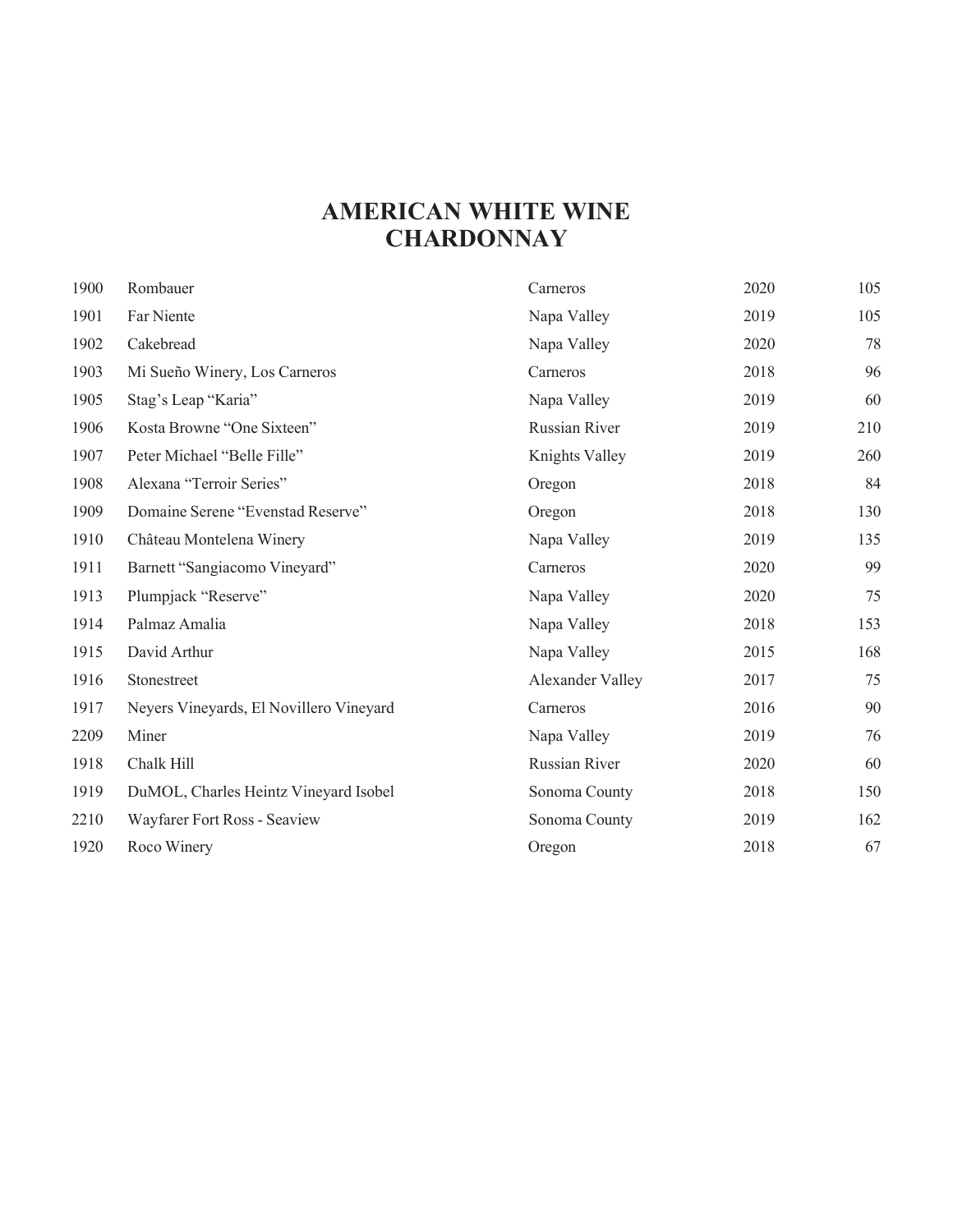## **AMERICAN WHITE WINE SAUVIGNON BLANC**

| 1940 | Merry Edwards                   | Russian River    | 2020 | 72  |
|------|---------------------------------|------------------|------|-----|
| 1941 | Two Squared by Alpha Omega      | Napa Valley      | 2020 | 45  |
| 1942 | Pahlmeyer "Jayson"              | Napa Valley      | 2018 | 76  |
| 1943 | Ferrari Carano Fume Blanc       | Napa Valley      | 2021 | 45  |
| 1944 | Peter Michael "L'Apres Midi"    | Knights Valley   | 2020 | 144 |
| 1945 | Rudd Mt. Veeder                 | Napa Valley      | 2019 | 201 |
| 1946 | Gamble Family Vineyards         | Napa Valley      | 2020 | 72  |
| 1947 | <b>Barnett Andrew Vineyards</b> | Dry Creek        | 2020 | 84  |
| 1948 | Stonestreet                     | Alexander Valley | 2019 | 60  |
| 1949 | Cade by Plumpjack               | Napa Valley      | 2020 | 53  |

# **UNIQUE WHITES**

| 1960 | Darioush Napa Valley    | Viognier   | 2020 | 114 |
|------|-------------------------|------------|------|-----|
| 1961 | Duchman Winery Texas    | Vermentino | 2019 | 40  |
| 1962 | McPherson Cellars Texas | Viognier   | 2019 | 40  |
| 1963 | McPherson Cellars Texas | Roussanne  | 2019 | 40  |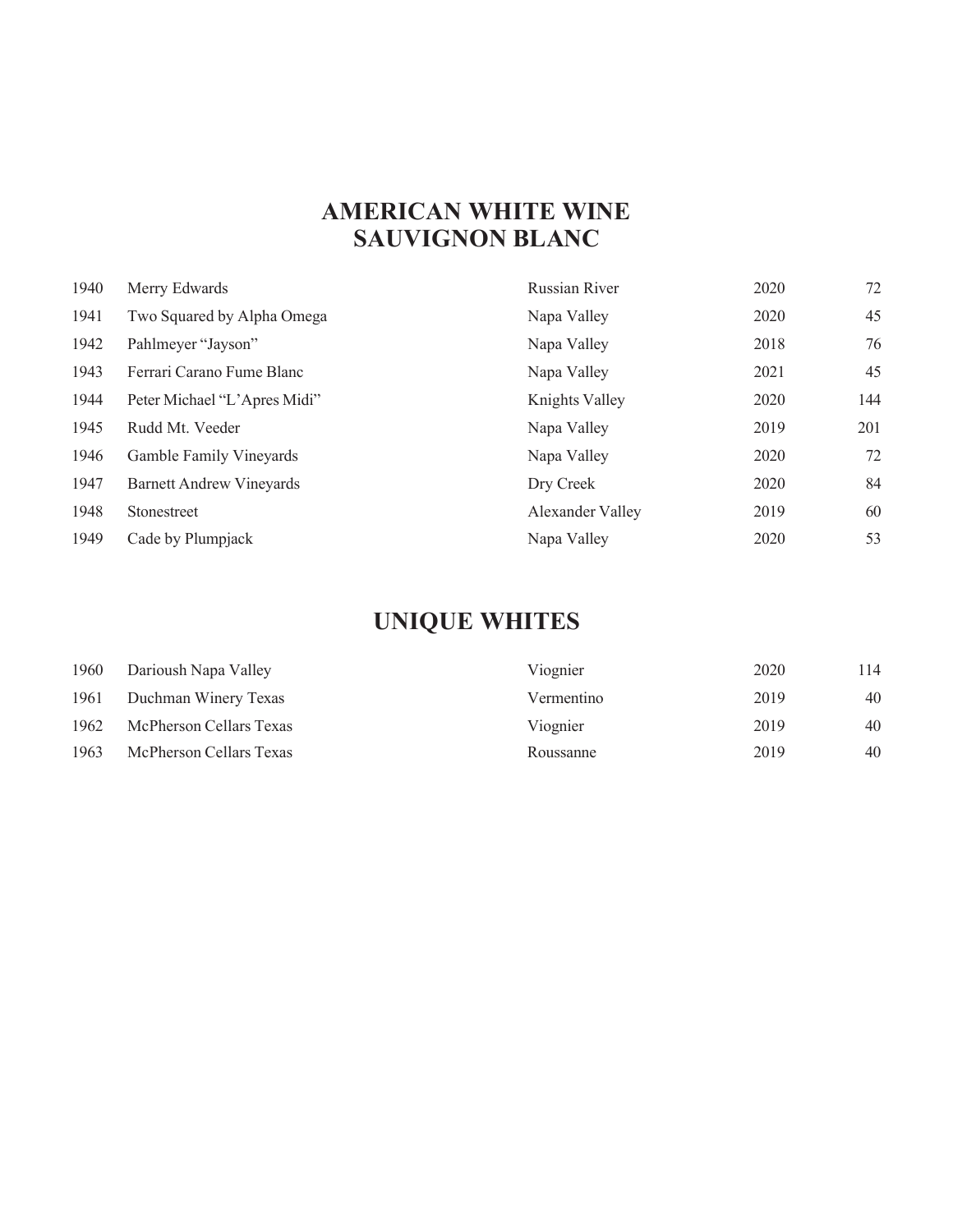### **ITALIAN WHITE WINE CHARDONNAY**

| 1980 | Planeta                                 | Sicilia                    | 2019 | 84  |
|------|-----------------------------------------|----------------------------|------|-----|
| 1981 | Querciabella Batar                      | Toscana                    | 2017 | 233 |
| 1983 | Il Borro "Lamelle"                      | Toscana                    | 2020 | 50  |
| 1984 | Angelo Gaja Rossj-Bass                  | Piemonte                   | 2019 | 190 |
| 1985 | Cabreo "La Pietra"                      | Toscana                    | 2019 | 87  |
| 1986 | Rapitala                                | Sicilia                    | 2016 | 78  |
| 1987 | Meroi                                   | Colli Orientali del Friuli | 2020 | 129 |
| 1988 | Castello della Sala "Bramito del Cervo" | Toscana                    | 2020 | 40  |

## **SAUVIGNON BLANC**

| 1989 | Visintini                 | Colli Orientali Friuli | 2018 | 40  |
|------|---------------------------|------------------------|------|-----|
| 1990 | Venica "Ronco delle Mele" | Friuli                 | 2020 | 102 |
| 1991 | Vie di Romans, Piere      | Friuli Isonzo          | 2019 | 87  |
| 1992 | Kellerei Kurtatsch        | Südtirol Alto Adige    | 2019 | 45  |
| 2014 | Marco Felluga             | Collio Friuli          | 2018 | 45  |

## **PINOT GRIGIO**

| 1993 | Kettmeir Alto                         | Adige                 | 2020 | 42 |
|------|---------------------------------------|-----------------------|------|----|
| 1994 | Attems                                | Friuli                | 2020 | 40 |
| 1995 | Venica "Jesera"                       | Collio - Friuli       | 2020 | 46 |
| 1996 | Livon "Braide Grande"                 | Collio - Friuli       | 2019 | 60 |
| 1997 | Abazia di Novacella, Kloster Neustift | Sudtirol - Alto Adige | 2020 | 56 |
| 1998 | Maso Poli                             | Trentino - Alto Adige | 2020 | 53 |
| 1999 | Livio Felluga                         | Friuli                | 2020 | 54 |
| 2000 | Terlan                                | Alto Adige            | 2020 | 40 |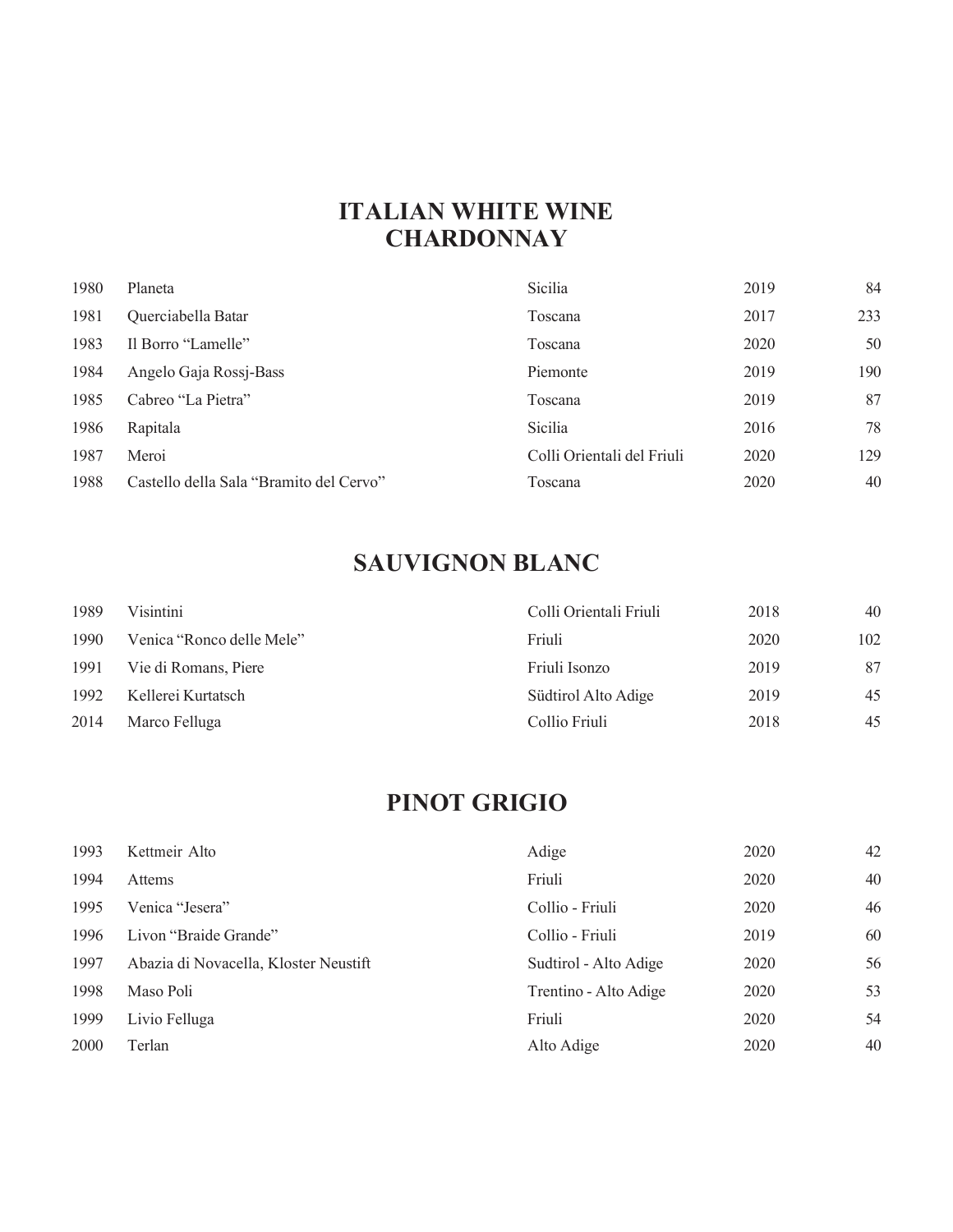## **ITALIAN WHITE WINE NATIVE ITALIAN WHITE**

| 2002 | Abazia di Novacella, Kerner                      | Sudtirol Alto Adige    | 2020 | 46 |
|------|--------------------------------------------------|------------------------|------|----|
| 2003 | Abazia di Novacella, Gruner Veltliner            | Sudtirol Alto Adige    | 2020 | 52 |
| 2004 | Livio Felluga, Friulano                          | Colli Orientali Friuli | 2019 | 63 |
| 2006 | Coppo "La Rocca" Gavi                            | Piemonte               | 2020 | 47 |
| 2007 | Vietti "Arneis"                                  | Piemonte               | 2020 | 45 |
| 2008 | Feudi di San Gregorio Greco di Tufo              | Irpinia Campania       | 2018 | 63 |
| 2009 | Feudi di San Gregorio Falanghina                 | Irpinia Campania       | 2018 | 54 |
| 2010 | Argiolas "Costamolino" Vermentino                | Sardegna               | 2020 | 49 |
| 2011 | Fattoria Poggio Alloro Vernaccia di S. Gimignano | Toscana                | 2020 | 40 |
| 2012 | Pieropan "La Rocca" Soave Garganega              | Veneto                 | 2019 | 75 |
| 2013 | Tornatore, Etna Bianco                           | Sicilia                | 2020 | 48 |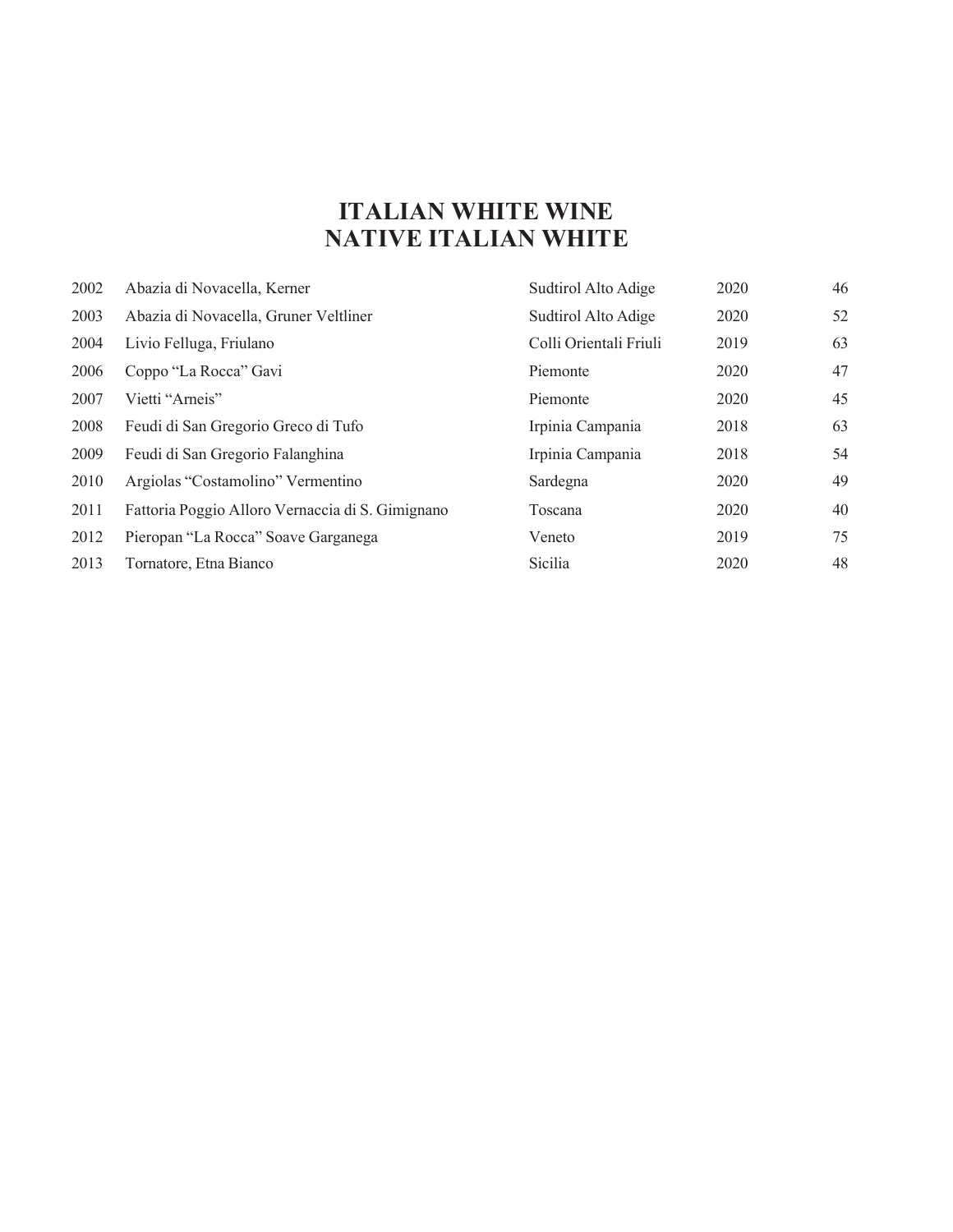## **WHITE WINE FROM THE REST OF THE WORLD CHARDONNAY**

| 2100 | Penfolds, Koonunga Hill           | South Australia        | 2018 | 40  |
|------|-----------------------------------|------------------------|------|-----|
| 2101 | Capensis                          | Western Cape S. Africa | 2016 | 180 |
| 2102 | Dog Point Vineyard                | New Zealand            | 2019 | 90  |
| 2103 | Jules Taylor, OTQ Single Vineyard | New Zealand            | 2019 | 42  |
| 2105 | Recanati                          | Galilee Israel         | 2019 | 45  |

## **SAUVIGNON BLANC & SEMILLON**

| 2106 | Cloudy Bay, Sauvignon Blanc    | New Zealand       | 2021 | 85 |
|------|--------------------------------|-------------------|------|----|
| 2107 | Kim Crawford, Sauvignon Blanc  | New Zealand       | 2021 | 44 |
| 2108 | Mendel, Sémillon               | Mendoza Argentina | 2020 | 48 |
| 2109 | Shaw & Smith, Sauvignon Blanc  | Australia         | 2021 | 50 |
| 2127 | Cape Mentelle, Sauvignon Blanc | Australia         | 2019 | 40 |
| 2128 | Peregrine, Sauvignon Blanc     | Australia         | 2020 | 40 |

### **RIESLING**

| 2111 | Joh. Jos. Prüm "Wehlener Sonnenuhr" Auslese | Mosel - Germany    | 2019 | 138 |
|------|---------------------------------------------|--------------------|------|-----|
| 2112 | S.A. Prüm "Wehlener Sonnenhur" Spatlese     | Mosel - Germany    | 2015 | 138 |
| 2113 | Fritz Haag                                  | Mosel - Germany    | 2018 | 45  |
| 2114 | Carl Graff, Riesling Kabinett               | Mosel - Germany    | 2020 | 40  |
| 2115 | August Kesseler, Riesling R Kabinett        | Rheingau - Germany | 2020 | 40  |
| 2117 | Bassermann-Jordan, Riesling                 | Pfalz - Germany    | 2019 | 43  |
| 2118 | Heinrich Spindler, Riesling Trocken         | Pfalz - Germany    | 2015 | 45  |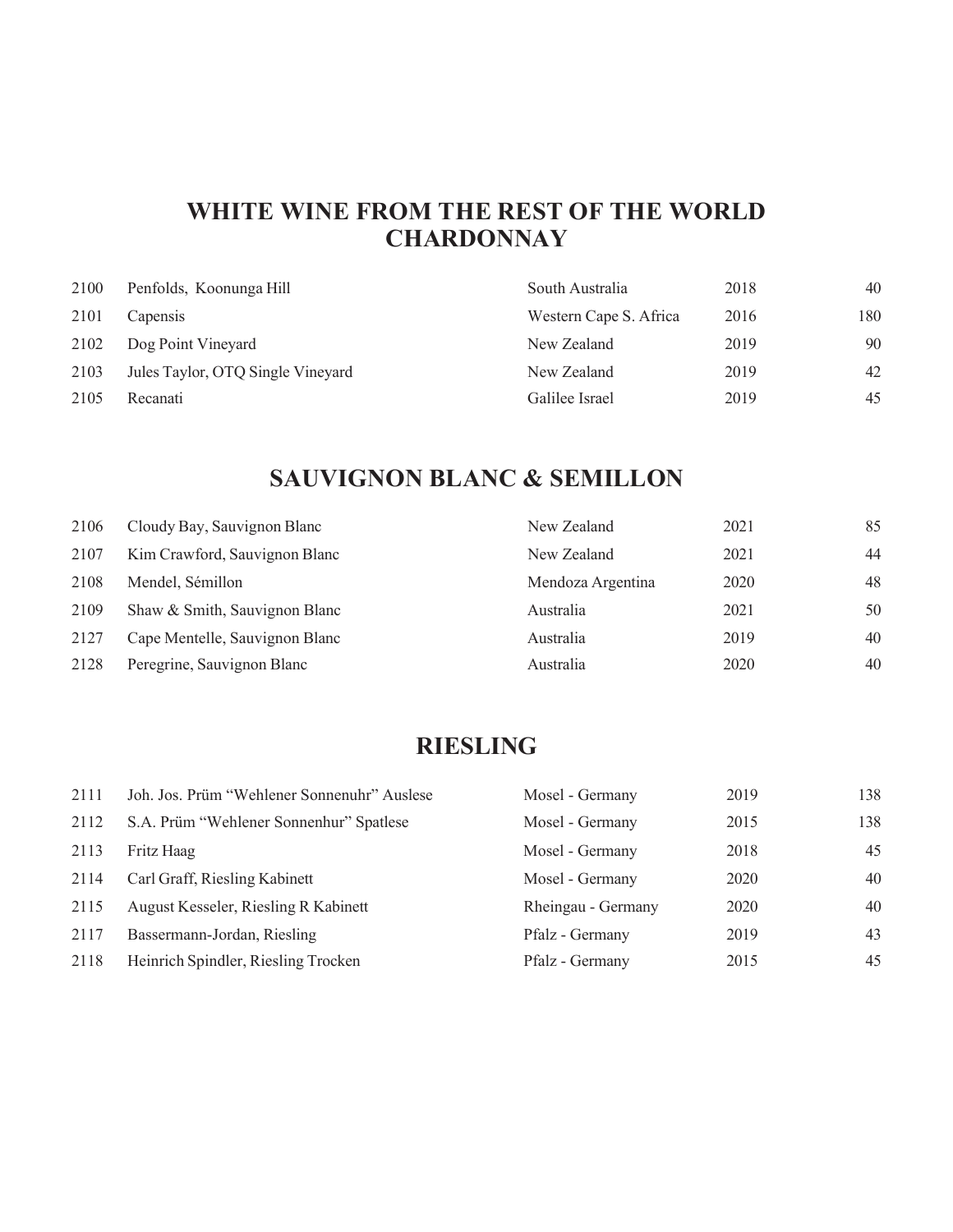### **WHITE WINE FROM THE REST OF THE WORLD OTHER WHITE WINE**

| 2121 | Château Musar White Obaideh                    | Beeka Valley Lebanon    | 2009 | 115 |
|------|------------------------------------------------|-------------------------|------|-----|
| 2122 | Menade Rueda Verdejo Nosso                     | Castilla y León - Spain | 2020 | 57  |
| 2123 | Bodegas Fillaboa Albariño Finca Monte Alto     | Galicia - Spain         | 2018 | 65  |
| 2211 | Bodegas Ethereo, Albariño                      | Galicia - Spain         | 2020 | 40  |
| 2124 | Portal da Calçada, Vinho Verde                 | Portugal                | 2020 | 40  |
| 2125 | Skouras, Arcadia, Moscofilero                  | Greece                  | 2020 | 40  |
| 2126 | Casa da Passarella, Dão Branco                 | Portugal                | 2018 | 40  |
| 2129 | Van Loggerrenberg Trust Your Gut, Chenin Blanc | South Africa            | 2019 | 60  |

## **ROSE OF THE WORLD**

| 2200 | Château Miraval                                | Provence - France     | 2021 | 50 |
|------|------------------------------------------------|-----------------------|------|----|
| 2201 | Château Pradeaux,"Cuvee Vespree" Bandol Rosé   | Provence - France     | 2019 | 90 |
| 2202 | Château Peyrassol Provence, France             | Provence - France     | 2020 | 40 |
| 2203 | Château Beaulieu                               | Provence - France     | 2020 | 46 |
| 2204 | Château d'Aqueria, Tavel Rosé                  | Rhône Valley - France | 2020 | 43 |
| 2205 | Marchesi Incisa "Futurosa"                     | Piemonte              | 2019 | 40 |
| 2206 | August Kesseler, Pinot Noir Qualitätswein Rosé | Rheingau - Germany    | 2017 | 42 |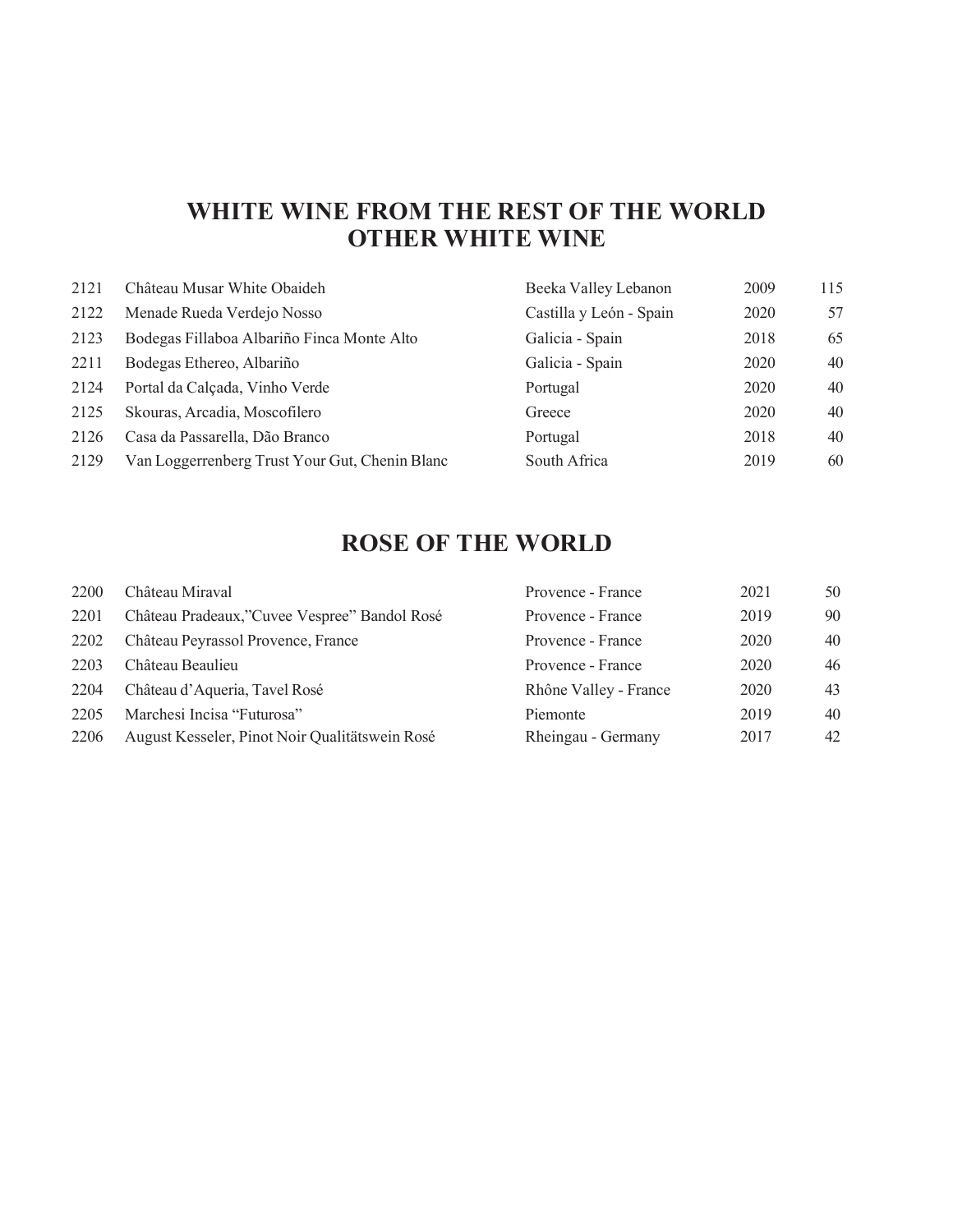### **FRENCH RED WINE RED BURGUNDY BOURGOGNE – PASSETOUTGRAIN & COTE DE NUITS VILLAGES**

| 3000 | Domaine Bellene       | Côte de Nuits  | 2018 | 90  |
|------|-----------------------|----------------|------|-----|
| 3001 | Maison Albert Bichot, | Passetoutgrain | 2019 | 46  |
| 3201 | Aurelien Verdet       | Côte de Nuits  | 2018 | 100 |

### **NORTHERN COTE DE NUITS**

| 3003 | Domaine Chanson                              | Marsannay | 2017 |     |
|------|----------------------------------------------|-----------|------|-----|
| 3004 | Maison Louis Jadot Clos Du Roy Domaine Gagey | Marsannay | 2019 | 108 |

#### **GEVREY – CHAMBERTIN**

| 3005 | Domaine Méo-Camuzet Fixin                 | 2019 | 120 |
|------|-------------------------------------------|------|-----|
| 3006 | Domaine Mongeard-Mugneret                 | 2016 | 144 |
| 3007 | Domaine Harmand-Geoffroy                  | 2018 | 196 |
| 3008 | Domaine Pierre Gelin 1 er Cru Clos Prieur | 2016 | 258 |

### **MOREY – SAINT – DENIS**

| 3009 | Domaine Arlaud Les Ruchots 1 er Cru | 2017 | 270 |
|------|-------------------------------------|------|-----|
|      | 3010 Gerard Raphet                  | 2019 | 160 |
| 3011 | Domaine Lecheneaut                  | 2017 | 207 |

#### **CHAMBOLLE – MUSIGNY**

| 3012 Domaine Méo-Camuzet                     | 2013 | 348 |     |
|----------------------------------------------|------|-----|-----|
| 3013 Maison Vincent Girardin Vieilles Vignes | 2014 |     | 198 |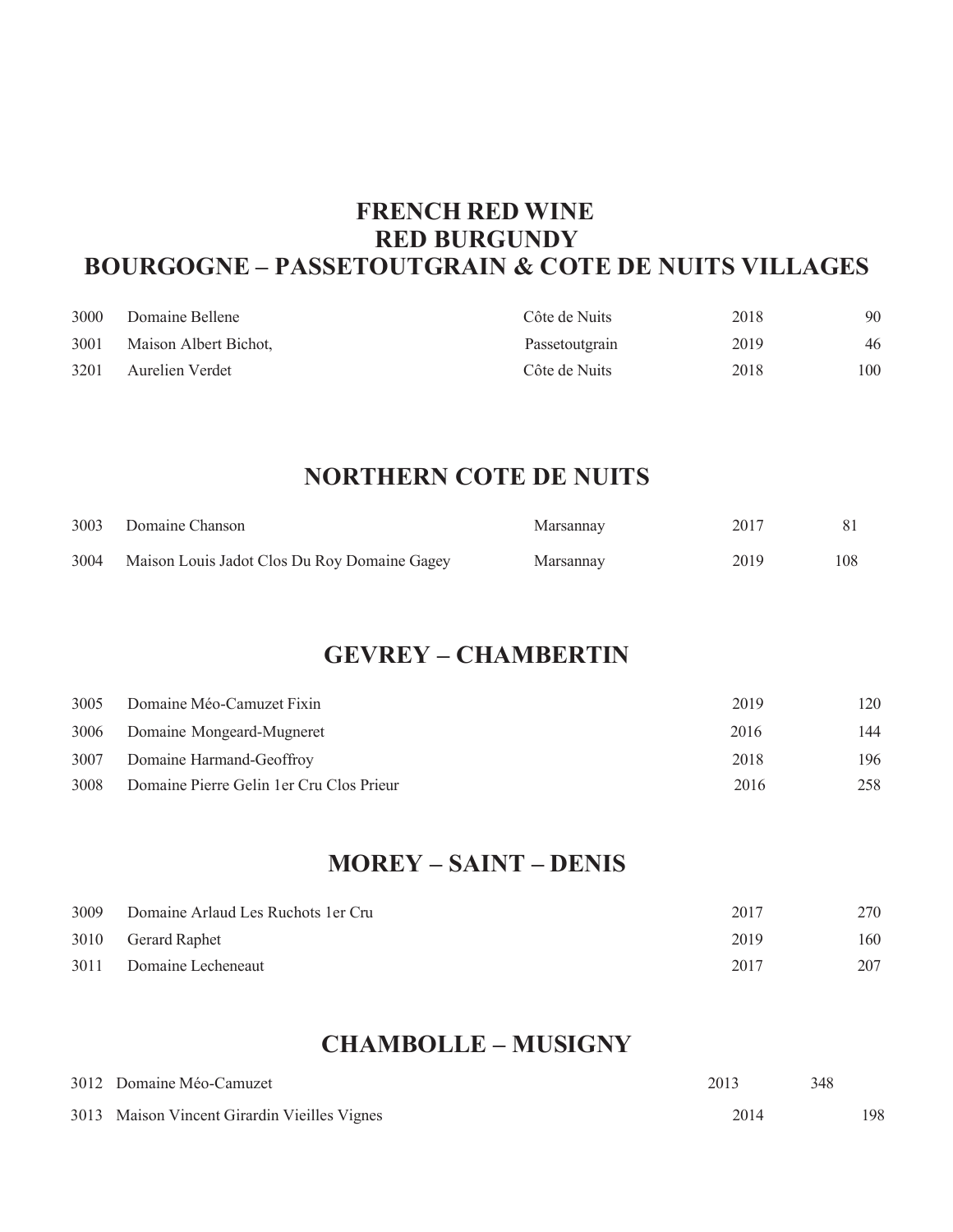#### **FRENCH RED WINE RED BURGUNDY VOUGEOT**

|      | 3014 Domaine Mongeard-Mugneret 1er Cru Les Cras | 2019 | 219  |
|------|-------------------------------------------------|------|------|
|      | <b>FLAGEY – ÉCHEZEAUX</b>                       |      |      |
| 3016 | Domaine de la Romanée-Conti Grand Cru           | 2017 | 1875 |
| 3017 | Lucien le Moine Grand Cru                       | 2018 | 1001 |
| 3018 | Bouchard Père & Fils Grand Cru                  | 2019 | 849  |

## **VOSNE – ROMANÉE**

| 3019 | Domaine de la Romanée-Conti St Vivant                  | 2017 | 4896 |
|------|--------------------------------------------------------|------|------|
| 3022 | Domaine Mongeard-Mugneret, 1 er Cru Les Orveaux        | 2019 | 219  |
| 3023 | Maison Louis Jadot, Vosne-Romanée 1 er Cru Les Suchots | 2018 | 383  |

## **NUITS - SAINT – GEORGES**

| 3024 | Domaine Henri Gouges                 | 2018 | 183 |
|------|--------------------------------------|------|-----|
| 3025 | David Duband, 1 er Cru Les Chaboeufs | 2015 | 207 |
| 3026 | Jerome Chezeaux                      | 2018 | 136 |
| 3190 | Aurelien Verdet                      | 2017 | 216 |

### **NORTHER COTE DE BEAUNE**

| 3027 | Domaine Faiveley Grand Cru Clos Des Cortons  | Corton       | 2018 | 573 |
|------|----------------------------------------------|--------------|------|-----|
| 3028 | Albert Bichot, 1 er Cru Cols des Marechaudes | Aloxe-Corton | 2019 | 202 |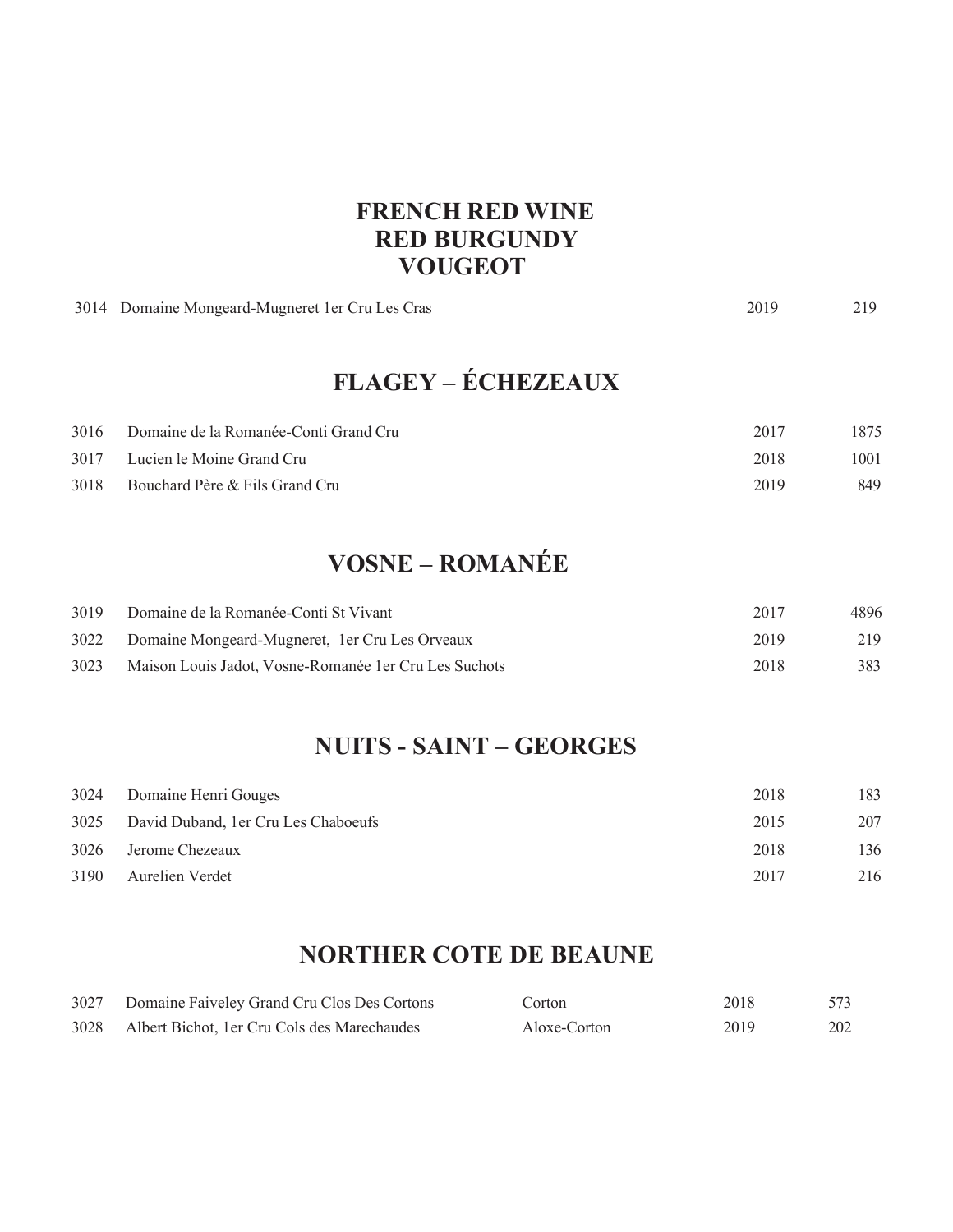### **FRENCH RED WINE RED BURGUNDY BEAUNE, CHOREY & SAVIGNY**

| 3029 | Domaine Michel Ecard Vieilles Vignes         | Côte de Beaune | 2019 | 73  |
|------|----------------------------------------------|----------------|------|-----|
| 3030 | Champy Pernand-Vergelesses Clos de Bully     | Côte de Beaune | 2018 | 104 |
| 3199 | Chanson "Clos des Fèves - Monopole 1 er Cru" | Côte de Beaune | 2019 | 255 |

#### **POMMARD**

| 3031 | Domaine de Courcel Les Vaumuriens           | 2016 | 228 |
|------|---------------------------------------------|------|-----|
| 3032 | Domaine Alexandre Parigot "Les Riottes"     | 2018 | 111 |
| 3033 | Domaine Joseph Voillot 1 er Cru Les Epenots | 2019 | 285 |

#### **VOLNAY**

|      | 3034 Jean-Marc Boillot                       | 2019 | 144 |
|------|----------------------------------------------|------|-----|
|      | 3035 Maison Vincent Girardin Vieilles Vignes | 2018 | 171 |
| 3036 | Thierry et Pascale Matrot 1 er Cru Santenots | 2017 | 171 |

### **SOUTHERN COTE DE BEAUNE & COTE CHALONNAISE**

| 3037 | Bouchard Père & Fils                   | Santenay | 2018 |    |
|------|----------------------------------------|----------|------|----|
|      | 3039 Domaine Faiveley "Vielles Vignes" | Mercurey | 2019 | 84 |

### **BEAUJOLAIS & GAMAY**

|      | 3040 Thibault Liger-Belair                                | Moulin-a-vent | 2016 | 75 |
|------|-----------------------------------------------------------|---------------|------|----|
| 3041 | Domaine les Capréoles Terrior De Lantignié L'Amourgandise |               | 2016 | 51 |
| 3042 | Domaine de la Chapelle des Bois Fleurie Grand Prè         |               | 2019 | 53 |
| 3043 | Château Des Capitans Estate Bottled                       | Juliénas      | 2019 | 67 |
| 3044 | François Cazin Le Petit Chambord                          | Cheverny      | 2019 | 43 |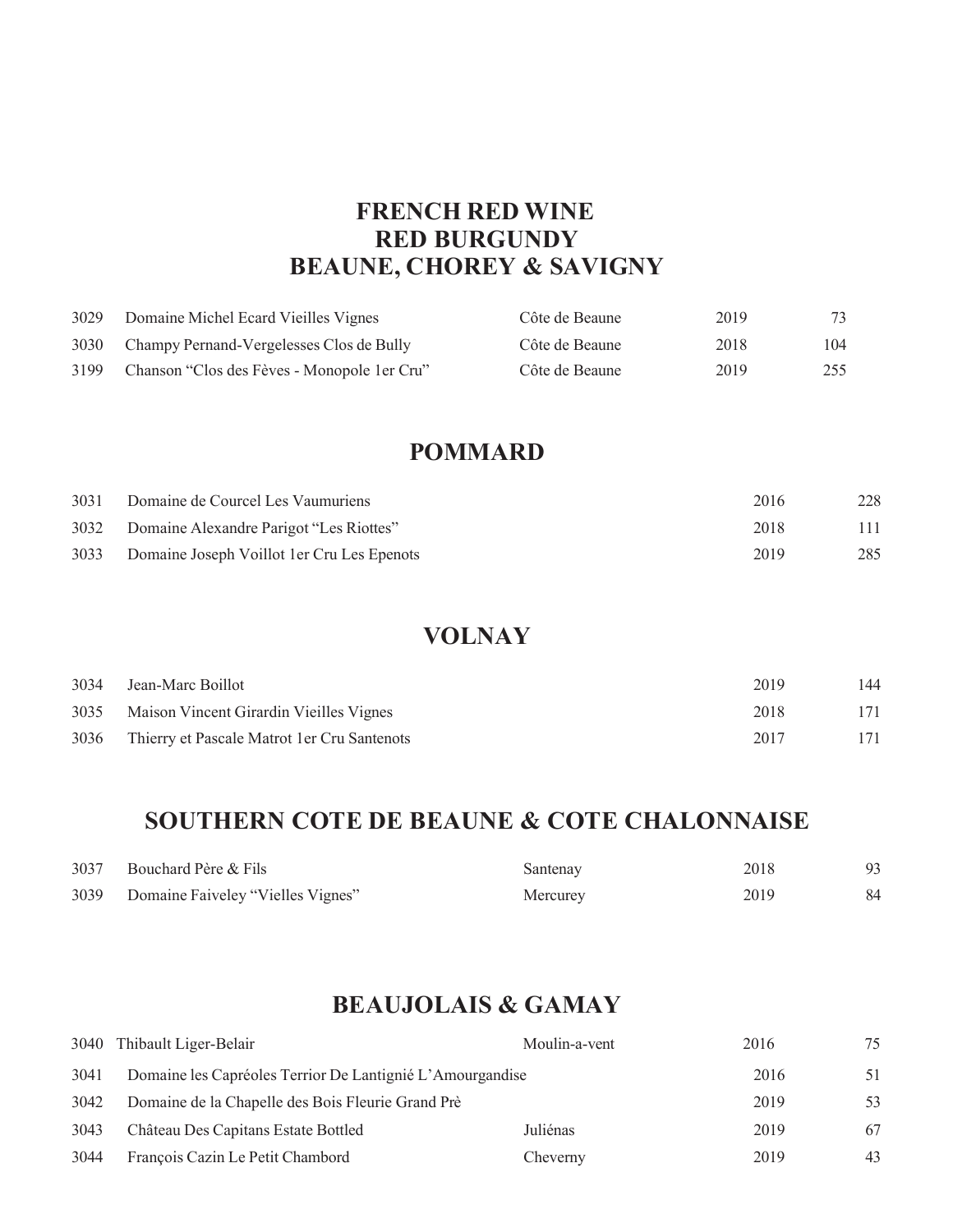### **FRENCH RED WINE BORDEAUX Haut-Médoc**

| 3100 | Château Goulee Cos d'Estournel           | 2018 | 104 |
|------|------------------------------------------|------|-----|
| 3101 | Château Cantemerle 5ème Grand Cru Classé | 2018 | 114 |
|      |                                          |      |     |

# **SAINT – ESTÈPHE**

| 583 |
|-----|
|     |

## **PAUILLAC**

| 3106 | Château Lafite Rothschild 1 er Grand Cru                             | 2011 | 2145 |
|------|----------------------------------------------------------------------|------|------|
| 3108 | Château Latour Les Forts de Latour                                   | 2012 | 722  |
| 3110 | Château Mouton Rothschild 1 er Grand Cru Classé                      | 2001 | 2205 |
| 3111 | Château Mouton Rothschild 1 er Grand Cru Classé                      | 1995 | 2543 |
| 3112 | Château Pichon Longueville Comtesse de Lalande 2ème Grand Cru Classé | 2002 | 770  |
| 3185 | Château Pichon Longueville Comtesse de Lalande 2ème Grand Cru Classé | 2003 | 775  |
| 3186 | Château Pichon Longueville Comtesse de Lalande 2ème Grand Cru Classé | 2005 | 780  |
| 3187 | Château Pichon Longueville Comtesse de Lalande 2ème Grand Cru Classé | 2006 | 785  |
| 3188 | Château Pichon Longueville Comtesse de Lalande 2ème Grand Cru Classé | 2009 | 790  |
| 3189 | Château Pichon Longueville Comtesse de Lalande 2ème Grand Cru Classé | 2010 | 795  |
| 3113 | Château Pichon Baron-Longueville 2ème Grand Cru Classé               | 2017 | 572  |
| 3197 | Château Pichon Baron-Longueville 2ème Grand Cru Classé               | 2014 | 489  |
| 3114 | Château Lynch-Moussas 5ème Grand Cru Classé                          | 2017 | 316  |
| 3115 | Château Pedesclaux 5ème Grand Cru Classé                             | 2018 | 157  |
| 3183 | Château Haut Batailley 5ème Grand Cru Classé                         | 2018 | 237  |
| 3191 | Château Carruades de Lafite                                          | 2011 | 540  |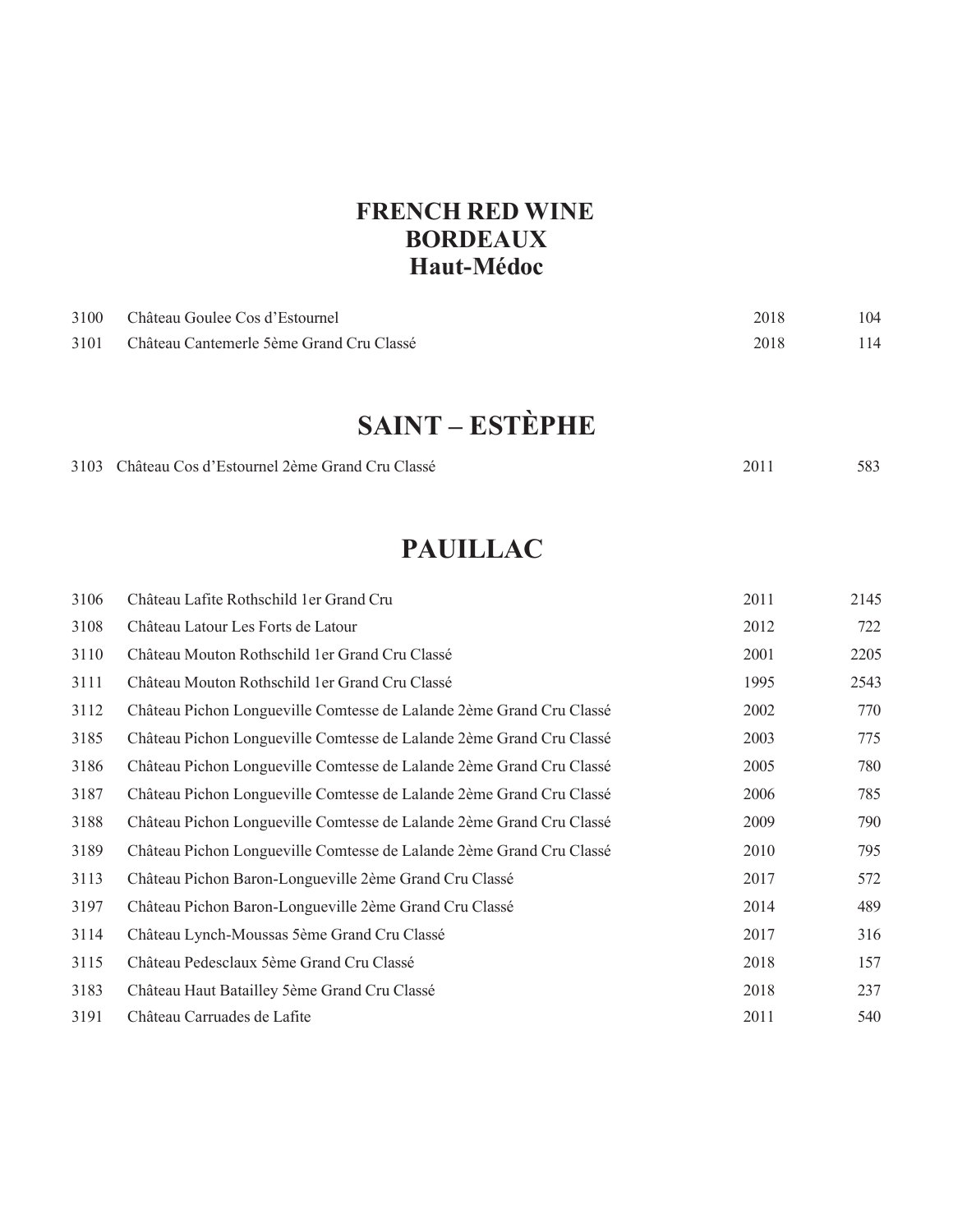### **FRENCH RED WINE BORDEAUX SAINT – JULIEN**

| 3116 | Château Beychevelle 4ème Grand Cru Classé        | 2018 | 375 |
|------|--------------------------------------------------|------|-----|
| 3117 | Château Branaire-Ducru 4ème Grand Cru Classé     | 2010 | 315 |
| 3118 | Château Ducru-Beaucaillo 2ème Grand Cru Classé   | 2017 | 447 |
| 3119 | Château Gloria                                   | 2017 | 117 |
| 3120 | Château Gruaud-Larose 2ème Grand Cru Classé      | 2017 | 318 |
| 3122 | Château Léoville Poyferré 2ème Grand Cru Classé  | 2012 | 225 |
| 3123 | Château Léoville-Las Cases 2ème Grand Cru Classé | 2013 | 395 |
| 3124 | Château Saint Pierre 4ème Grand Cru Classé       | 1995 | 273 |
| 3126 | Clos du Marquis                                  | 2018 | 195 |

## **MARGAUX**

| 3127 | Château Cantenac - Brown 2ème Grand Cru Classé       | 2015 | 222  |
|------|------------------------------------------------------|------|------|
| 3128 | Château Giscours 3ème Grand Cru Classé               | 2017 | 201  |
| 3129 | Château Kirwan 3ème Grand Cru Classé                 | 2010 | 241  |
| 3130 | Château Lascombes Chevalier De Lascombes             | 2016 | 101  |
| 3132 | Château Margaux 1 er Grand Cru Classé                | 2017 | 1800 |
| 3133 | Château Malescot Saint-Exupéry 3ème Grand Cru Classé | 2017 | 153  |
| 3134 | Château Palmer Alter Ego De Palmer                   | 2017 | 267  |
| 3135 | Château Palmer 3ème Grand Cru Classé                 | 2017 | 1050 |
| 3196 | Château Palmer 3ème Grand Cru Classé                 | 2010 | 1446 |
| 3194 | Château Les Hauts Du Tertre                          | 2015 | 96   |
| 3195 | Château de la Coste                                  | 2016 | 90   |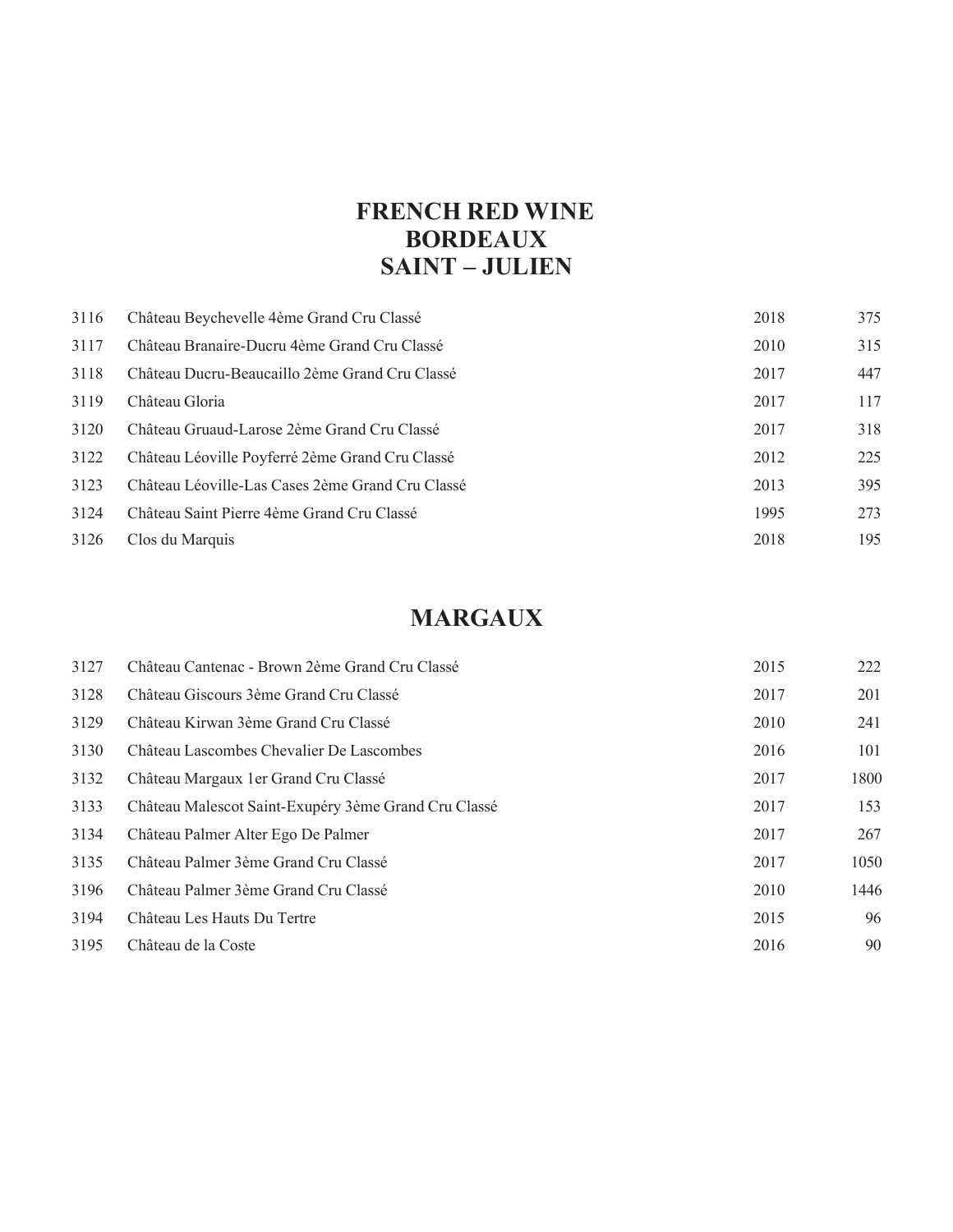## **FRENCH RED WINE BORDEAUX PESSAC – LÉOGNAN**

| 3137 | Château Carbonnieux Grand Cru Classe                               | 2018 | 162  |
|------|--------------------------------------------------------------------|------|------|
| 3139 | Château Haut-Brion 1 er Grand Cru Classé                           | 2014 | 987  |
| 3140 | Château Haut-Brion 1 er Grand Cru Classé                           | 2011 | 1502 |
| 3141 | Château Haut-Brion 1 er Grand Cru Classé                           | 2001 | 2130 |
| 3142 | Château Haut-Brion 1 er Grand Cru Classé                           | 1995 | 2380 |
| 3143 | Château La Mission Haut-Brion La Chapelle de La Mission Haut-Brion | 2015 | 272  |
| 3144 | Château La Mission Haut-Brion Grand Cru Classé de Graves           | 2012 | 777  |
| 3145 | Château Latour-Martillac Lagrave-Martillac                         | 2017 | 134  |

## **SAINT – EMILION**

| 3147 | Château Angélus 1 er Grand Cru Classé               | 2015 | 1506 |
|------|-----------------------------------------------------|------|------|
| 3149 | Château Beau-Séjour Bécot 1 er Grand Cru Classé     | 2018 | 231  |
| 3150 | Château Angélus, Le Carillon de l'Angélus Grand Cru | 2015 | 382  |
| 3151 | Château Pavie 1 er Grand Cru Classé                 | 2014 | 723  |
| 3152 | Château La Gaffeliere 1 er Grand Classe             | 2010 | 366  |
| 3192 | Château La Gaffeliere 1 er Grand Classe             | 2015 | 370  |
| 3193 | Château La Gaffeliere 1 er Grand Classe             | 2016 | 370  |
| 3153 | Château Lassègue Grand Cru                          | 2018 | 120  |
| 3154 | Les Cadrans Château Lassègue Grand Cru              | 2018 | 51   |

### **POMEROL**

| 3156 | Château Clinet          | 1996 | 467  |
|------|-------------------------|------|------|
| 3157 | Château L'Évangile      | 2011 | 535  |
| 3158 | Château La Conseillante | 2008 | 548  |
| 3182 | Château La Conseillante | 2006 | 510  |
| 3159 | Château La Fleur-Pétrus | 2018 | 639  |
| 3161 | Château Pétrus          | 2012 | 7500 |
| 3163 | Vieux Château Certan    | 2018 | 984  |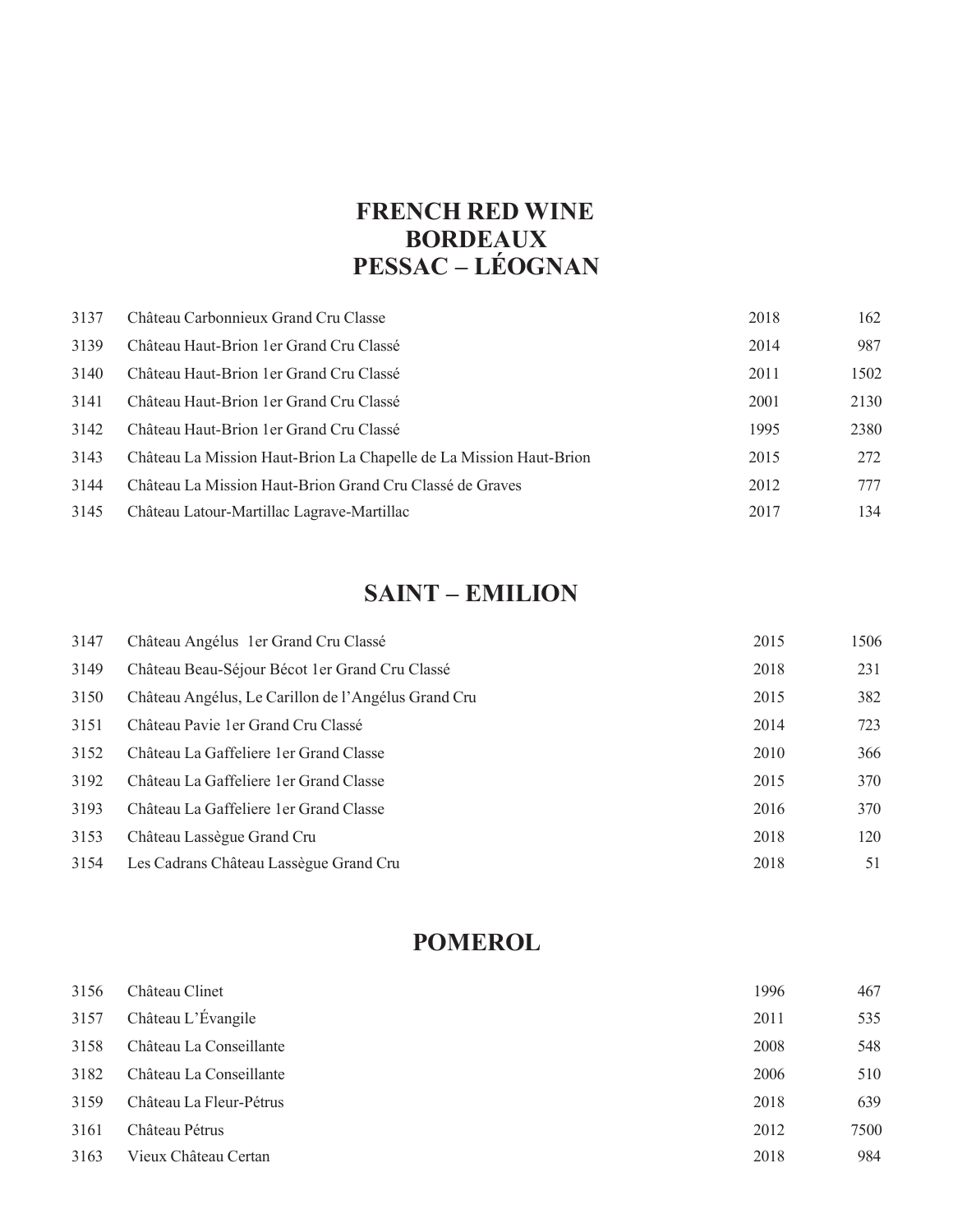## **FRENCH RED WINE SYRAH**

| 3165 | Maison Nicolas Perrin, Maison Les Alexandrins | Cornas           | 2016 | 150 |
|------|-----------------------------------------------|------------------|------|-----|
| 3166 | Delas Frères, Domaine Des Grands Chemins      | Crozes-Hermitage | 2017 | 90  |
| 3167 | E. Guigal                                     | Crozes-Hermitage | 2018 | 78  |
| 3168 | Xavier Gérard                                 | Côte-Rôtie       | 2018 | 180 |
| 3169 | E. Guigal, Brune Et Blonde De Guigal          | Côte-Rôtie       | 2017 | 174 |
| 3170 | E. Guigal, Château d'Ampuis                   | Côte-Rôtie       | 2016 | 395 |
| 3171 | Domaine Lionnet, Pur Granit                   | Cornas           | 2018 | 186 |
| 3172 | Domaine Vincent Paris                         | Syrah            | 2019 | 45  |
| 3198 | Domaine Vincent Paris, Le Cotes               | Saint-Joseph     | 2019 | 72  |

## **GRENACHE & BLENDS**

| 3173 | Château de Beaucastel               | C.N.P.          | 2019 | 192 |
|------|-------------------------------------|-----------------|------|-----|
| 3174 | Château Maucoil                     | C.N.P.          | 2018 | 88  |
| 3175 | Roger Sabon                         | C.N.P.          | 2017 | 116 |
| 3176 | Ogier Reine Jeanne                  | C.N.P.          | 2016 | 114 |
| 3184 | Ogier Reine Jeanne                  | C.N.P.          | 2017 | 114 |
| 3177 | Domaine du Gour de Chaule Tradition | Gigondas        | 2018 | 88  |
| 3178 | Famille Perrin La Gille             | Gigondas        | 2019 | 78  |
| 3181 | Domaine Faillenc Sainte Marie       | Corbières Rouge | 2019 | 40  |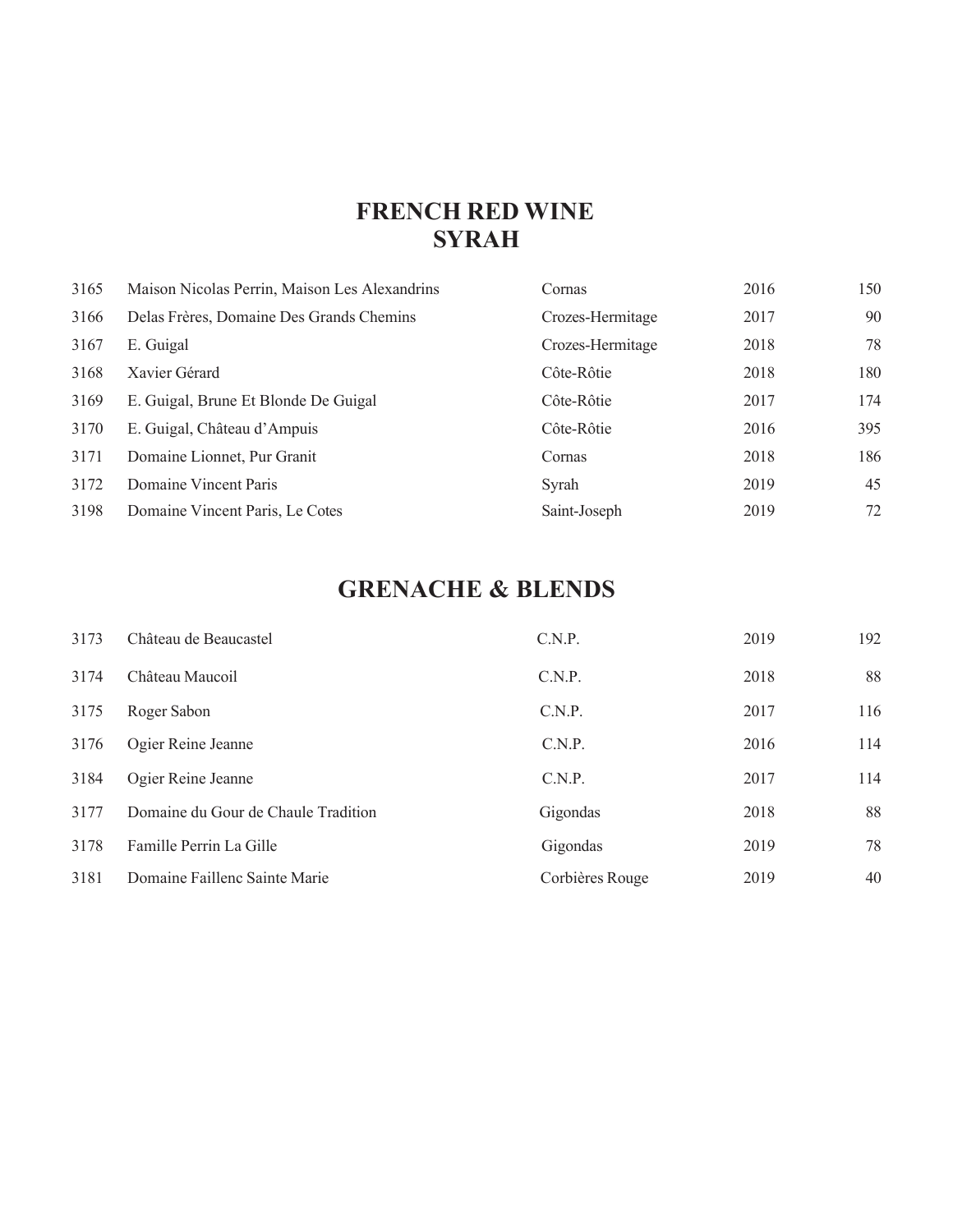## **AMERICAN RED WINE PINOT NOIR**

| 3300 | Darioush                                    | Russian River     | 2018 | 171 |
|------|---------------------------------------------|-------------------|------|-----|
| 3301 | B. R. Cohn Winery                           | North Coast       | 2016 | 40  |
| 3302 | Calera                                      | Central Coast     | 2017 | 63  |
| 3303 | Belle Gloss "Clark & Telephone"             | Santa Maria       | 2020 | 90  |
| 3304 | Failla                                      | Sonoma Coast      | 2019 | 88  |
| 3305 | Gary Farrell                                | Russian River     | 2019 | 96  |
| 3306 | Merry Edwards                               | Russian River     | 2019 | 126 |
| 3307 | Rocchioli                                   | Russian River     | 2018 | 194 |
| 3308 | Kosta Brown                                 | Sonoma Coast      | 2019 | 195 |
| 3309 | Kosta Brown "Gaps Crown"                    | Sonoma Coast      | 2019 | 297 |
| 3429 | Patz & Hall "Gaps Crown"                    | Sonoma Coast      | 2016 | 136 |
| 3430 | Patz & Hall "Chenoweth Ranch"               | Russian River     | 2017 | 117 |
| 3310 | Mi Sueño Winery                             | Russian River     | 2018 | 92  |
| 3439 | Arista                                      | Russian River     | 2018 | 141 |
| 3311 | Elizabeth Spencer, Special Cuvée            | Sonoma Coast      | 2019 | 87  |
| 3312 | Schug Winery                                | Carneros          | 2019 | 75  |
| 3313 | Argyle "Reserve"                            | Willamette Valley | 2018 | 54  |
| 3314 | Beaux Freres "Zena Crown"                   | Willamette Valley | 2018 | 184 |
| 3315 | Cristrom                                    | Willamette Valley | 2020 | 78  |
| 3316 | Domaine Serene "Yamhill Cuvee"              | Willamette Valley | 2018 | 116 |
| 3317 | Domaine Serene Vineyards "Evenstad Reserve" | Willamette Valley | 2018 | 171 |
| 3318 | Alexana Winery "Revana Vineyard Estate"     | Dundee Hills      | 2019 | 84  |
| 3319 | Angela Vineyard                             | Willamette Valley | 2017 | 87  |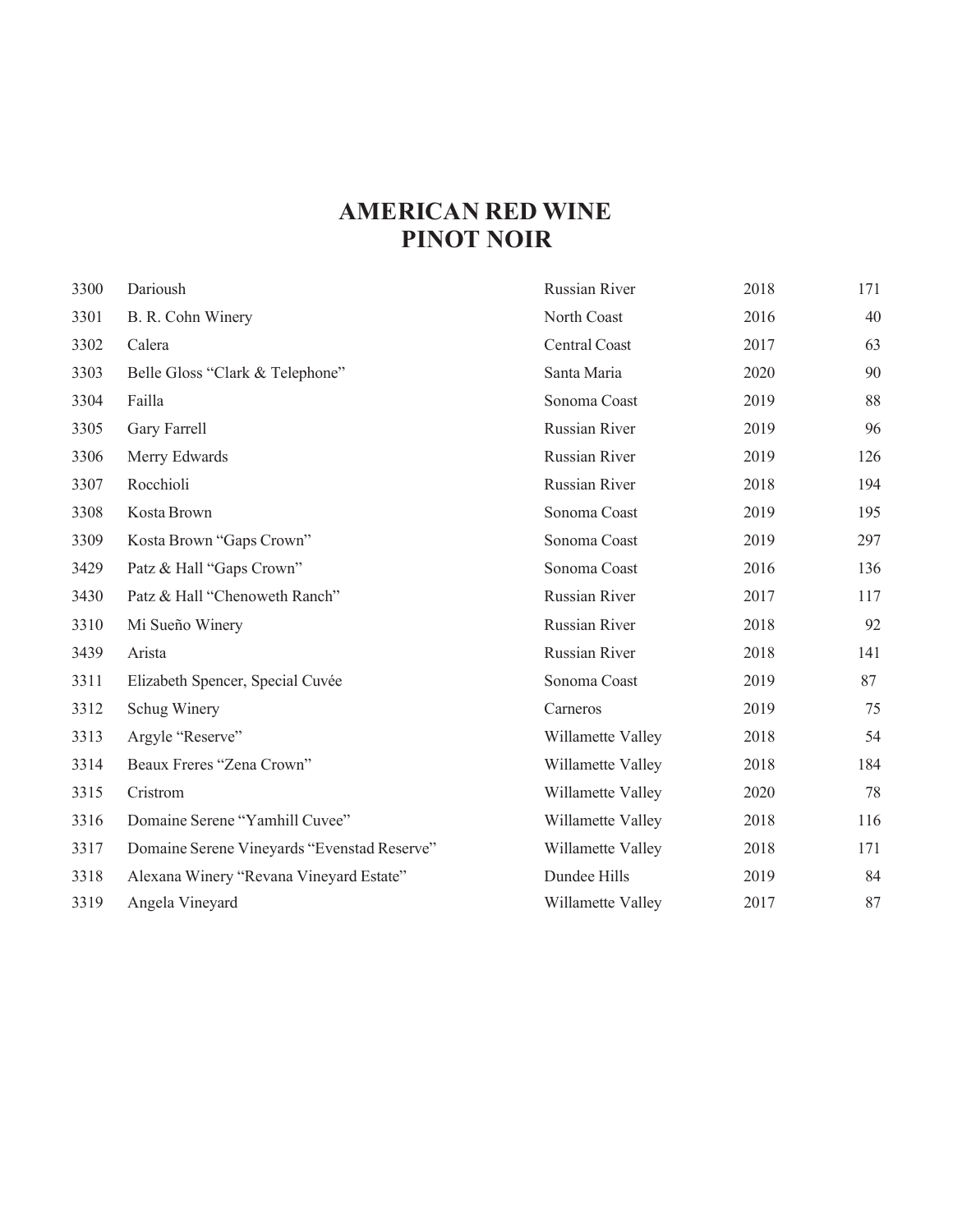## **PINOT NOIR FROM THE REST OF THE WORLD**

| 3320 | Mt. Difficulty, Central Otago             | New Zealand          | 2018 | 90  |
|------|-------------------------------------------|----------------------|------|-----|
| 3321 | Spy Valley                                | New Zealand          | 2017 | 57  |
| 3322 | Loveblock, Central Otago                  | New Zealand          | 2020 | 78  |
| 3323 | Amayna, Estate Bottled                    | Chile                | 2015 | 40  |
| 3324 | Domaine Nico, Soeur et Frères             | Mendoza Argentina    | 2019 | 63  |
| 3325 | Franz Keller, Vom Loss                    | <b>Baden Germany</b> | 2017 | 57  |
| 3326 | Hamilton Russell Vineyards Hemel-en-Aarde | South Africa         | 2020 | 105 |
| 3839 | BioKult, Zweigelt                         | Austria              | 2019 | 40  |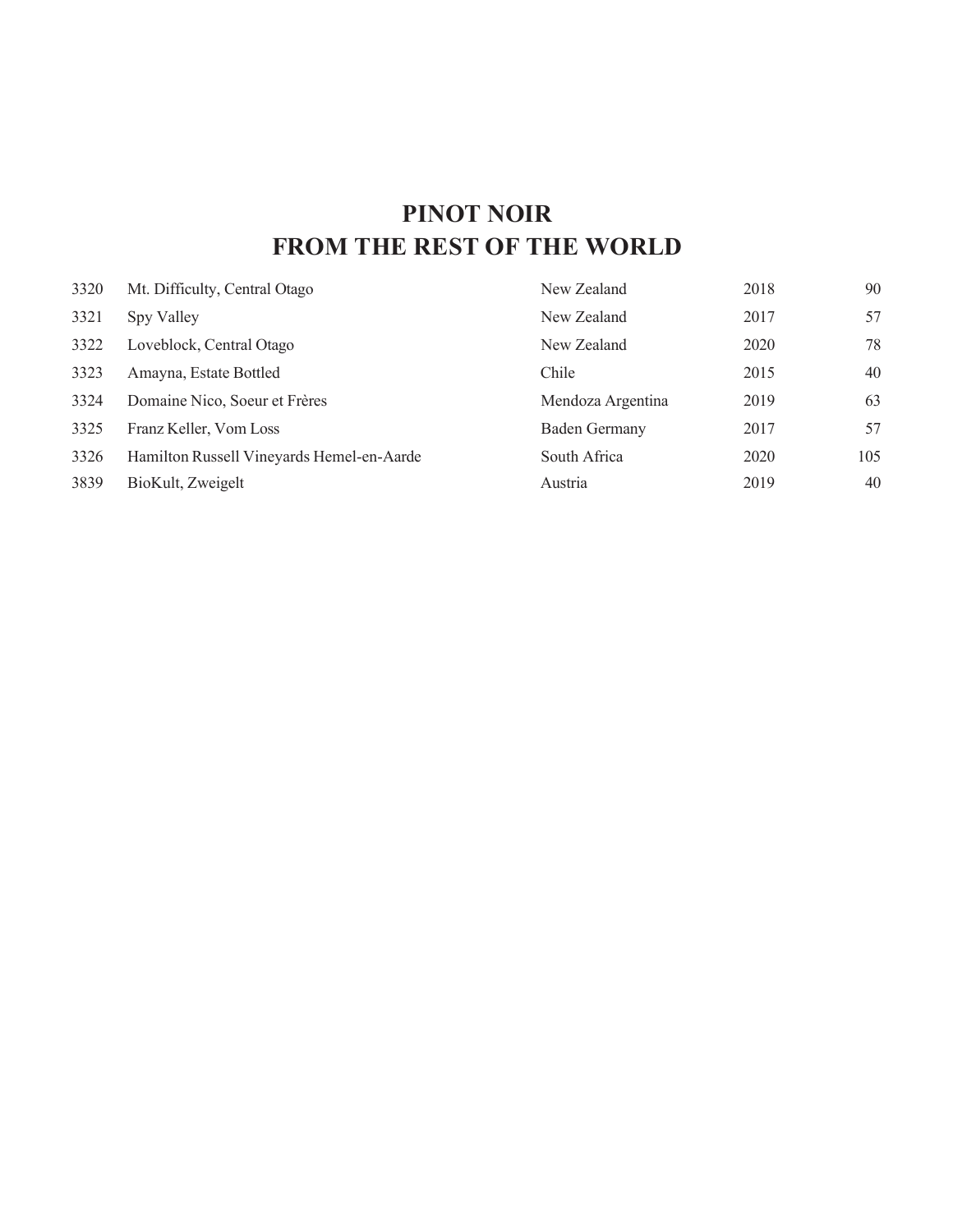## **AMERICAN RED WINE CABERNET SAUVIGNON & BLENDS**

| 3328 | Caymus                              | Napa Valley                | 2020 | 193  |
|------|-------------------------------------|----------------------------|------|------|
| 3329 | Caymus "Special Select"             | Napa Valley                | 2017 | 450  |
| 3330 | Scarecrow                           | Napa Valley                | 2018 | 1350 |
| 3331 | Cakebread                           | Napa Valley                | 2018 | 178  |
| 3332 | Heitz - Cellar                      | Napa Valley                | 2017 | 156  |
| 3333 | Cade "Howell Mountain" by Plumpjack | Napa Valley                | 2011 | 268  |
| 3334 | Cade "Howell Mountain" by Plumpjack | Napa Valley                | 2012 | 270  |
| 3335 | Cade "Howell Mountain" by Plumpjack | Napa Valley                | 2013 | 269  |
| 3431 | Cade "Howell Mountain" by Plumpjack | Napa Valley                | 2018 | 192  |
| 3336 | Stag's Leap "Artemis"               | Napa Valley                | 2019 | 156  |
| 3444 | Staglin "Family Vineyard Estate"    | Napa Valley                | 2015 | 702  |
| 3445 | Staglin "Family Vineyard Estate"    | Napa Valley                | 2016 | 681  |
| 3446 | Staglin "Family Vineyard Estate"    | Napa Valley                | 2017 | 660  |
| 3337 | Silver Oak                          | Alexander Valley           | 2017 | 183  |
| 3338 | Silver Oak                          | Napa Valley                | 2017 | 306  |
| 3339 | Plumpjack                           | Napa Valley                | 2018 | 353  |
| 3340 | Mt. Brave "Mt. Veeder"              | Napa Valley                | 2018 | 216  |
| 3341 | Faust "by Quintessa"                | Napa Valley                | 2018 | 158  |
| 3342 | Jordan                              | Alexander Valley           | 2017 | 147  |
| 3343 | Odette " by Plumpjack" Stags        | <b>Stags Leap District</b> | 2018 | 353  |
| 3344 | Joseph Phelps                       | Napa Valley                | 2019 | 198  |
| 3345 | Dalla Valle "Collina"               | Napa Valley                | 2018 | 266  |
| 3346 | Shafer "One Point Five"             | Napa Valley                | 2019 | 240  |
| 3347 | Nickel & Nickel "State Ranch"       | Napa Valley                | 2019 | 225  |
| 3348 | Nickel & Nickel "Quarry Vineyard"   | Napa Valley                | 2019 | 212  |
| 3349 | Nickel & Nickel "C.C. Ranch"        | Rutherford - Napa Valley   | 2019 | 211  |
| 3350 | Inglenook                           | Napa Valley                | 2017 | 175  |
| 3351 | Inglenook "Rubicon"                 | Napa Valley                | 2017 | 420  |
| 3352 | Laurel Glen "Counterpoint"          | Sonoma Mountain            | 2018 | 106  |
| 3353 | Peju                                | Napa Valley                | 2019 | 75   |
| 3354 | Joseph Phelps "Insignia"            | Napa Valley                | 2018 | 687  |
| 3355 | Arietta "Quartet"                   | Napa Valley                | 2019 | 171  |
| 3356 | Dominus                             | Napa Valley                | 2014 | 675  |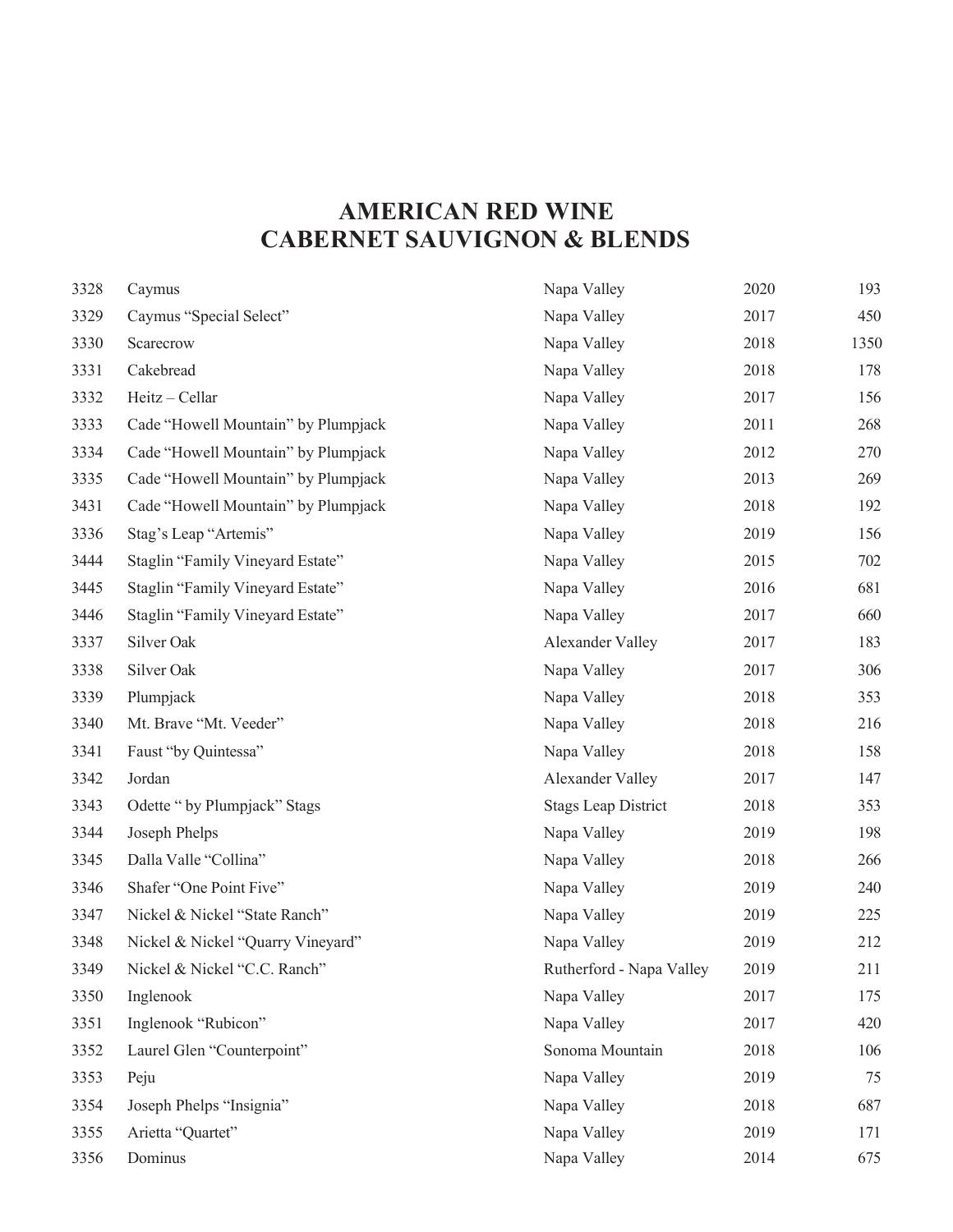## **AMERICAN RED WINE CABERNET SAUVIGNON & BLENDS**

| 3357 | Napanook "by Dominus"                           | Napa Valley          | 2018 | 195  |
|------|-------------------------------------------------|----------------------|------|------|
| 3358 | Diamond Creek Red Rock Terrace                  | Napa Valley          | 2019 | 645  |
| 3359 | Diamond Creek Volcanic Hill                     | Napa Valley          | 2016 | 645  |
| 3360 | Rudd Oakville Estate                            | Oakville Napa County | 2014 | 594  |
| 3361 | Rudd Oakville Estate                            | Oakville Napa County | 2015 | 600  |
| 3362 | Rudd Oakville Estate                            | Oakville Napa County | 2016 | 605  |
| 3363 | Prisoner                                        | Napa Valley          | 2019 | 125  |
| 3364 | Opus One                                        | Alexander Valley     | 2018 | 766  |
| 3365 | Iron + Sand Cab. Sauvignon                      | Paso Robles          | 2019 | 50   |
| 3366 | Overture "by Opus One"                          | Napa Valley          | N.V. | 299  |
| 3367 | Shafer TD9                                      | Napa Valley          | 2017 | 129  |
| 3368 | Flora Spring "Trilogy"                          | Napa Valley          | 2017 | 162  |
| 3369 | Trinchero "Mario"                               | Napa Valley          | 2019 | 100  |
| 3371 | Trefethen "Halo" Bordeaux Blend                 | Napa Valley          | 2017 | 450  |
| 3372 | Quintessa Bordeaux Blend                        | Napa Valley          | 2018 | 506  |
| 3374 | Palmaz                                          | Napa Valley          | 2018 | 351  |
| 3375 | M. Etain "Scarecrow Wine"                       | Napa Valley          | 2019 | 540  |
| 3376 | Revana "Terroir Series"                         | Napa Valley          | 2018 | 150  |
| 3377 | Stonestreet "Estate Vineyard"                   | Alexander Valley     | 2017 | 105  |
| 3378 | Robert Sinskey "POV"                            | Carneros             | 2016 | 114  |
| 3379 | Antica "Townsend Vineyard" by Antinori          | Napa Valley          | 2014 | 173  |
| 3380 | Trinchero "Forte"                               | Napa Valley          | 2014 | 90   |
| 3381 | Andrew Will Cabernet Franc                      | Columbia Valley      | 2017 | 84   |
| 3382 | Frank Family                                    | Napa Valley          | 2018 | 123  |
| 3383 | Eisele Vineyard Araujo Estate Wines, Altagracia | Napa Valley          | 2012 | 285  |
| 3384 | Cardinale, Cabernet Sauvignon                   | Napa Valley          | 2018 | 750  |
| 3385 | Corison, Cabernet Sauvignon                     | Napa Valley          | 2018 | 236  |
| 3386 | Dalla Valle Vineyards, Cabernet Sauvignon       | Napa Valley          | 2018 | 600  |
| 3387 | Harlan Estate                                   | Napa Valley          | 2017 | 3402 |
| 3388 | Bond "Vecina"                                   | Napa Valley          | 2017 | 1530 |
| 3389 | Larkmead                                        | Napa Valley          | 2016 | 315  |
| 3390 | Dunn Vineyards                                  | Howell Mountain      | 2017 | 402  |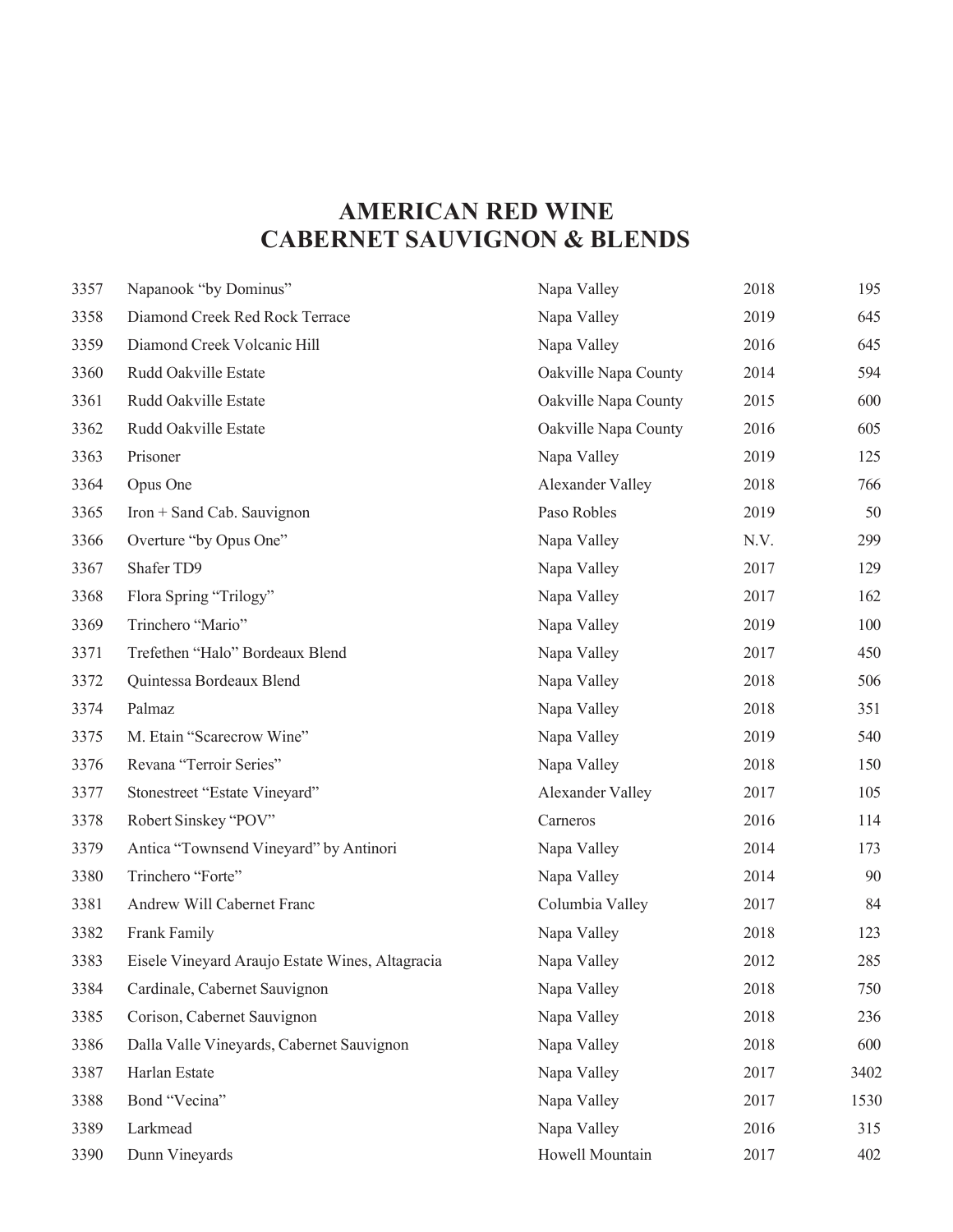## **AMERICAN RED WINE CABERNET SAUVIGNON & BLENDS**

| 3391 | Château Montelena Estate             | Calistoga - Napa Valley | 2005 | 500  |
|------|--------------------------------------|-------------------------|------|------|
| 3437 | Château Montelena Estate             | Calistoga - Napa Valley | 2006 | 450  |
| 3438 | Château Montelena Estate             | Calistoga - Napa Valley | 2007 | 450  |
| 3435 | Hundred Acre "Kayli Morgan Vineyard" | Napa Valley             | 2018 | 1398 |
| 3436 | Hundred Acre "Ark Vineyard"          | Napa Valley             | 2018 | 1398 |
| 3392 | De Lille Cellar "D2"                 | Columbia Valley         | 2018 | 60   |
| 3393 | Figgins Estate Red Wine              | Walla Walla Valley      | 2017 | 235  |
| 3394 | Leonetti Cellar                      | Walla Walla Valley      | 2019 | 285  |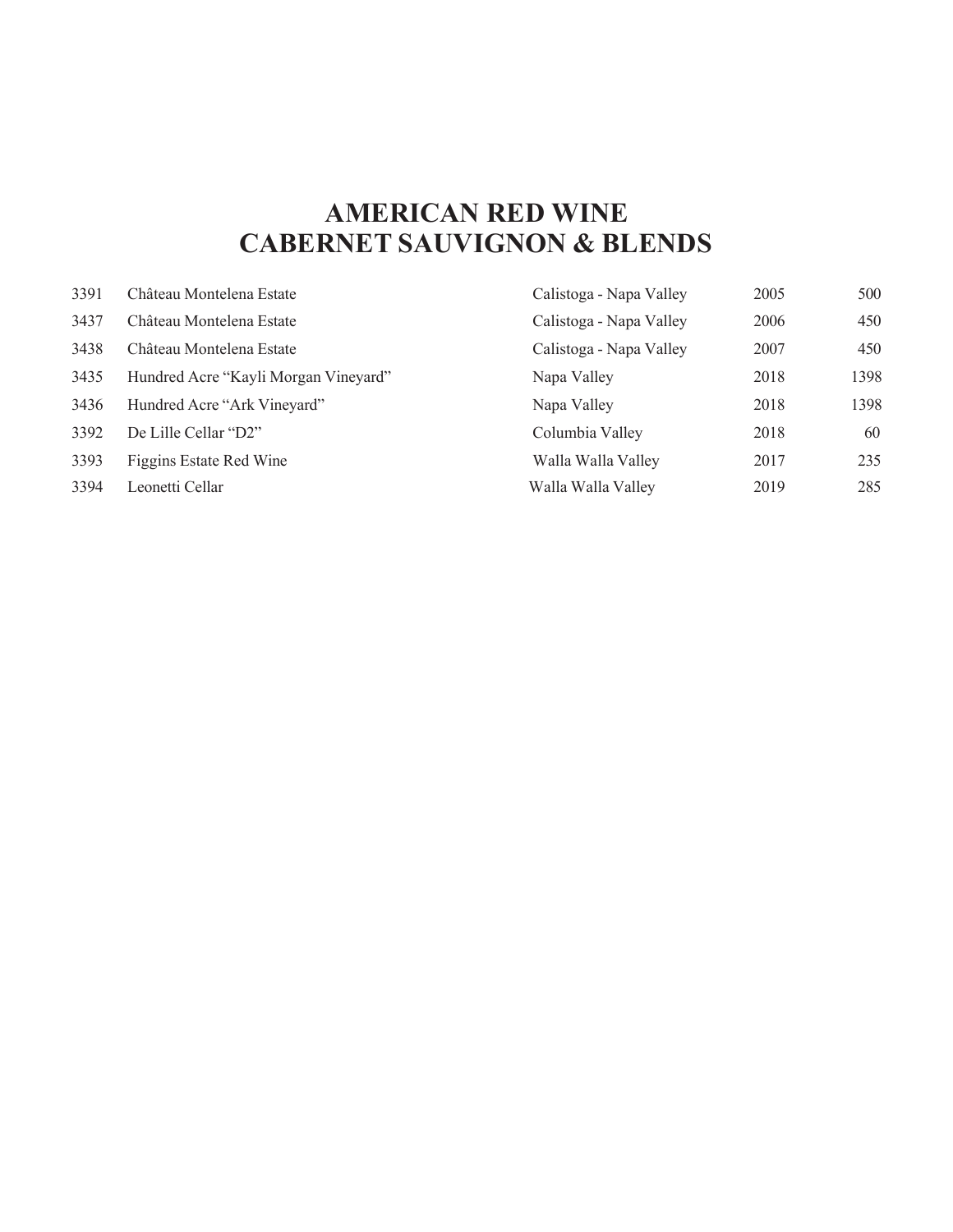## **CABERNET SAUVIGNON & BLENDS FROM THE REST OF THE WORLD**

| 3399 | Meerlust "Rubicon"                          | South Africa | 2017 | 46  |
|------|---------------------------------------------|--------------|------|-----|
| 3400 | Van Loggerrenberg Breton Cab. Franc         | South Africa | 2020 | 78  |
| 3401 | Don Melchor                                 | Chile        | 2017 | 245 |
| 3402 | Lapostolle, Cuvée Alexandre Viñedo Apalta   | Chile        | 2019 | 54  |
| 3403 | Miguel Torres Manso de Velasco Viñas Viejas | Chile        | 2013 | 127 |
| 3404 | Bodega Catena Zapata Nicolas                | Argentina    | 2018 | 195 |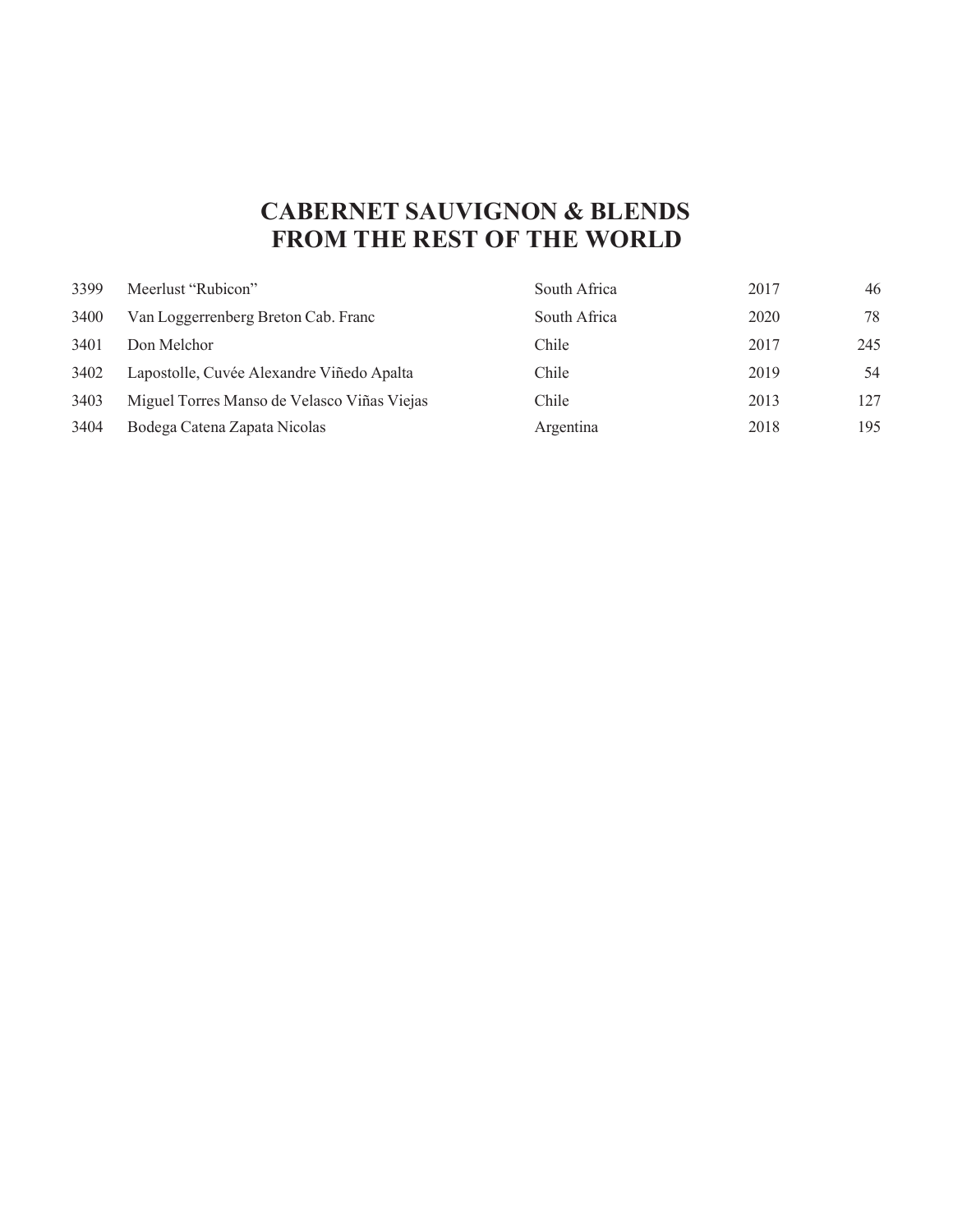## **AMERICAN RED WINE ZINFANDEL**

| 3406 | Robert Biale "Party Line"          | North Coast                 | 2019 | 54  |
|------|------------------------------------|-----------------------------|------|-----|
| 3407 | Ridge "East Bench"                 | Dry Creek Valley            | 2019 | 75  |
| 3432 | Ridge "Lytton Springs"             | Dry Creek Valley            | 2019 | 101 |
| 3408 | St. Francis                        | Dry Creek Valley            | 2017 | 84  |
| 3409 | Quivira Vineyard, Anderson Ranch   | Dry Creek Valley            | 2015 | 102 |
| 3410 | Klinker Brick Old Ghost "Old Vine" | Lodi                        | 2018 | 90  |
| 3411 | Terra d'Oro                        | <b>Amador County</b>        | 2018 | 40  |
| 3433 | Martinelli Vigneto di EVO          | <b>Russian River Valley</b> | 2019 | 63  |
| 3440 | Turley "Buck Cobb"                 | <b>Amador County</b>        | 2020 | 81  |
| 3441 | Turley "Pesenti"                   | Paso Robles                 | 2020 | 105 |
| 3442 | Turley "Kirschenmann"              | Lodi                        | 2020 | 96  |
| 3443 | Turley "Juvenile"                  | California                  | 2020 | 54  |

## **PETITE SYRAH**

| 3412 Stags' Leap Winery | Napa Valley | 2018 | 78 |
|-------------------------|-------------|------|----|
| 3413 Stoke's Ghost      | Monterey    | 2020 | 54 |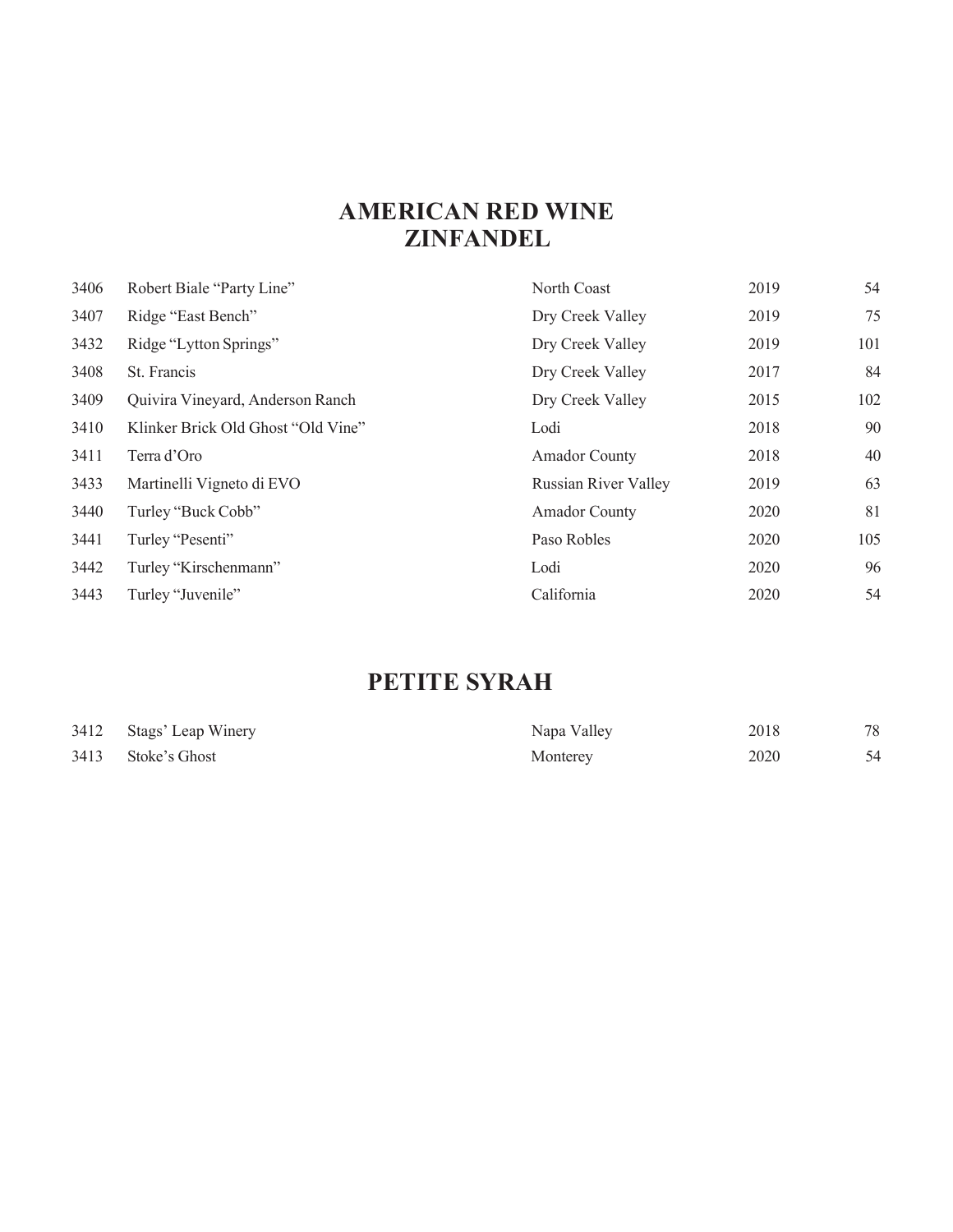#### **AMERICAN RED WINE SYRAH**

| 3414 | Shafer "Relentless" Syrah/P.Syrah  | Napa Valley                 | 2017 | 234 |
|------|------------------------------------|-----------------------------|------|-----|
| 3415 | Darioush                           | Napa Valley                 | 2017 | 165 |
| 3416 | DuMol "Wild Mountainside"          | <b>Russian River Valley</b> | 2018 | 135 |
| 3434 | Piedra Sassi, Bien Nacido Vineyard | Santa Maria Valley          | 2018 | 99  |

## **SYRAH FROM THE REST OF THE WORLD**

| 3825 | Torbreck, The Struie                  | Barossa South Australia | 2017 | 116 |
|------|---------------------------------------|-------------------------|------|-----|
| 3826 | Angove Family Crest                   | McLaren Vale            | 2017 | 40  |
| 3827 | Concha y Toro, Gravas del Maipo       | Quinta de Maipo Chile   | 2015 | 126 |
| 3829 | Boekenhoutskloof, The Chocolate Block | South Africa            | 2020 | 65  |
| 3830 | Richard Kershaw                       | South Africa            | 2015 | 105 |

## **MERLOT & BLENDS AMERICAN RED WINE**

| 3417 | Darioush                                 | Napa Valley | 2018 | 105 |
|------|------------------------------------------|-------------|------|-----|
| 3418 | Duckhorn Vineyards, Three Palms Vineyard | Napa Valley | 2018 | 228 |
| 3419 | Januik                                   | Washington  | 2019 | 66  |
| 3420 | Plumpjack                                | Napa Valley | 2018 | 144 |
| 3421 | Duckhorn Vineyards                       | Napa Valley | 2019 | 102 |
| 3422 | Jarvis                                   | Napa Valley | 2016 | 345 |
| 3424 | La Jota Vineyards Howell Mountain        | Napa Valley | 2018 | 180 |
| 3427 | Swanson                                  | Napa Valley | 2018 | 53  |
| 3428 | Peju                                     | Napa Valley | 2018 | 117 |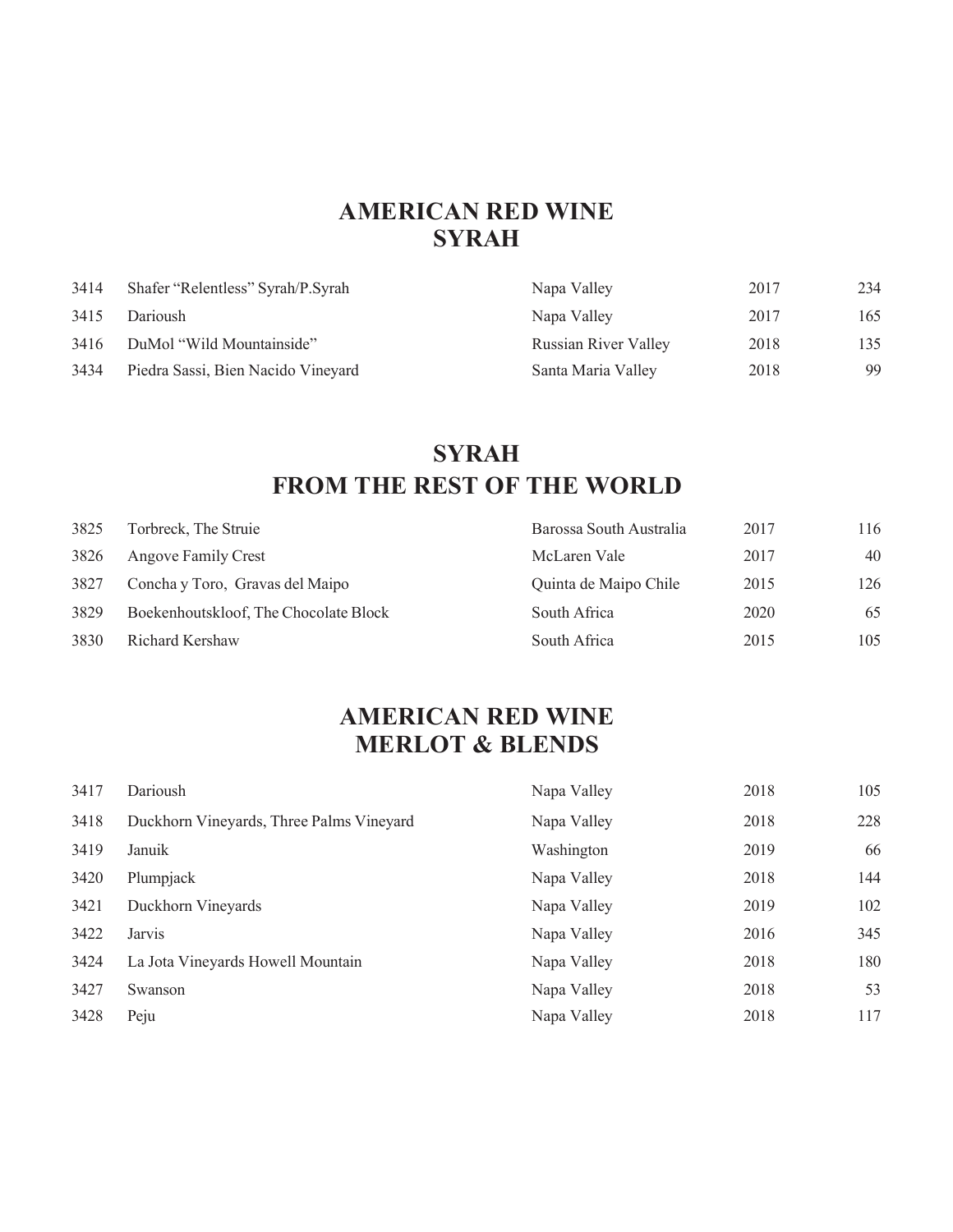### **ITALIAN RED WINES PIEMONTE BARBERA D'ALBA**

| 3500 | Bruno Giacosa                 | 2019 | 84  |
|------|-------------------------------|------|-----|
| 3501 | Roberto Voerzio "Il Cerreto"  | 2019 | 102 |
|      | 3502 Giacomo Borgogno e Figli | 2019 | 55  |

#### **BARBERA D'ASTI**

| 3503 Marchesi Incisa "Valmorena" | 2019 | 40  |
|----------------------------------|------|-----|
| 3504 Michele Chiarlo "La Court"  | 2017 | 111 |

### **DOLCETTO**

| 3505 | Pecchenino "Dogliani Superiore"     | Alba | 2017 | 62 |
|------|-------------------------------------|------|------|----|
| 3506 | G.D Vaira                           | Alba | 2019 | 41 |
| 3507 | Giacomo Borgogno e Figli            | Alba | 2020 | 50 |
| 3508 | Cantine Povero "Capitano del Palio" | Asti | 2020 | 40 |

#### **NEBBIOLO**

| 3509 | Vietti "Perbacco"                | Langhe    | 2019 | 54  |
|------|----------------------------------|-----------|------|-----|
| 3510 | Angelo Gaja "SitoMoresco"        | Langhe    | 2018 | 114 |
| 3511 | Travaglini "Gattinara"           | Gattinara | 2018 | 74  |
| 3512 | Roberto Voerzio "Disanfrancesco" | Langhe    | 2019 | 102 |
| 3513 | Marchese di Barolo "Sbirolo"     | Langhe    | 2019 | 54  |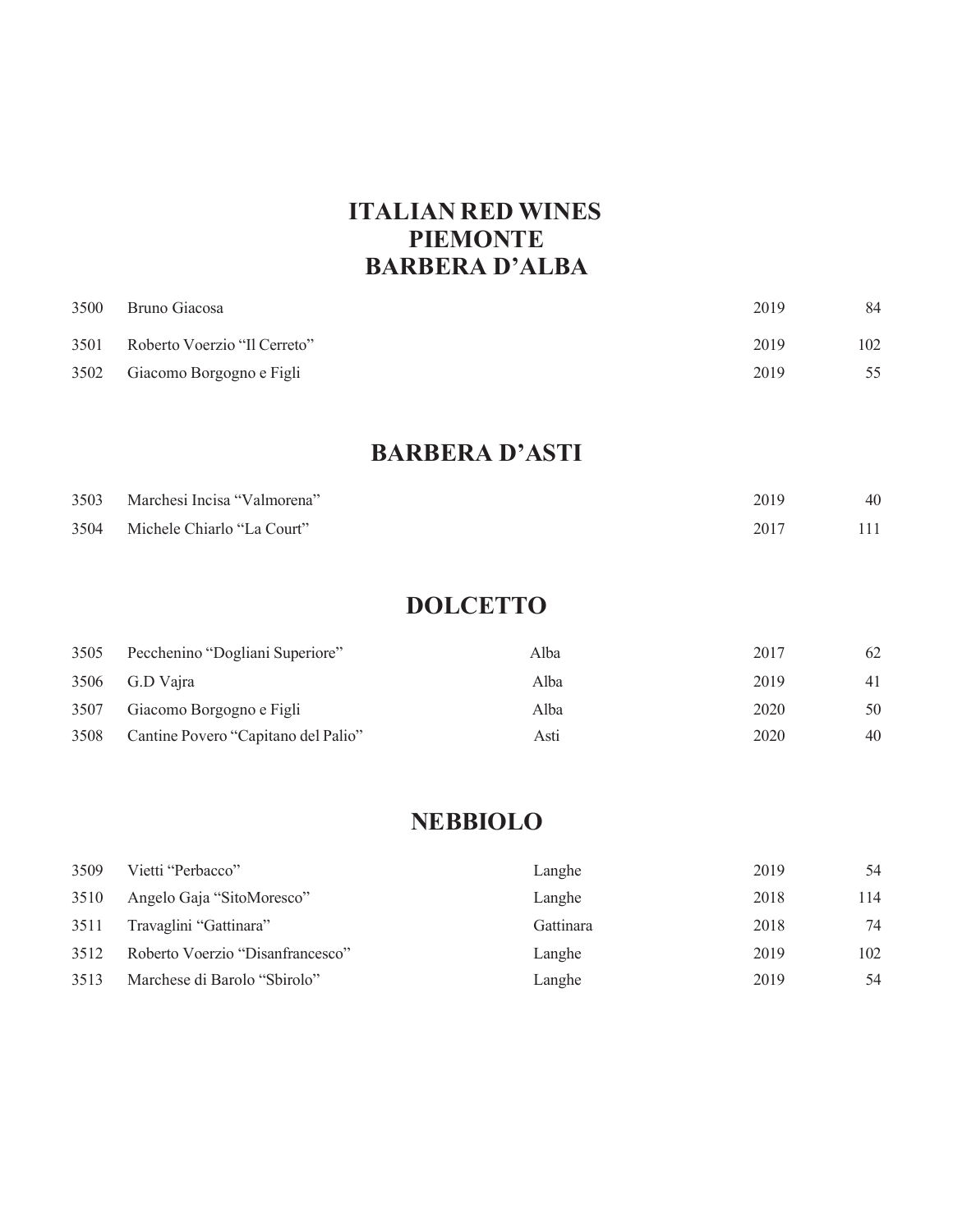### **ITALIAN RED WINES PIEMONTE BARBARESCO**

| 3514 | Prunotto                             | <b>Barbaresco</b> | 2018 | 96   |
|------|--------------------------------------|-------------------|------|------|
| 3515 | Carlo Boffa                          | <b>Barbaresco</b> | 2016 | 81   |
| 3516 | Rivetti La Spinetta "Starderi"       | Castagnole Lanze  | 2013 | 328  |
| 3517 | Rivetti La Spinetta "Bordini"        | Castagnole Lanze  | 2018 | 141  |
| 3518 | Ada Nada "Valeriano"                 | Treiso            | 2017 | 101  |
| 3519 | Gaja "Sori Tildin"                   | Barbaresco        | 2017 | 1323 |
| 3521 | Gaja "Costa Russi"                   | Barbaresco        | 2016 | 1596 |
| 3522 | Produttori del Barbaresco Barbaresco | <b>Barbaresco</b> | 2017 | 113  |

### **BAROLO**

| 3523 | Luciano Sandrone "Cannubi Boschis"  | <b>Barolo</b>       | 2011 | 550 |
|------|-------------------------------------|---------------------|------|-----|
| 3524 | Marchesi di Barolo "Cannubi"        | Barolo              | 2015 | 267 |
| 3525 | Marchesi di Barolo                  | Barolo              | 2014 | 132 |
| 3527 | Rocche di Costamagna "L'Annunziata" | La Morra            | 2017 | 114 |
| 3528 | Rocche di Costamagna                | La Morra            | 2017 | 75  |
| 3529 | Angelo Gaja Dagromis                | La Morra            | 2017 | 201 |
| 3530 | Angelo Gaja Spress                  | La Morra            | 2014 | 662 |
| 3532 | Luigi Baudana, Barolo Cerretta      | Serralunga d'Alba   | 2013 | 165 |
| 3533 | Vietti "Castiglione"                | Castiglione Faletto | 2017 | 108 |
| 3534 | G.D. Vajra Albe                     | <b>Barolo</b>       | 2017 | 105 |
| 3535 | Costa di Bussia "Bussia" Riserva    | Monforte d'Alba     | 2015 | 112 |
| 3536 | Prunotto "Bussia"                   | Monforte d'Alba     | 2015 | 162 |
| 3538 | La Spinetta "Vigneto Garetti"       | Grinzane Cavour     | 2016 | 191 |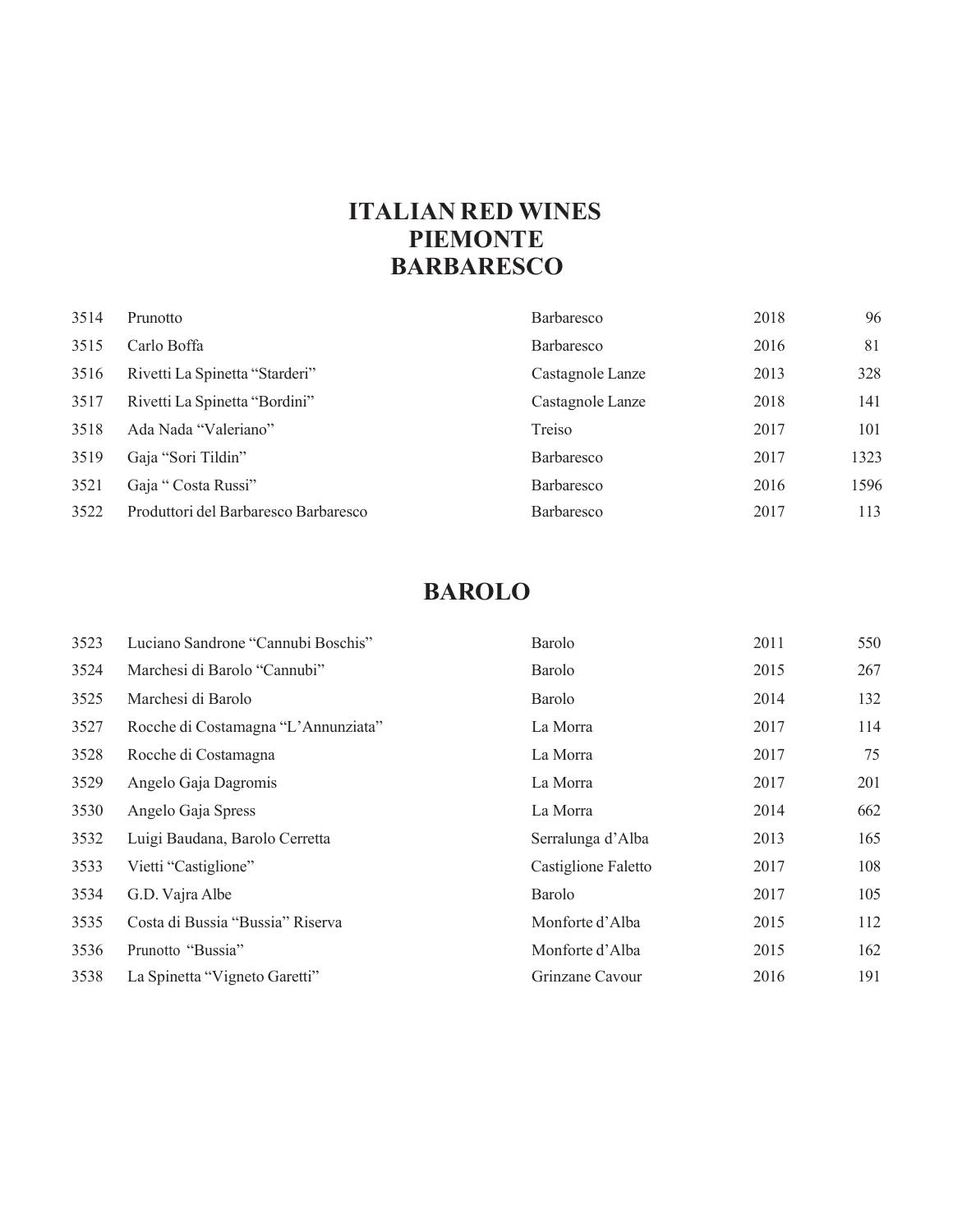#### **ITALIAN RED WINES VENETO VALPOLICELLA**

| 3539 | Zenato                               | Ripasso          | 2017 | 62  |
|------|--------------------------------------|------------------|------|-----|
| 3540 | Tenuta St. Maria By Bertani, Ripasso | Classico Ripasso | 2018 | 78  |
| 3541 | Tenuta St. Maria By Bertani          |                  | 2016 | 54  |
| 3542 | Dal Forno Romano                     |                  | 2013 | 254 |
| 3553 | Dal Forno Romano                     |                  | 2014 | 255 |
| 3554 | Dal Forno Romano                     |                  | 2015 | 260 |
| 3552 | Allegrini                            |                  | 2019 | 45  |
|      |                                      |                  |      |     |

## **AMARONE DELLA VALPOLICELLA**

| 3545 | Allegrini                     | 2017 | 160 |
|------|-------------------------------|------|-----|
| 3546 | Bertani                       | 2008 | 275 |
| 3547 | Fidora "Monte Tabor"          | 2012 | 145 |
| 3548 | Tenuta St. Maria By Bertani   | 2015 | 192 |
| 3549 | Pra                           | 2015 | 193 |
| 3550 | Tommaso Bussola "TB Classico" | 2016 | 147 |
| 3551 | Dal Forno Romano              | 2006 | 951 |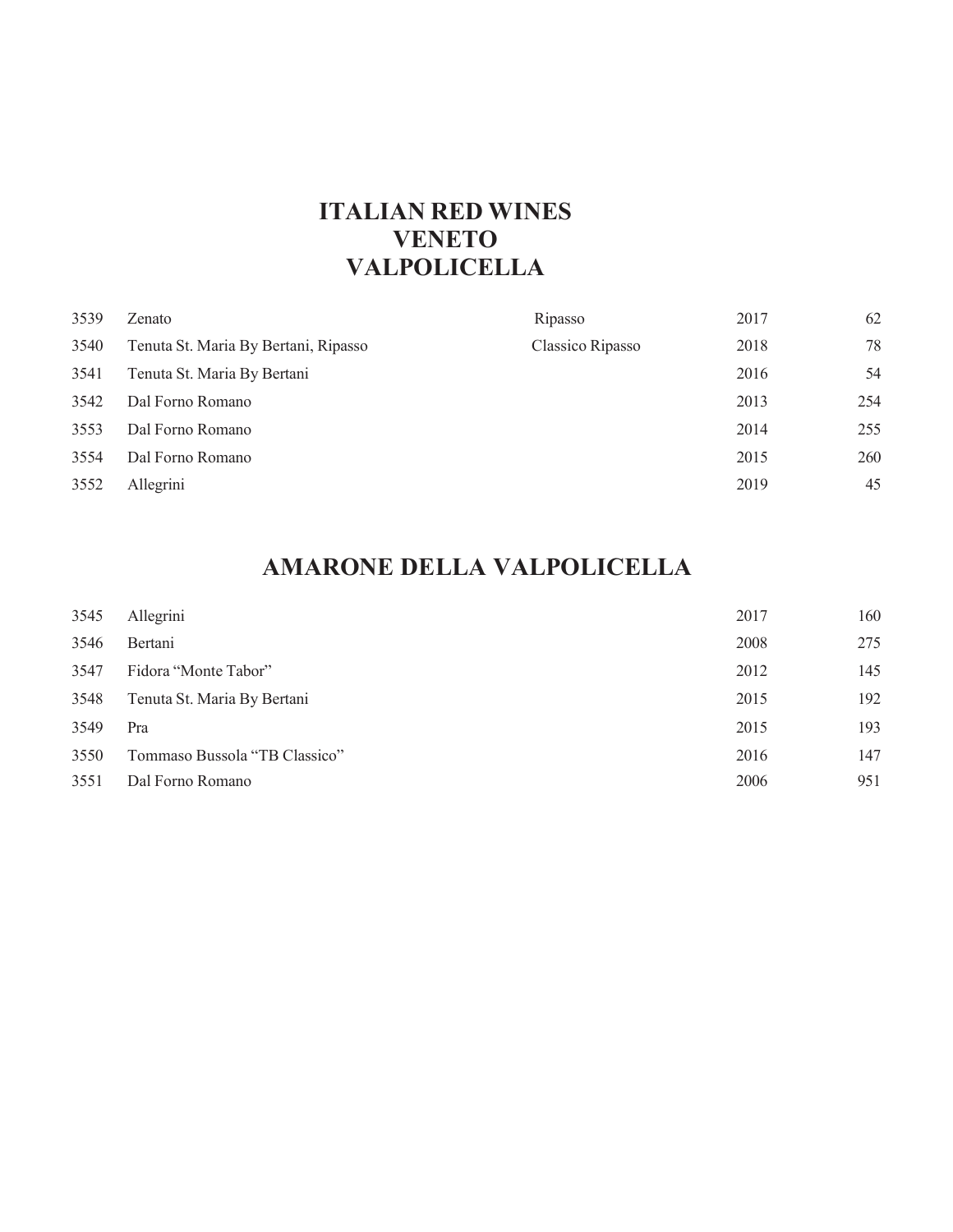## **ITALIAN RED WINES TOSCANA SUPER TUSCAN**

| 3600 | Marchese Piero Antinori "Solaia" Cab. Sauv./Sangiovese/Cab.Franc       | 2018 | 720  |
|------|------------------------------------------------------------------------|------|------|
| 3602 | Tenuta San Guido "Sassicaia" Cabernet/Cabernet Franc                   | 2018 | 516  |
| 3603 | Marchese Antinori "Tignanello" Sangiovese/Cabernet/Cab. Franc          | 2018 | 309  |
| 3604 | Masseto, Toscana Merlot                                                | 2018 | 1875 |
| 3605 | Il Borro "Toscana" Merlot/Cab.Sauv./Syrah                              | 2017 | 149  |
| 3606 | Gaja "Camarcanda" Merlot/Cab.Sauv./Cab. Franc                          | 2018 | 363  |
| 3607 | Gaja "Promis" Merlot/Syrah /Sangiovese                                 | 2019 | 90   |
| 3608 | Gaja "Magari" Merlot/ Cabernet/Cab. Franc                              | 2019 | 150  |
| 3609 | Tua Rita "Giusto di Notri" Cab.Sauv/Cab.Franc/Merlot                   | 2019 | 211  |
| 3610 | Marchese Antinori, "Guado al Tasso" Cab. Sauv./Merlot/Syrah            | 2018 | 285  |
| 3611 | Viticcio "Ferraio" Sangiovese/Merlot/Cab.Sauv.                         | 2017 | 45   |
| 3612 | Il Borro "Pian di Nova" Sangiovese/Syrah                               | 2018 | 51   |
| 3613 | Il Borro "Borrigiano" Syrah/Merlot/Sangiovese                          | 2019 | 42   |
| 3614 | Viticcio "Bolgheri" Cab.Sauv/Cab.Franc/Merlot                          | 2015 | 67   |
| 3615 | Terrabianca "Campaccio" Sangiovese/Cab. Sauv./Merlot                   | 2015 | 84   |
| 3616 | Mazzei Philip Cabernet Sauvignon                                       | 2014 | 102  |
| 3617 | Barone Ricasoli "Casalferro" Merlot                                    | 2015 | 169  |
| 3618 | Tenuta San Guido "Guidalberto" Cab.Sauv./Merlot                        | 2019 | 99   |
| 3619 | Bibi Graetz, "Grilli" Cabernet Sauv./Merlot/Syrah                      | 2016 | 69   |
| 3620 | Argentiera Bolghieri Superiore Cabernet Sauv./Merlot/Cab.Franc         | 2017 | 231  |
| 3621 | Tenuta Setteponti "Crognolo" Sangiovese/Merlot                         | 2019 | 92   |
| 3622 | Le Serre Nuove dell'Ornellaia Merlot/Cab.Sauv./Petie Verdot/Cab.Franc  | 2019 | 164  |
| 3623 | Casanova di Neri "Pietradonice" Cabernet Sauvignon                     | 2018 | 189  |
| 3624 | Campo di Sasso Insoglio del Cinghiale Syrah/Merlot/Cab.Franc/Cab.Sauv. | 2018 | 61   |
| 3625 | Grattamacco "Bolghieri" Cab.Sauv/Cab.Franc/Merlot/Sang.                | 2019 | 62   |
| 3626 | Argiano "Solengo" Cab.Sauv./Merlot/P.Verd./Sang.                       | 2018 | 160  |
| 3628 | Tenuta Argentiera "Villa Donoratico" Cab.Sauv/Cab.Franc/Merlot/P.Ver.  | 2019 | 84   |
| 3629 | Tenuta Guado al Tasso "Cont'Ugo" Merlot                                | 2019 | 99   |
| 3630 | Le Sughere di Frassinello Sangioveto/Cab. Sauv./Merlot                 | 2017 | 72   |
| 3631 | Montevertine, Rosso di Toscana Sangiovese/Colorino/Cannaiolo           | 2018 | 164  |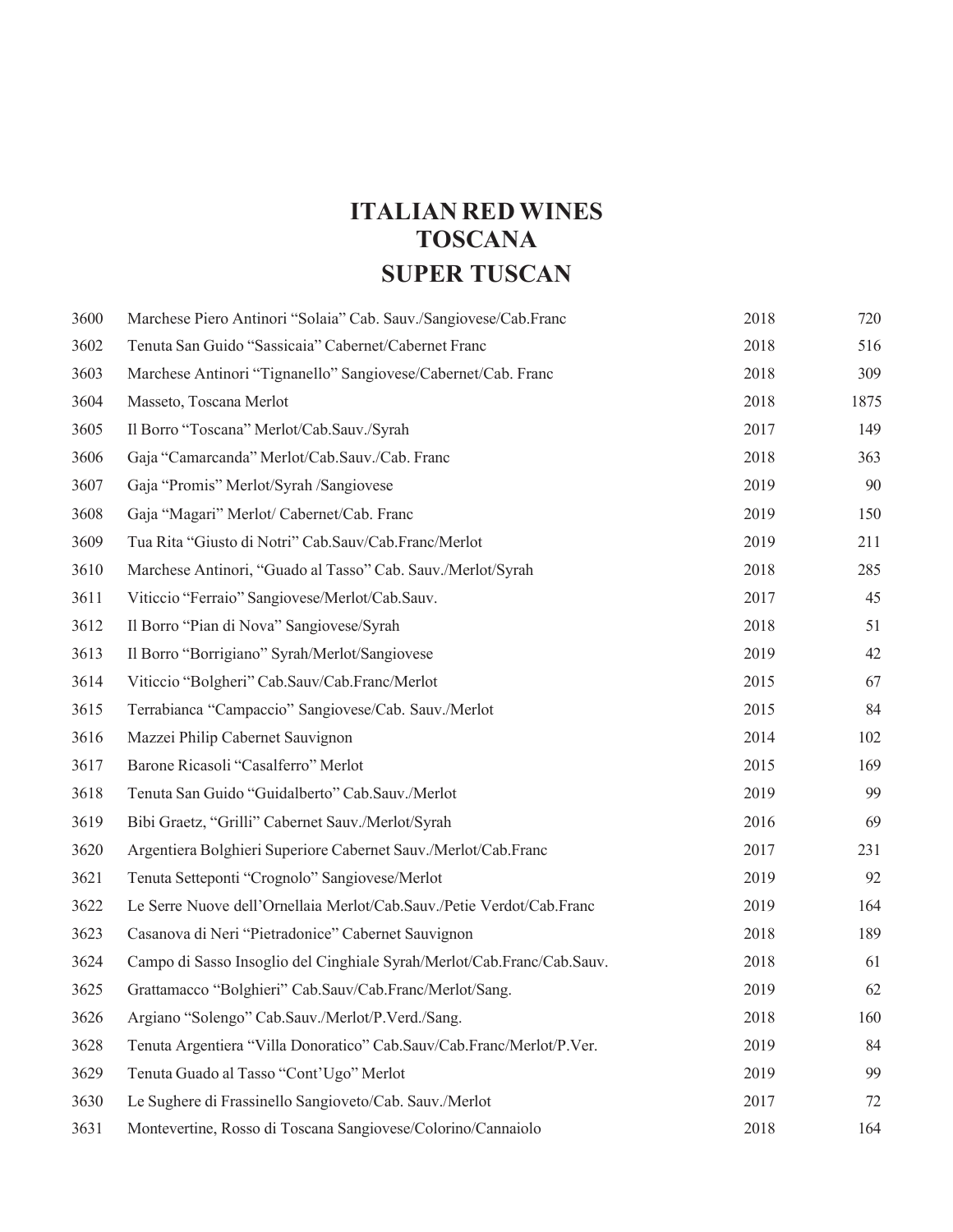### **ITALIAN RED WINES TOSCANA SANGIOVESE**

| 3633 | Bibi Graetz "Testamatta"     | Vincigliata            | 2019 | 246 |
|------|------------------------------|------------------------|------|-----|
| 3634 | Il Borro "Polissena"         | Arezzo                 | 2017 | 101 |
| 3635 | Tua Rita "Perlato del Bosco" | Suvereto               | 2014 | 61  |
| 3636 | Felsina "Fontalloro"         | Castelnuovo Berardenga | 2017 | 126 |
| 3700 | Il Borro "Petruna"           | Arezzo                 | 2018 | 195 |

## **CHIANTI**

| 3637 | Castello di Bossi "Berardo" | Classico Riserva        | 2016 | 68  |
|------|-----------------------------|-------------------------|------|-----|
| 3638 | Viticcio "Prunaio"          | Classico Gran Selezione | 2013 | 101 |
| 3639 | Felsina "Berardenga"        | Classico                | 2019 | 53  |
| 3640 | Selvapiana                  | Rufina                  | 2019 | 40  |
| 3641 | Monsanto                    | Classico Riserva        | 2014 | 72  |
| 3642 | Querciabella                | Classico                | 2017 | 54  |
| 3643 | Felsina "Rancia"            | Classico Riserva        | 2017 | 121 |
| 3644 | Castelvecchi "Madonnino"    | Classico Gran Selezione | 2015 | 112 |
| 3645 | Viticcio                    | Classico Riserva        | 2016 | 70  |
| 3646 | Borgo Scopeto               | Classico Gran Selezione | 2015 | 105 |
| 3699 | Volpaia                     | Classico                | 2019 | 48  |
|      |                             |                         |      |     |

### **MONTEPULCIANO**

|      | 3648 Carpineto, Riserva      | Vino Nobile | 2015 | 60 |
|------|------------------------------|-------------|------|----|
| 3649 | Villa Sant'Anna              | Vino Nobile | 2016 |    |
| 3650 | Fattoria del Cerro "Silineo" | Vino Nobile | 2017 |    |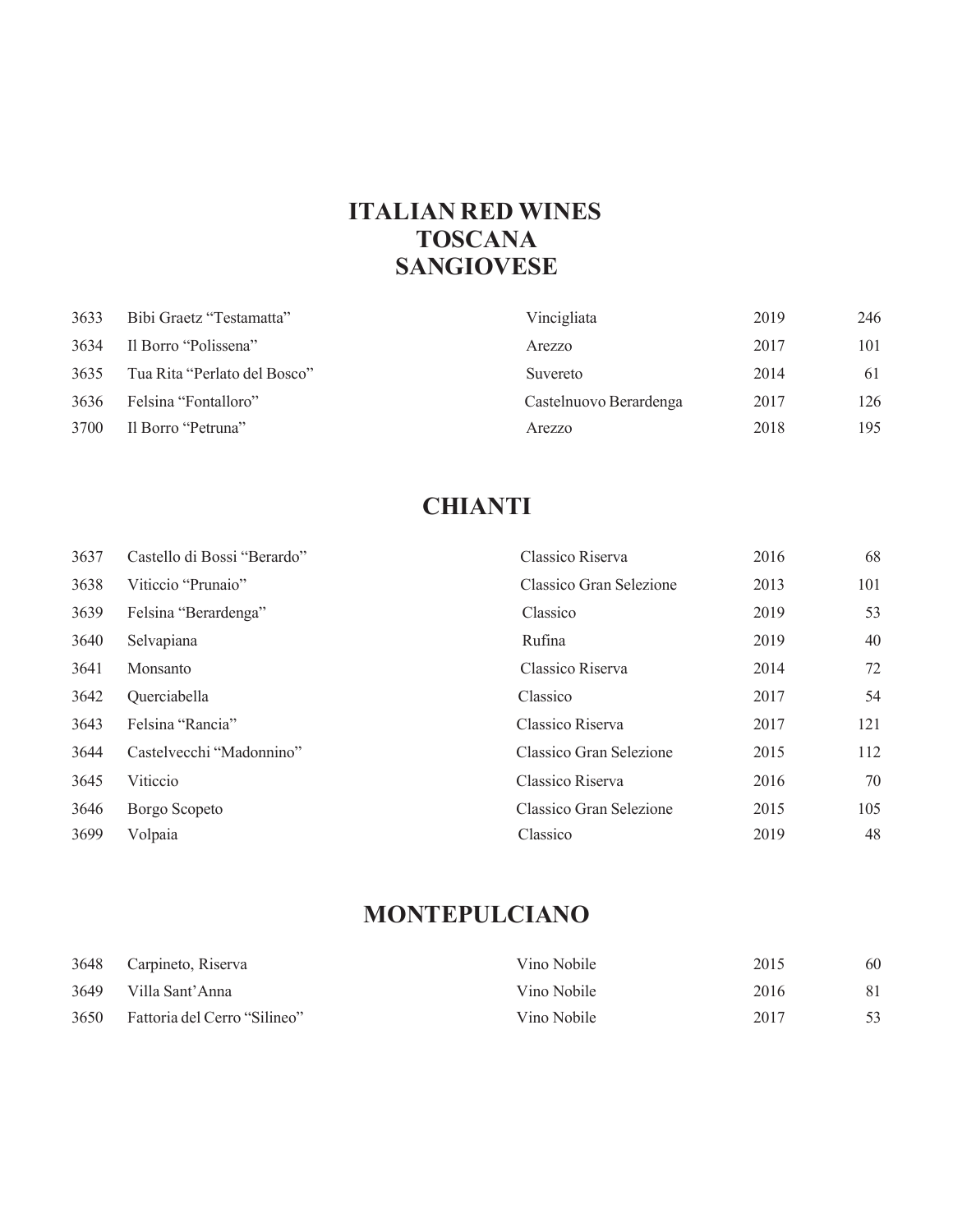## **ITALIAN RED WINES TOSCANA ROSSO DI MONTALCINO**

| 3703 | San Filippo Lo Scorno        | 2019 | 58  |
|------|------------------------------|------|-----|
| 3651 | Ciacci Piccolomini d'Aragona | 2019 | 66  |
|      | 3652 La Cerbaiola Salvioni   | 2017 | 210 |

## **BRUNELLO DI MONTALCINO**

| 3653 | Cava d'Onice "Sensis"                    | 2014 | 150 |
|------|------------------------------------------|------|-----|
| 3655 | Col D'Orcia                              | 2016 | 102 |
| 3657 | Camigliano                               | 2016 | 120 |
| 3659 | Cinelli Colombini Prime Donne            | 2016 | 225 |
| 3661 | Ciacci Piccolomini d'Aragona Piano Rosso | 2015 | 432 |
| 3662 | Biondi-Santi Annata                      | 2012 | 438 |
| 3663 | Antinori "Pian delle Vigne"              | 2016 | 168 |
| 3665 | Angelo Gaja "Rennina"                    | 2016 | 399 |
| 3668 | Silvio Nardi                             | 2016 | 168 |
| 3669 | Altesino Riserva                         | 2019 | 270 |
| 3670 | Collosorbo                               | 2016 | 119 |
| 3701 | La Fiorita Brunello di Montalcino        | 2016 | 170 |
| 3702 | La Rasina Persante                       | 2015 | 147 |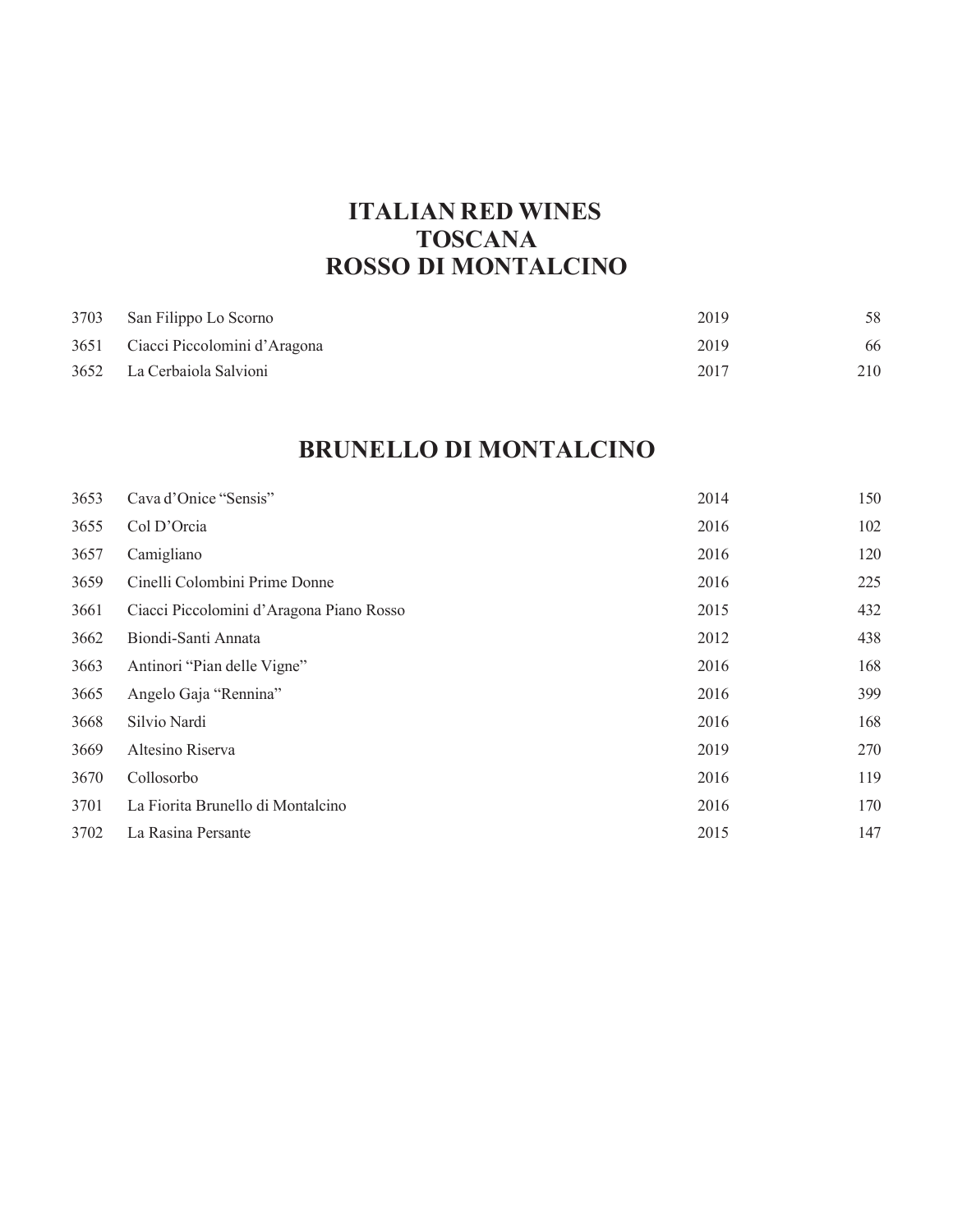### **ITALIAN RED WINES FRIULI-VENEZIAGUILIA**

| 3672 | Livon "Tiareblu"            | Cab.Sauv./Merlot    | 2013 | 95 |
|------|-----------------------------|---------------------|------|----|
| 3673 | Venica & Venica             | Merlot              | 2018 | 45 |
| 3674 | Scarbolo "Campo Del Viotto" | Merlot Appassimento | 2016 | 40 |

#### **UMBRIA**

| 3675 | Arnaldo Caprai, "Collepiano" | Sagrantino Montefalco | 2016 | 99 |
|------|------------------------------|-----------------------|------|----|
|      | 3676 Cerro "Colpetrone"      | Sagrantino Montefalco | 2012 |    |

#### **ABRUZZO**

|      | 3679 La Valentina "Spelt"  | Montepulciano | 2017 |  |
|------|----------------------------|---------------|------|--|
| 3680 | Cataldi Madonna Malandrino | Montepulciano | 2019 |  |

#### **CAMPANIA**

| 3681 | Mastroberardino "Radici"             | Taurasi   | 2016 | 123 |
|------|--------------------------------------|-----------|------|-----|
|      | 3682 Feudi di San Gregorio "Serpico" | Aglianico | 2014 | 108 |

## **BASILICATA**

| 3683 | Re Manfredi             | Aglianico del Vulture | 2015 |  |
|------|-------------------------|-----------------------|------|--|
| 3684 | Paternoster Don Anselmo | Aglianico del Vulture | 2015 |  |

## **TRENTINO-ALTO ADIGE**

| 3685 | Tenuta San Leonardo "San Leonardo" | Cab. Sauv./Carm./Merl. | 2011 | 189 |
|------|------------------------------------|------------------------|------|-----|
|      | 3686 Abazzia di Novacella Schiava  | Schiava                | 2020 |     |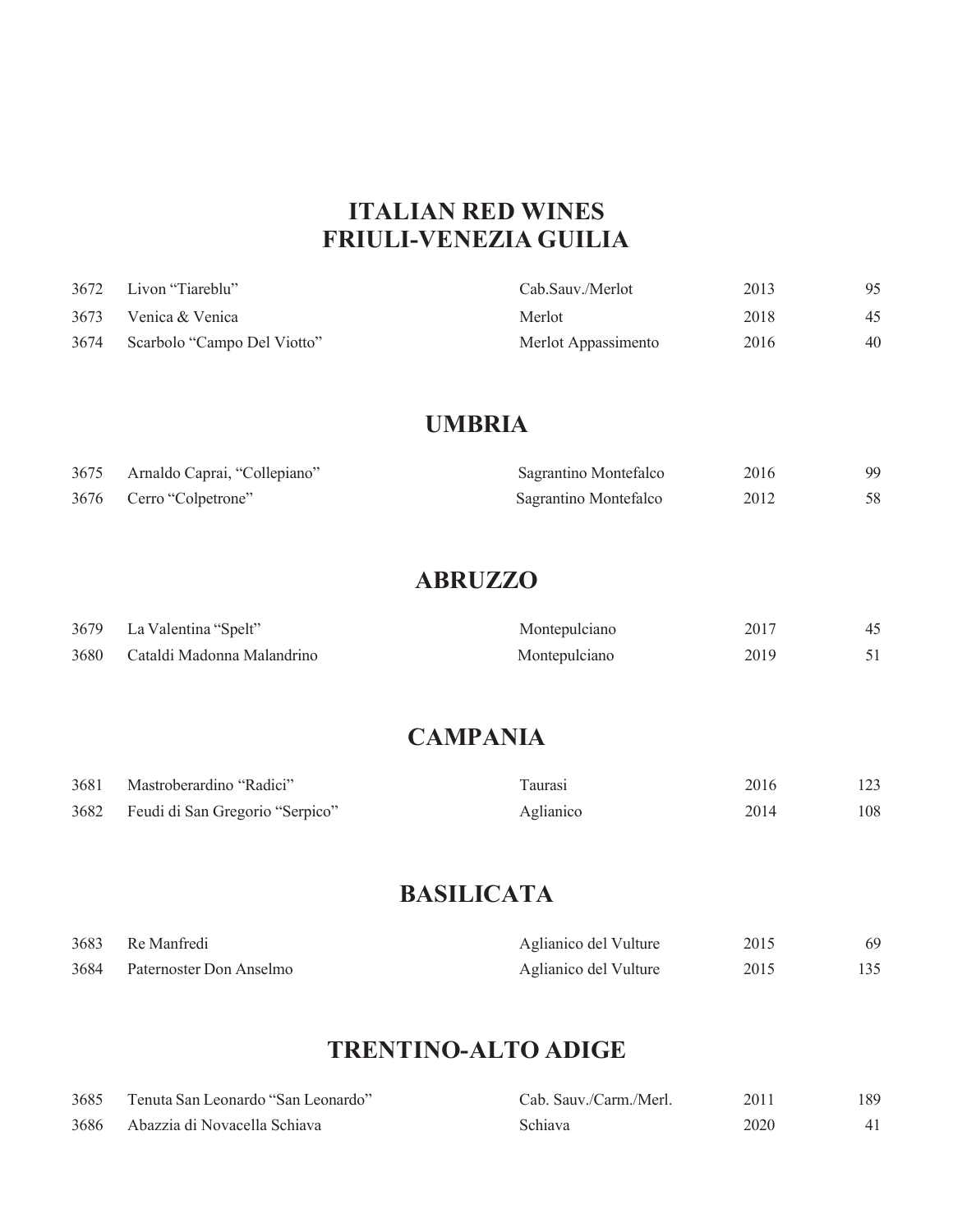## **ITALIAN RED WINES LOMBARDIA**

| 3687 | Nino Negri, "Sfursat"              | Chiavennasca | 2017 | 135 |
|------|------------------------------------|--------------|------|-----|
|      | 3688 Arpepe Grumello Sant' Antonio | Chiavennasca | 2013 | 255 |

## **SICILIA**

| 3690 | Firriato "Harmonium"                        | Nero d'Avola           | 2014 | 72  |
|------|---------------------------------------------|------------------------|------|-----|
| 3691 | Planeta "Burdese"                           | Cab.Sauv./Cab.Franc    | 2014 | 81  |
| 3693 | Tornatore "Trimarchisa" Etna Rosso          | Nerello Mascalese      | 2017 | 135 |
| 3692 | Cusumano Alta Mora Etna Rosso               | Ner. Masc. /Ner. Cap.  | 2018 | 66  |
| 3694 | Passopisciaro, Contrada Porcaria Etna Rosso | Nerello Mascalese      | 2018 | 171 |
| 3704 | Firiato Le Sabbie Dell'Etna Etna Rosso      | Ner. Masc. / Ner. Cap. | 2019 | 45  |

## **SARDEGNA**

| 3695 | Agricola Punica "Barrua"   | Cannonau                | 2017 | 112 |
|------|----------------------------|-------------------------|------|-----|
| 3696 | Agricola Punica "Montessu" | Cab. Sauv/Carig./Syrah  | 2019 | 73  |
| 3697 | Argiolas "Turriga"         | Can./Carig/Bovale/Maly. | 2016 | 213 |
| 3698 | Argiolas "Korem"           | Bovale/Cannonau         | 2017 | 104 |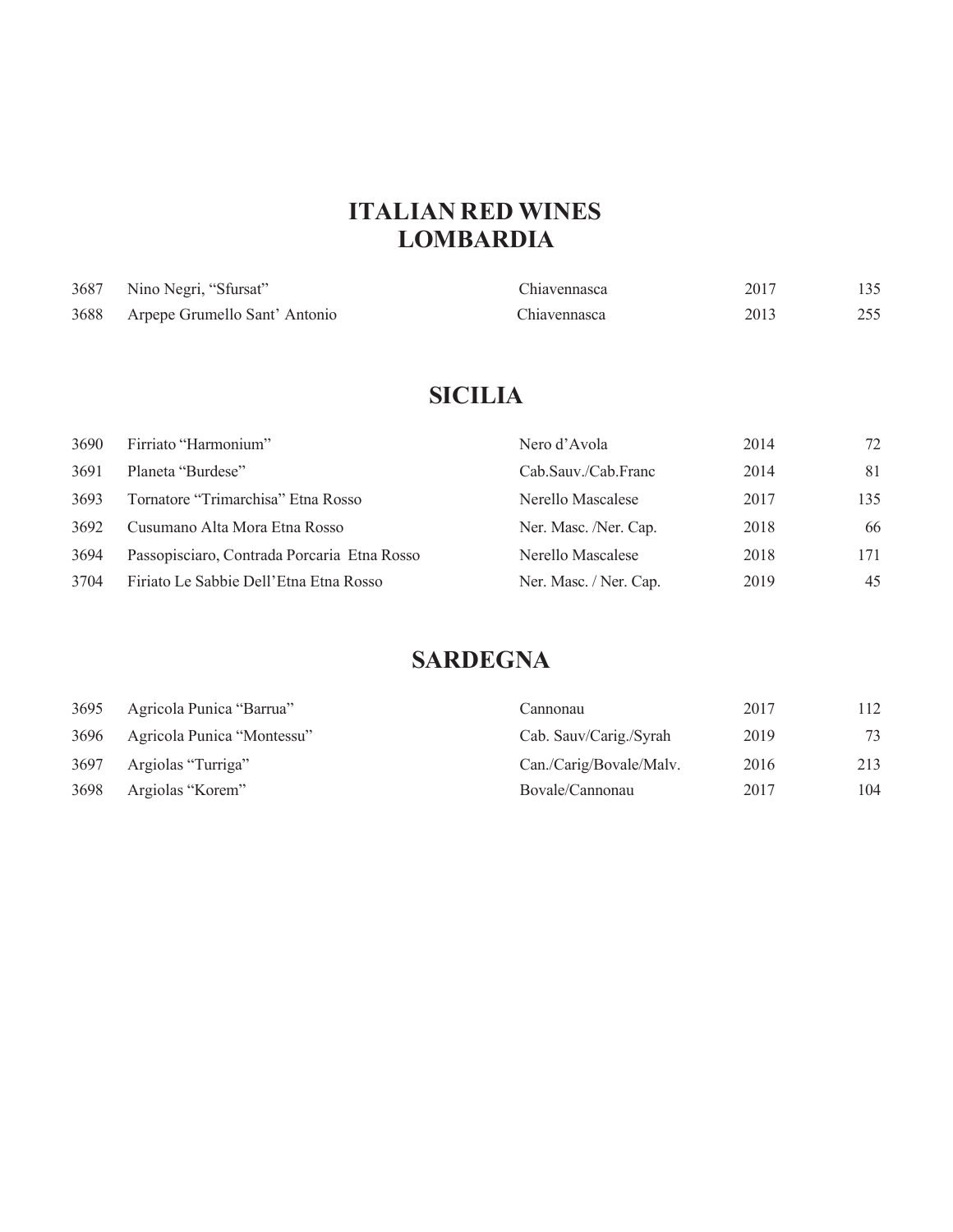## **SPANISH – PORTUGUESE RED SPAIN**

| 3800 | Familia Torres, Rioja Altos Ibéricos Reserva | Rioja            | 2015 | 55  |
|------|----------------------------------------------|------------------|------|-----|
| 3801 | Gaminde                                      | Rioja            | 2016 | 180 |
| 3802 | R. Lopez de Heredia "Vina Bosconia" Reserva  | Rioja            | 2009 | 94  |
| 3803 | R. Lopez de Heredia "Vina Tondonia" Reserva  | Rioja            | 2009 | 121 |
| 3804 | Remelluri Reserva                            | Rioja            | 2014 | 102 |
| 3848 | Bodegas Urbina, Gran Reserva Especial        | Rioja            | 2004 | 47  |
| 3806 | Antidoto                                     | Ribera del Duero | 2019 | 52  |
| 3807 | Tinto Pesquera Crianza                       | Ribera del Duero | 2018 | 83  |
| 3849 | Bosque de Matasnos                           | Ribera del Duero | 2018 | 113 |
| 3809 | Alvaro Palacios "Les Terrasses"              | Priorat          | 2018 | 102 |
| 3810 | Alvaro Palacios "Gratallops"                 | Priorat          | 2019 | 138 |
| 3811 | Familia Torres, Salmos                       | Priorat          | 2017 | 83  |
| 3850 | Clos de Tafall "Old Vine"                    | Priorat          | 2019 | 51  |
| 3846 | Bodega Numathia "Numathia"                   | Tinta de Toro    | 2016 | 139 |

## **PORTUGAL**

| 3812 | Altano, Quinta do Ataíde Reserva            | Douro                           | 2015 | 60 |
|------|---------------------------------------------|---------------------------------|------|----|
| 3813 | Casa da Passarela, O Cenologo Vinhas Velhas | Dão                             | 2015 | 77 |
|      | 3814 Avelda 12 Kinghts                      | Touriga/Cabernet Sauvignon 2019 |      | 40 |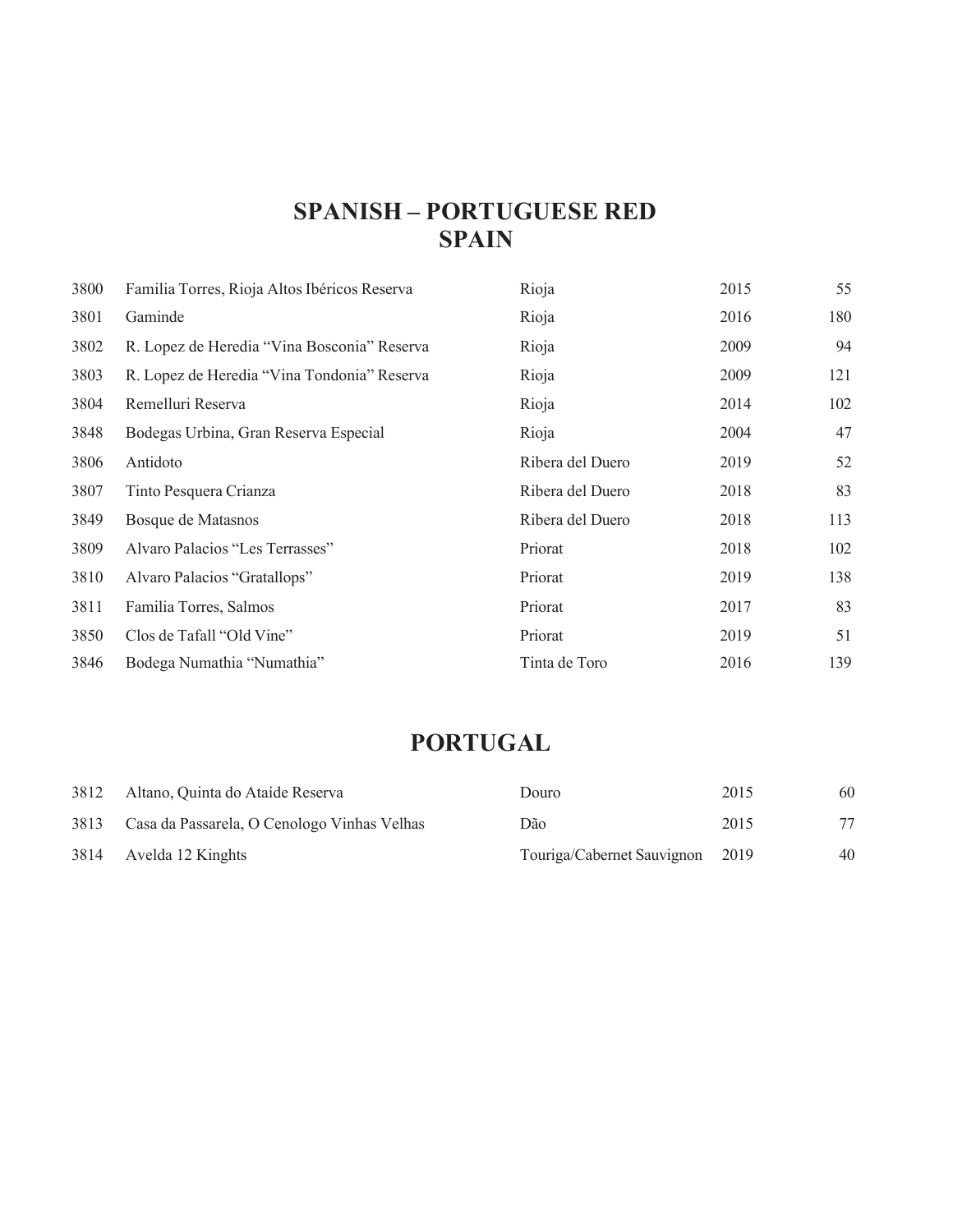### **RED WINE FROM THE REST OF THE WORLD ARGENTINA MALBEC**

| 3815 | Bodega Catena Zapata Malbec Nicasia    | Mendoza       | 2016 | 252 |
|------|----------------------------------------|---------------|------|-----|
| 3816 | Bodega Catena Zapata, Malbec Lunlunta  | Mendoza       | 2018 | 55  |
| 3817 | Acheval Ferrer "Quimera"               | Mendoza       | 2018 | 63  |
| 3818 | Bodega Noemia "A Lisa"                 | Patagonia     | 2018 | 50  |
| 3819 | Luigi Bosca "De Sangre"                | Lujan de Cuyo | 2019 | 53  |
| 3820 | Bodega Salentin Reserva                | Mendoza       | 2019 | 40  |
| 3821 | Corazon del Sol by Revana              | Mendoza       | 2018 | 44  |
| 3822 | Vina Alicia "Paso de Piedra"           | Lujan de Cuyo | 2018 | 40  |
| 3823 | Alta Vista "Alizarine" Single Vineyard | Lujan de Cuyo | 2014 | 95  |
| 3824 | Altocedro "Reserve" Old Vine           | Uco Valley    | 2018 | 86  |

## **TEXAS**

| 3831 | William Chris, Skeleton Key         | Cabernet Sauvignon | 2019 | 56 |
|------|-------------------------------------|--------------------|------|----|
| 3832 | William Chris, La Pradera Vineyards | Cinsault           | 2019 | 67 |
| 3833 | Becker Vineyards                    | GSM                | 2019 | 40 |
| 3834 | Duchman Winery                      | Montepulciano      | 2018 | 45 |

## **GREECE**

|      | 3836 Kir-Yianni Naoussa Cuvee Village   | Naoussa                | 2017 |  |
|------|-----------------------------------------|------------------------|------|--|
| 3837 | Chateau Porto Carras, Slopes of Meliton | Cab.Sauv/Cab.F./Limnio | 2012 |  |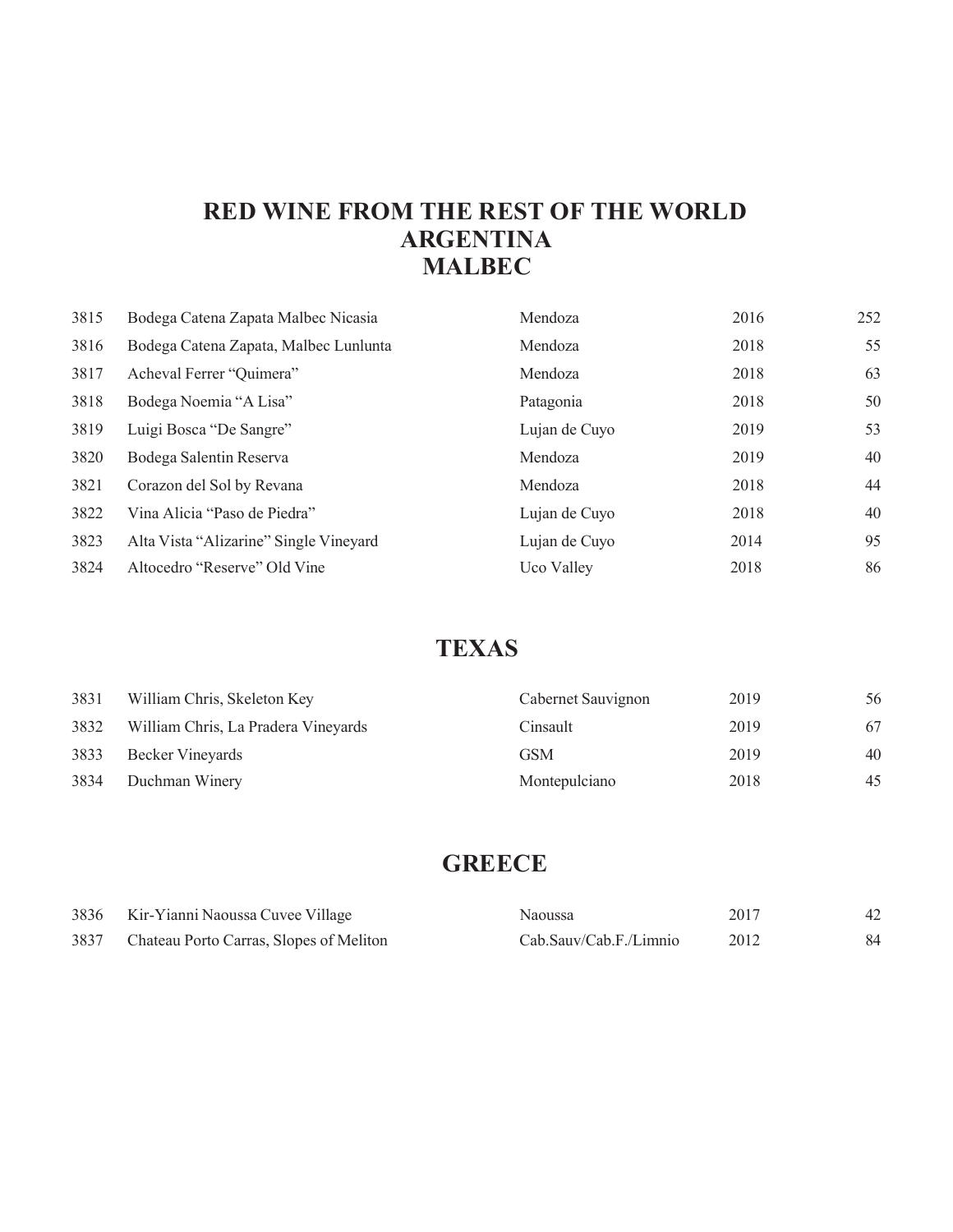## **RED WINE FROM THE REST OF THE WORLD MIDDLE EAST**

| 3840 | Recanati Galilee Israel Special Reserve | Cabernet Sauvignon/Syrah/P.Syrah | 2016 | 112 |
|------|-----------------------------------------|----------------------------------|------|-----|
| 3841 | Recanati Galilee Israel                 | Cabernet Sauvignon               | 2019 | 40  |
| 3847 | Recanati Reserve Galilee Israel         | Petite Syrah                     | 2017 | 66  |
| 3842 | Covenant Galilee Israel                 | Syrah                            | 2015 | 135 |
| 3843 | Zora Karasi Yeghegnadzor Armenia        | Areni Noir                       | 2017 | 69  |
| 3844 | Château Musar Bekaa Valley Lebanon      | Cabernet Sauvignon/Car./Cinsault | 2000 | 156 |
| 3398 | Château Musar Bekaa Valley Lebanon      | Cabernet Sauvignon/Car./Cinsault | 2015 | 132 |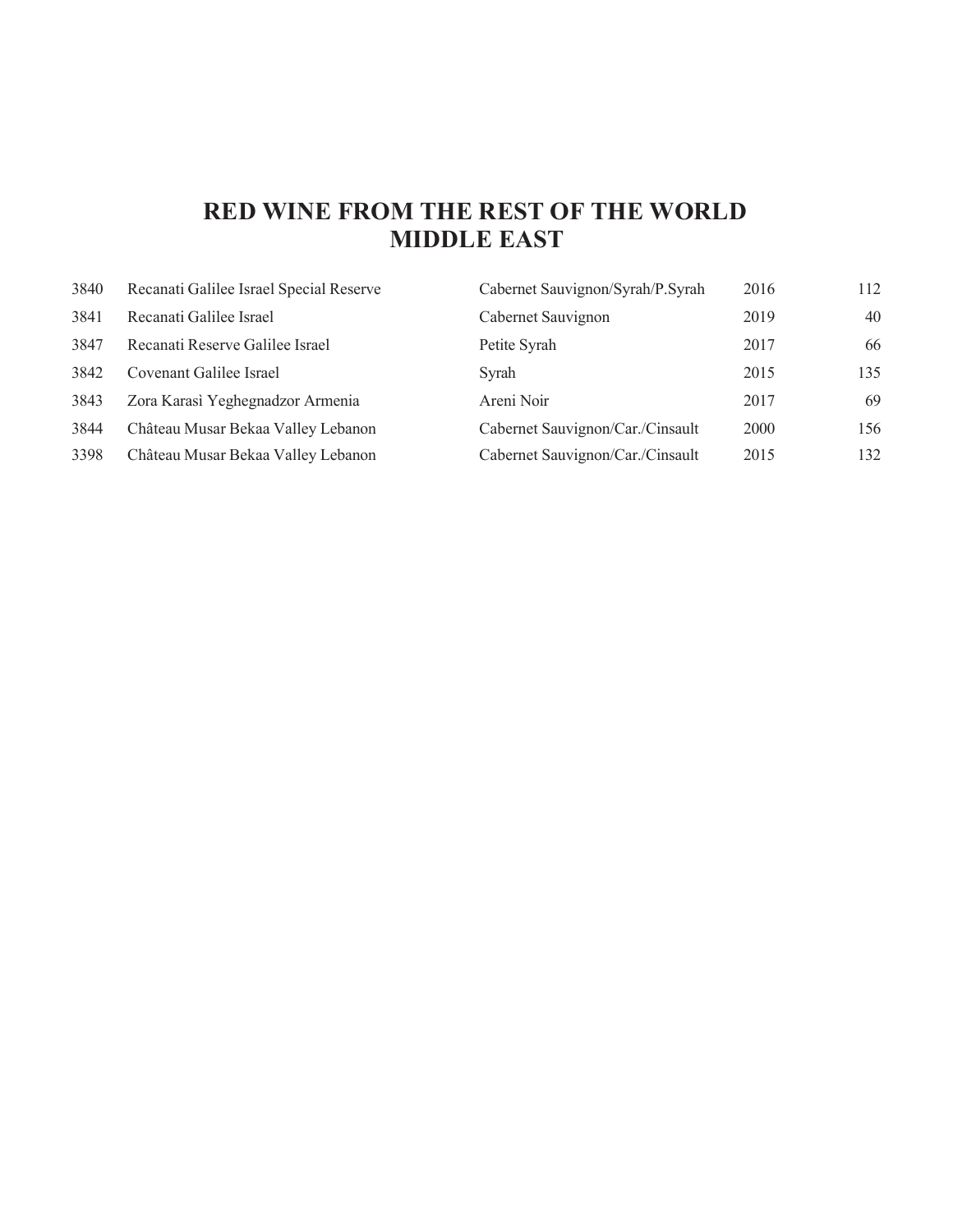## **LARGE FORMAT**

| 5000 | Roederer Brut Estate 1.5 LT                           | Anderson Valley  | N.V. | 114  |
|------|-------------------------------------------------------|------------------|------|------|
| 5002 | Perrier-Jouët "Belle Epoque" Rose 3 LT                | France           | 2010 | 3726 |
| 5006 | Ca Del Bosco Extra Brut 6 LT                          | Franciacorta     | N.V. | 1920 |
| 5009 | Miraval Rose 3 LT                                     | France           | 2020 | 279  |
| 5010 | Miraval Rose 6 LT                                     | France           | 2019 | 570  |
| 5011 | Dominio de Pingus, Flor de Pingus 1.5 LT              | Ribera del Duero | 2019 | 480  |
| 5012 | Antinori "Solaia" Supertuscan 1.5 LT                  | Toscana          | 2011 | 703  |
| 5014 | Tenuta dell'Ornellaia 'Ornellaia' Supertuscan 3 LT    | Toscana          | 2017 | 2700 |
| 5016 | La Rasina Brunello di Montalcino 1.5 LT               | Toscana          | 2015 | 288  |
| 5017 | G.D. Vajra Barbera d'Alba 1.5 LT                      | Piemonte         | 2017 | 112  |
| 5019 | Masi Costasera Amarone 3 LT                           | Veneto           | 2013 | 768  |
| 5020 | Arnulfo Costa di Bussia Barolo 3 LT                   | Piemonte         | 2015 | 677  |
| 5021 | Carlo Boffa "Paje" Barbaresco 1.5 LT                  | Piemonte         | 2016 | 201  |
| 5022 | La Fiorita Brunello di Montalcino1.5 LT               | Toscana          | 2011 | 300  |
| 5023 | Bruno Giacosa Barbaresco Asili 1.5 LT                 | Piemonte         | 2017 | 1068 |
| 5024 | Produttori del Barbaresco Barbaresco 1.5 LT           | Piemonte         | 2017 | 234  |
| 5025 | Goldeneye Pinot Noir 3 LT                             | Anderson Valley  | 2017 | 507  |
| 5029 | Stag's Leap Artemis Cabernet Sauvignon 3 LT           | Napa Valley      | 2017 | 1050 |
| 5030 | Silver Oak Cabernet Sauvignon 1.5 LT                  | Alexander Valley | 2016 | 413  |
| 5032 | Silver Oak Cabernet Sauvignon 6 LT                    | Alexander Valley | 2017 | 1984 |
| 5034 | Silver Oak Cabernet Sauvignon 6 LT                    | Napa Valley      | 2017 | 2889 |
| 5035 | Silver Oak Cabernet Sauvignon 6 LT                    | Napa Valley      | 2016 | 2889 |
| 5036 | Silver Oak Cabernet Sauvignon 6 LT                    | Napa Valley      | 2011 | 2460 |
| 5038 | Jordan Cabernet Sauvignon 1.5 LT                      | Alexander Valley | 2012 | 420  |
| 5044 | Jordan Cabernet Sauvignon 1.5 LT                      | Alexander Valley | 2011 | 420  |
| 5039 | Gemstone Alluvial Selection Cabernet Sauvignon 1.5 LT | Napa Valley      | 2016 | 825  |
| 5040 | Duckhorn Cabernet Sauvignon 3 L                       | Napa Valley      | 2018 | 682  |
| 5041 | Duckhorn Cabernet Sauvignon 6 L                       | Napa Valley      | 2018 | 1350 |
| 5042 | Eisele Vineyard Cabernet Sauvignon 3 L                | Napa Valley      | 2011 | 4527 |
| 5043 | Eisele Vineyard Cabernet Sauvignon 3 L                | Napa Valley      | 2015 | 4527 |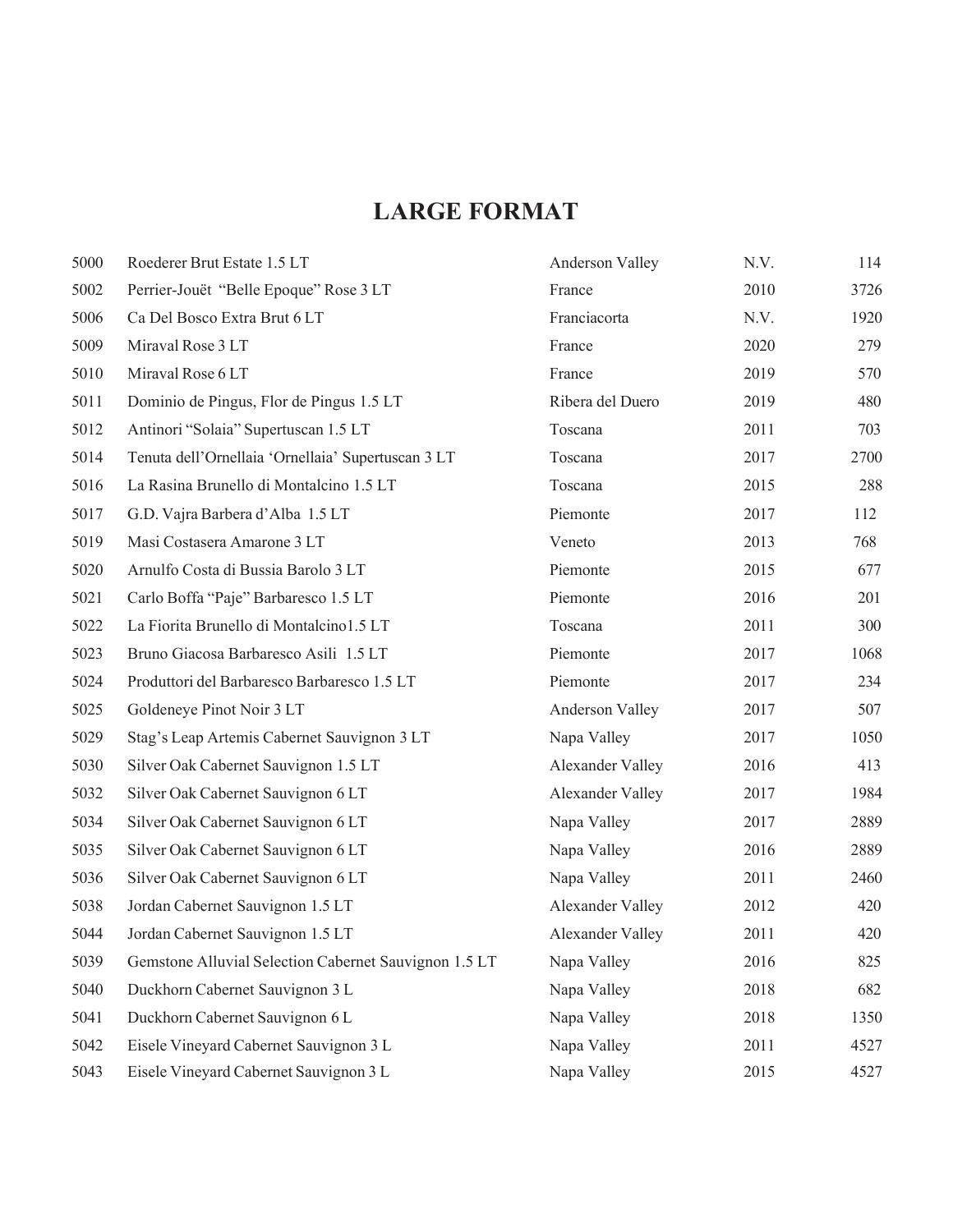## **DESSERT WINES**

| 5500 | Inniskillin "Vidal" Ice Wine V.Q.A. 375ml      | Niagara Peninsula | 2019 | 210 |
|------|------------------------------------------------|-------------------|------|-----|
| 5501 | Inniskillin "Cab. Franc" Ice Wine V.Q.A. 375ml | Niagara Peninsula | 2019 | 220 |
| 5503 | Château Laribotte, Sauternes 375ml             | France            | 2018 | 44  |
| 5005 | Dom. Bernardins, Muscat Beaumes Venise 750ml   | France            | 2017 | 80  |
| 5507 | Dolce Semillon/Sauvignon Blanc 375ml           | Napa Valley       | 2014 | 125 |
| 5508 | Hauner Malvasia di Lipari 375ml                | Italia            | 2012 | 48  |
| 5509 | Castello di Sonnino Vin Santo 375ml            | Italia            | 2011 | 90  |
| 5510 | Marenco "Pineto" Brachetto d'Acqui 750ml       | Italia            | 2020 | 46  |
| 5511 | Vietti Moscato d'Asti 750ml                    | Italia            | 2021 | 40  |
| 5512 | Cocchi, Barolo Chinato 500ml                   | Italia            | N.V. | 102 |

## **PORT WINE**

| 5600 | Taylor Flatgate 10yr | Portugal | N.V. | 58  |
|------|----------------------|----------|------|-----|
| 5601 | Taylor Flatgate 20yr | Portugal | N.V. | 105 |
| 5602 | Taylor Flatgate 30yr | Portugal | N.V. | 315 |
| 5603 | Taylor Flatgate 40yr | Portugal | N.V. | 499 |
| 5604 | Cockburn's Vintage   | Portugal | 2017 | 75  |
| 5605 | Churchills LBV       | Portugal | 2016 | 63  |
| 5606 | Dow's Vintage        | Portugal | 1994 | 315 |
| 5607 | Graham's Vintage     | Portugal | 1983 | 390 |